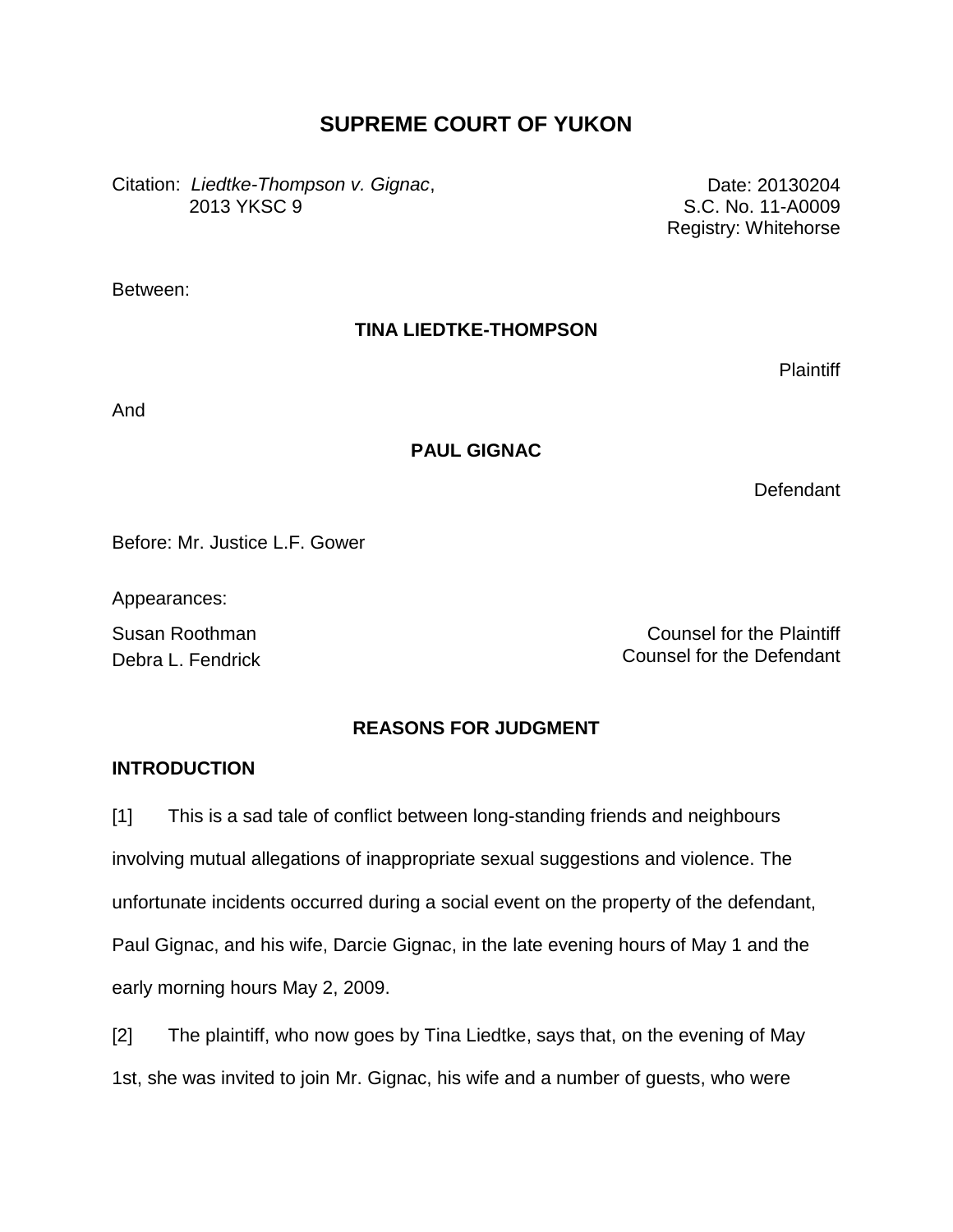drinking beer, playing darts, and listening to music. The socializing was mainly taking place in and around a detached shop at the rear of Mr. Gignac's property, although there was periodic movement by some guests in and out of the house and its attached garage throughout the evening.

[3] During the two weeks prior to this party, Ms. Liedtke alleges that Mr. Gignac made inappropriate sexual advances towards her and, in particular, suggested that the two of them have a "threesome" with his wife. She says that she was upset by these advances and decided to speak further with Mr. Gignac about them, and also with Ms. Gignac, if necessary. Ms. Liedtke testified that she had an opportunity to speak with Mr. Gignac about this during the early morning hours of May 2, 2009, but that the conversation was overheard in part by Ms. Gignac. Shortly afterwards, Ms. Liedtke discussed the issue with Ms. Gignac, who became very upset and apparently threatened to overdose on some pills. Ms. Liedtke called 911, and the RCMP ultimately transported Ms. Gignac to the Whitehorse General Hospital to be checked out. Ms. Liedtke then returned to the shop to get another beer, when she alleges she was confronted by an enraged Mr. Gignac, who demanded to know why she had told his wife about the proposed threesome. Ms. Liedtke testified that Mr. Gignac immediately punched her in the left eye, causing her to fall to the floor and also causing her nose to start bleeding. She then said that Mr. Gignac "stomped" on her upper body repeatedly while she begged him to stop and said she was sorry. After Mr. Gignac stopped this attack, Ms. Liedtke alleges that she returned to her home, with the assistance of one of the guests, Mike Symynuk. Once at home, Ms. Liedtke says that she was assisted by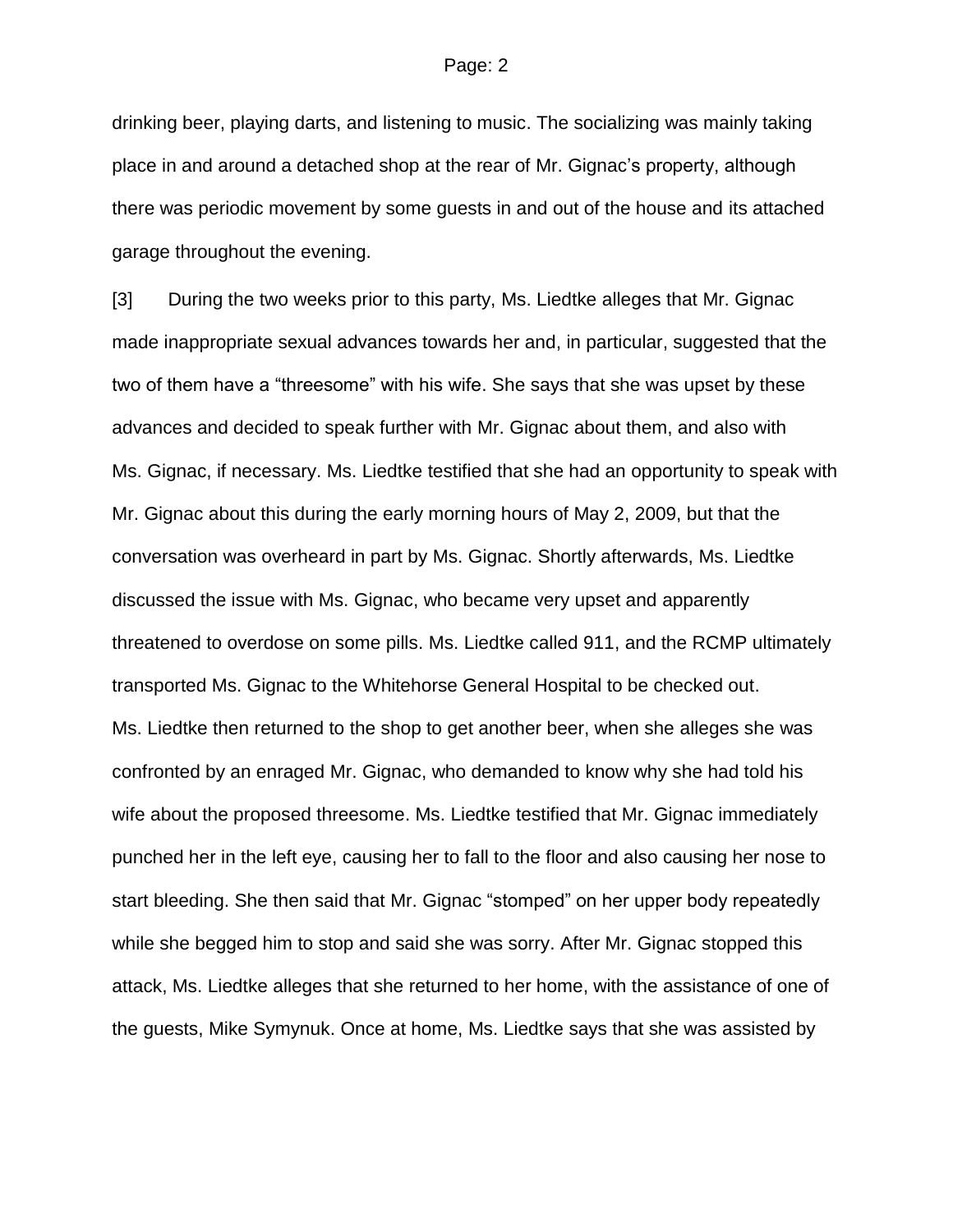her daughter, Julia, and soon after taken to the hospital. Her injuries included a broken right collarbone and multiple bruises. Ms. Liedtke also alleges psychological injuries.

[4] Mr. Gignac, who has filed a counter-claim as well as a defence, agreed that he had a conversation about a threesome with Ms. Liedtke about two weeks prior to the party, but testified that it was Ms. Liedtke who suggested the idea and not him. Mr. Gignac said that he did not take the offer seriously and told Ms. Liedtke, apparently half-jokingly, that he was not going to pursue the matter, but that she could talk to Darcie about it if she wanted to. As for the events in the early morning hours of May 2, 2009, Mr. Gignac testified that, at one point, he went to retrieve a beer from the fridge in the attached garage, and discovered Ms. Liedtke having a conversation with Ms. Gignac. Ms. Gignac immediately confronted Mr. Gignac in an angry fashion about the alleged threesome proposal, and then told him to leave the garage, which he did. Although Ms. Liedtke soon after told Mr. Gignac of her concern that Darcie was suicidal, Mr. Gignac testified that he and two of his friends went into the house and satisfied themselves that she was not attempting to overdose. However, Mr. Gignac said that he was not aware that Ms. Gignac was subsequently taken to the hospital by the police until some time after the fact. He alleged that Ms. Leidtke came towards him in an angry fashion about the fact that his wife had been taken to hospital, and was attempting to scratch at him and push him. Mr. Gignac testified that the two exchanged angry unpleasantries and he told Ms. Liedtke to leave. He said that he then turned his back to Ms. Liedtke and heard Mr. Symynuk yell "Paul look out!", at which time he felt a blinding pain on the left side of his head. Mr. Gignac testified that he remembered nothing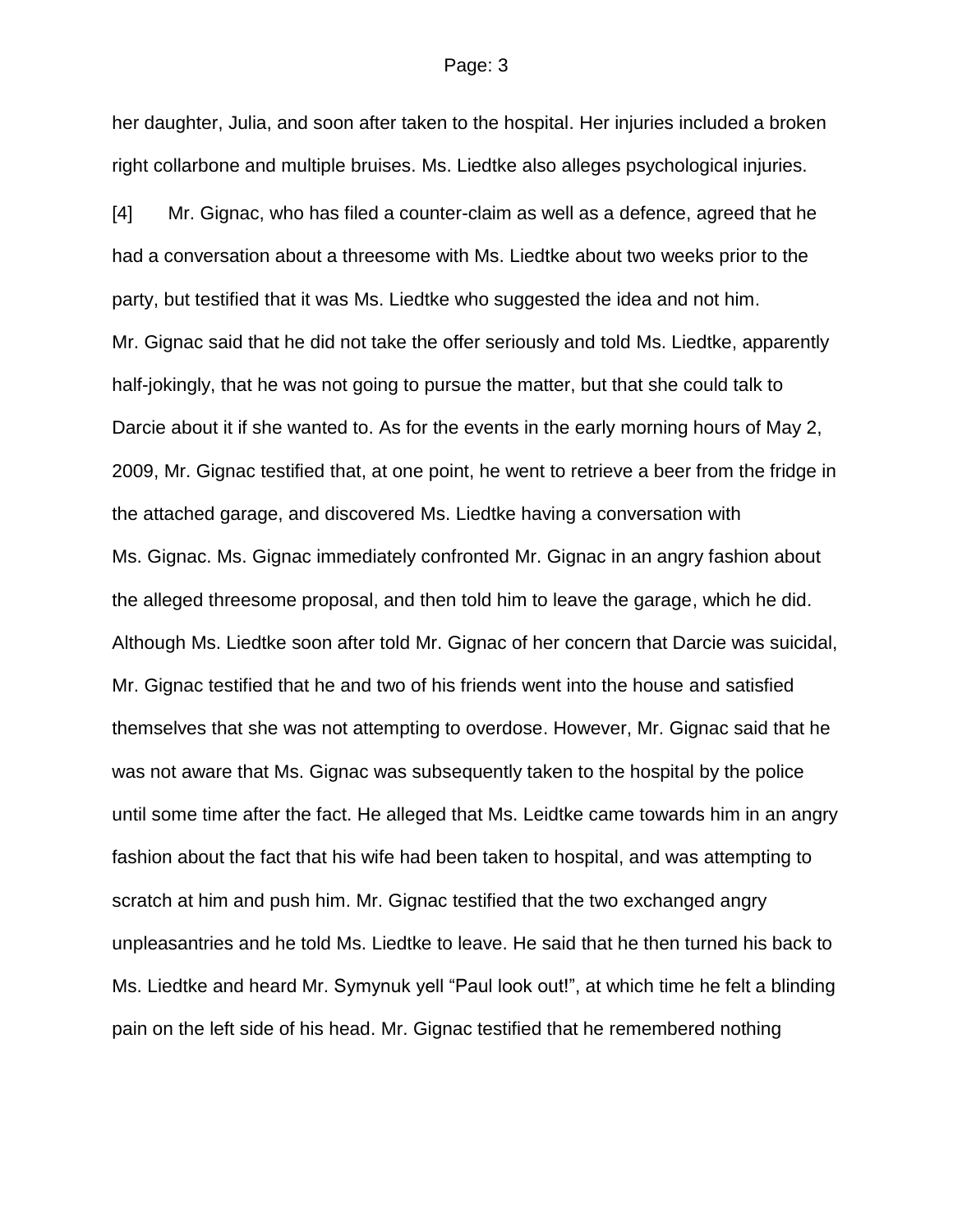further for a period of time. He regained consciousness while sitting in a chair in the shop, when he noticed that he was bleeding from the left side of his head.

[5] Mr. Symynuk testified that he saw Ms. Liedtke strike Mr. Gignac on the head with a piece of wood. He then said the two struggled and fell over a snow machine, landing on the shop floor, with Mr. Gignac on top of Ms. Liedtke, between the snow machine and a car parked parallel to it, about two or three feet away. Mr. Symynuk testified that Ms. Liedtke got up and left the shop on her own and he did not see her again. He did not see Ms. Liedtke's face after the fall and did not recall her suffering any injuries.

[6] A criminal charge of common assault, later upgraded to assault causing bodily harm, was laid against Mr. Gignac. However, a stay of proceedings on that charge was entered on February 10, 2010.

[7] Ms. Liedtke filed her statement of claim for assault and battery on April 26, 2011. On June 21, 2011, Mr. Gignac filed his statement of defence and counterclaim, also alleging an assault and battery. Both counsel agree that there is no limitation issue with respect to the counterclaim. They have also agreed that this phase of the trial will deal solely with the issue of liability.

### **ISSUE**

[8] Obviously, there are competing versions of the facts from each of the parties. The central issue in this trial is the assessment of the credibility and reliability of each party's testimony in the context of all of the evidence, principally including the testimony of Darcie Gignac, Mike Symynuk and another guest by the name of Paul Clements.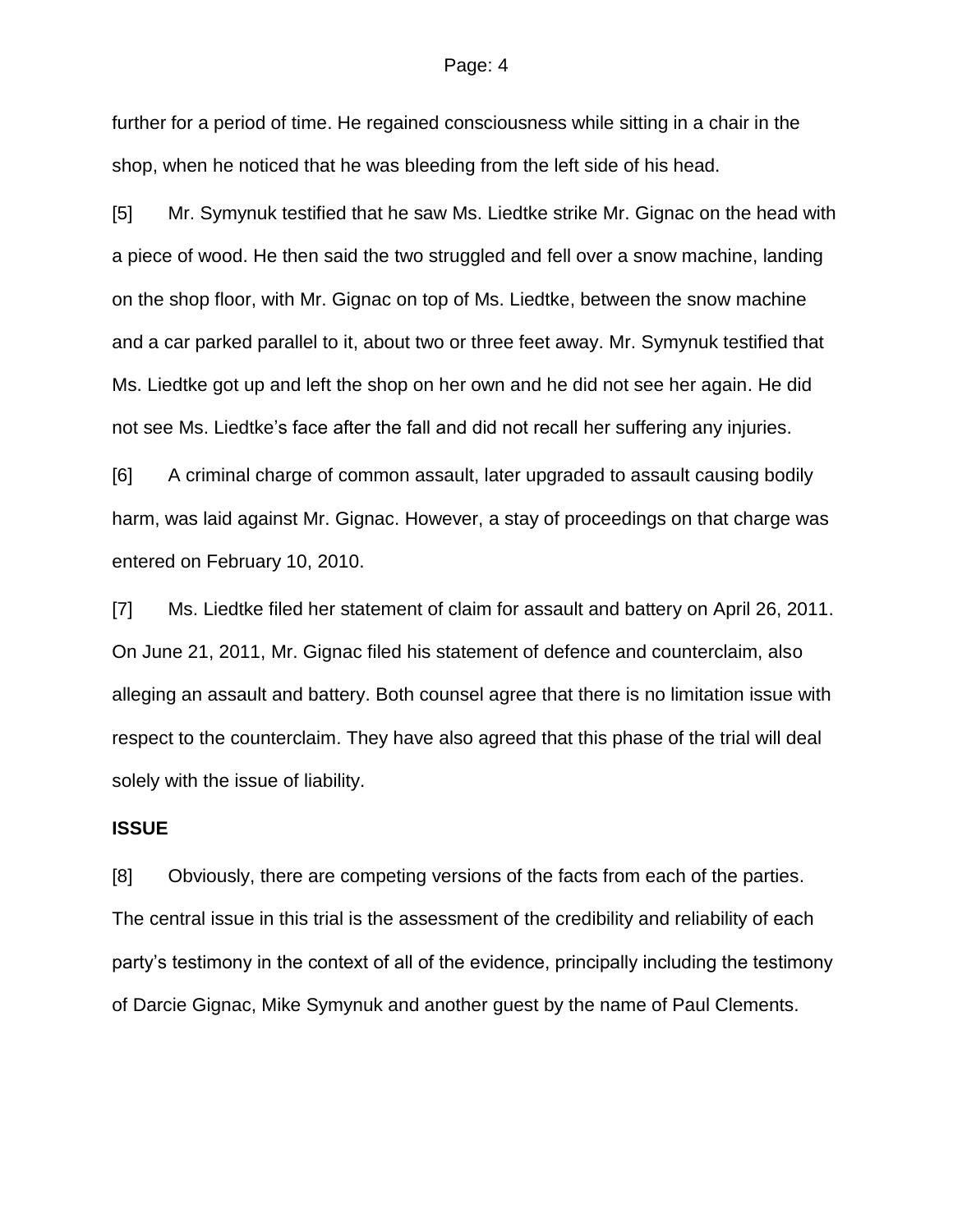## **EVIDENCE**

[9] There is no dispute about the law in this trial. Clearly, each party has the burden of proving whether it is more probable than not that what they allege has occurred. The tort of battery involves the intentional application of force to another person which interferes with that person's bodily security. This is well summarized in *Ellis v. Fallios-Guthierrez*, 2012 ONSC 1670, at para. 50:

> "50 Generally speaking, in order to establish the intentional tort of "battery" the plaintiff must prove that the defendant intentionally caused some harmful or offensive contact with the plaintiff. The tort is designed to protect the bodily integrity and security of individuals from deliberate interference by others and seeks to reduce the incidence of violence in our society. Accordingly, when one individual, for example, punches or kicks another, or intentionally engages in any other similar type of direct or indirect invasion of their bodily security, beyond the trivial and incidental contact reasonably expected in the course of crowded ordinary life, they have committed a battery and are civilly liable for any damages the victim suffers in the result. See: *Norberg v. Wynrib*, [\[1992\] 2 S.C.R. 226,](http://www.lexisnexis.com/ca/legal/search/runRemoteLink.do?langcountry=CA&linkInfo=F%23CA%23SCR%23sel2%252%25year%251992%25page%25226%25sel1%251992%25vol%252%25&risb=21_T16489894375&bct=A&service=citation&A=0.3231989259824234) at pp. 246, 303; A.M. Linden and B. Feldthusen, *Canadian Tort Law* (2011, 9th ed.), at pp. 42-46."

[10] Ms. Liedtke's counsel filed a number of cases dealing with the issue of selfdefence. However, on Ms. Liedtke's version of the events, Mr. Gignac was an unprovoked aggressor, and no issue of self-defence arises. On Mr. Gignac's version of events, he recalls nothing of the struggle between him and Ms. Liedtke after he was struck on the head by her, and Mr. Symynuk's evidence of what Mr. Gignac did in response, which I will return to later, was extremely limited. Therefore, self-defence only nominally arises as an issue. The question of whether the force applied by Mr. Gignac to Ms. Liedtke after he was struck was reasonable and proportionate was not argued.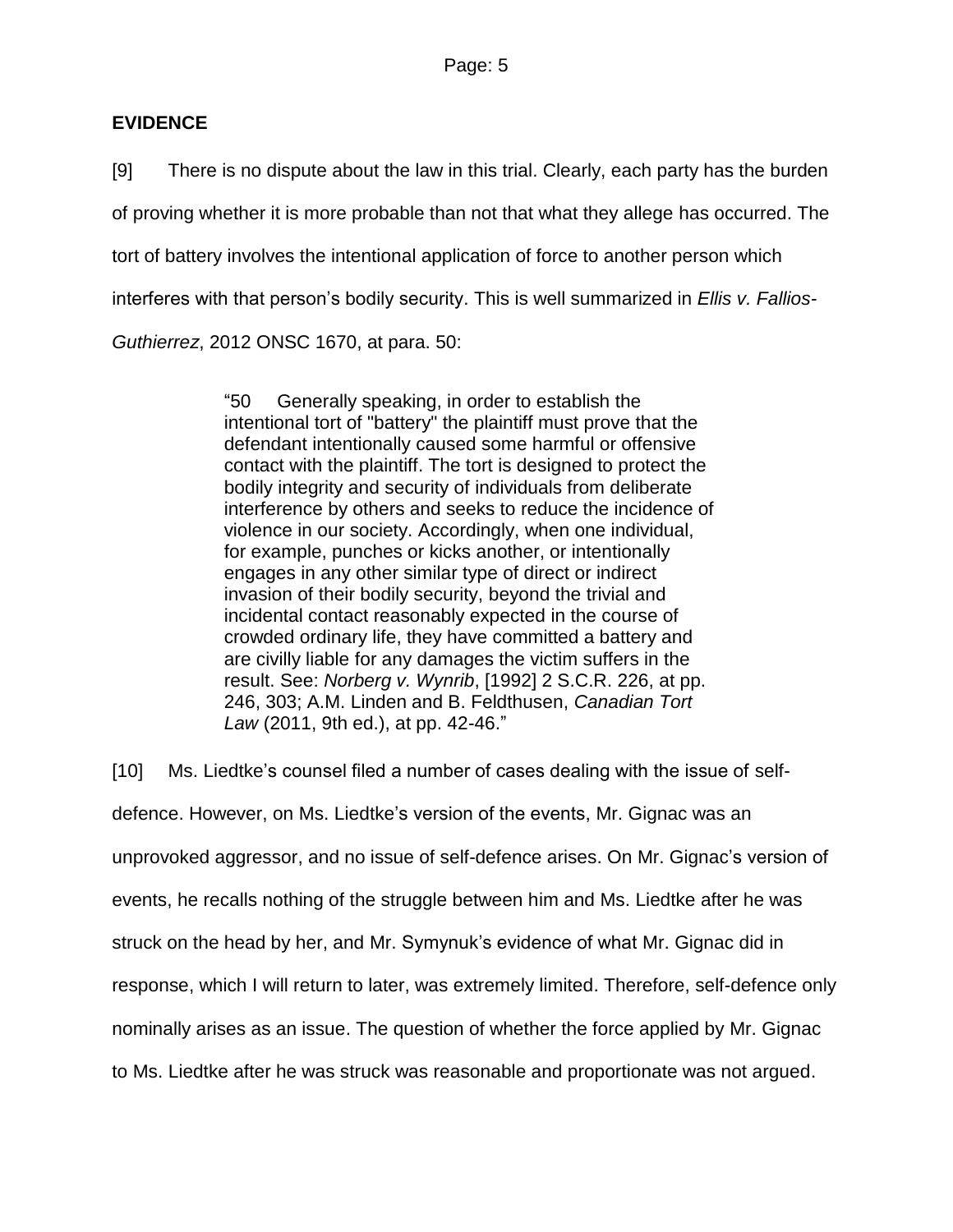Indeed, if Mr. Symynuk's evidence is accepted, then it would appear that Ms. Liedtke's injuries were probably the result of the struggle and subsequent fall over the snow machine, as opposed to any particularly intentional action on Mr. Gignac's part.

### **1. Ms. Liedtke's Claim**

[11] Ms. Liedtke testified that she is presently 45 years old and has three adult daughters ranging in age from 23 to 19. She said that she met the Gignacs in 1991, when Ms. Gignac came to work for her as a hairdresser. In September 2005, Ms. Liedtke purchased the house next door to the Gignacs and became their neighbour. She testified that the two families became very close, often socializing and pursuing outdoor activities together. Indeed, she and Darcie became the best of friends. Ms. Liedtke's 19-year-old daughter, Julia, also became the best friend of the Gignacs' daughter of the same age, Robyn, and described her as being like "a sister".

[12] Ms. Liedtke recounted four incidents within a period of approximately two weeks prior to May 1, 2009, which raised concerns about Mr. Gignac's intentions towards her.

[13] Ms. Liedtke testified that the first incident occurred on or about April 17, 2009. She specifically recalled this date because it was the evening of the birthday party of Marie Benns, a mutual friend of her and Ms. Gignac. Ms. Liedtke said that she was at home asleep on the couch and when she woke up to find Mr. Gignac in the living room, with a beer in his hand. She said the two sat on the couch together and had a conversation which included the disclosures that Mr. Gignac was feeling depressed, that Darcie had recently had surgery, and that she was experiencing hormone issues and was not being affectionate towards him sexually. Ms. Liedtke said that Mr. Gignac asked for a hug, which she agreed to, and that he said he loved her. She responded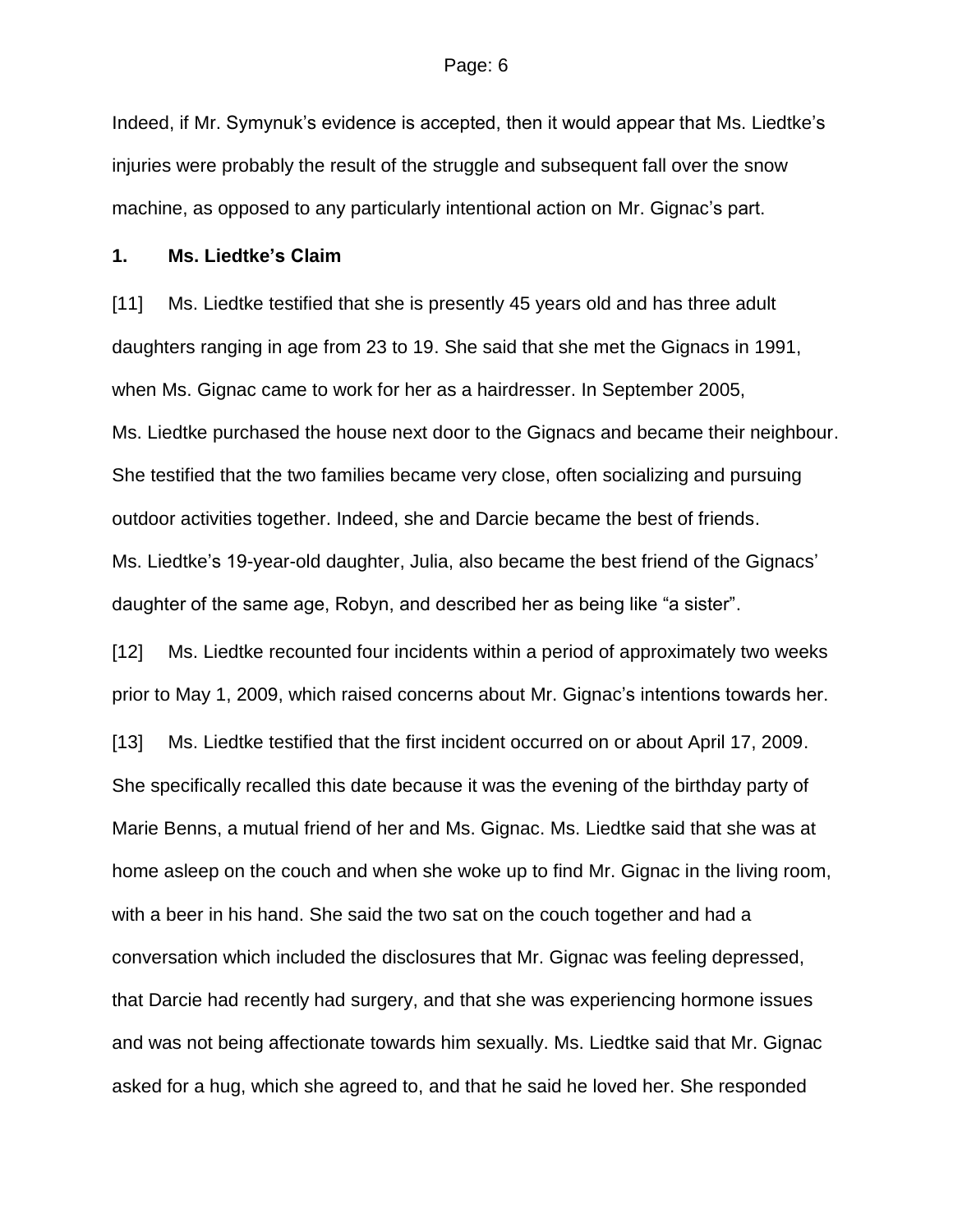that she loved him also, but "like a brother". Ms. Leidtke said that Mr. Gignac indicated he would like more attention from Darcie. She suggested that he should talk to Ms. Gignac about that. Ms. Leidtke said that Mr. Gignac returned to his home after about two hours.

[14] Ms. Liedtke testified that she thought this visit by Mr. Gignac was "out of character for him". Accordingly, she mentioned it to her daughter, Julia, the next day, and later to a close friend, Carolynn Van Bibber. Ms. Liedtke said that she received advice from Ms. Van Bibber to try to talk to Mr. Gignac about her concerns and suggest that he in turn talk to Darcie to work things out.

[15] Ms. Liedtke described the second incident as occurring at a Whitehorse business premise called Holm's Mechanical. She said that she often went there after work for a beer or two because her then-boyfriend worked at a business next door. She said that Mr. Gignac had never been there before in her presence. However, on this particular day, Mr. Gignac attended with a male friend of his, Shane Reed, and Mr. Reed's daughter. The tenor of Ms. Liedtke's evidence on the point was that Mr. Gignac's unusual attendance at Holm's Mechanical suggested that he might have been "following" her. In any event, she ultimately agreed to give Mr. Gignac a ride home afterwards.

[16] The third incident which Ms. Liedtke testified about involved her being at home and hearing a knock on her back door. She said that Mr. Gignac arrived with a bottle of wine in hand and that the two once again sat together on the living room couch, and shared the wine. Ms. Liedtke said she asked Mr. Gignac whether he had discussed his marital issues with Darcie and he said he had not. She said that Mr. Gignac then asked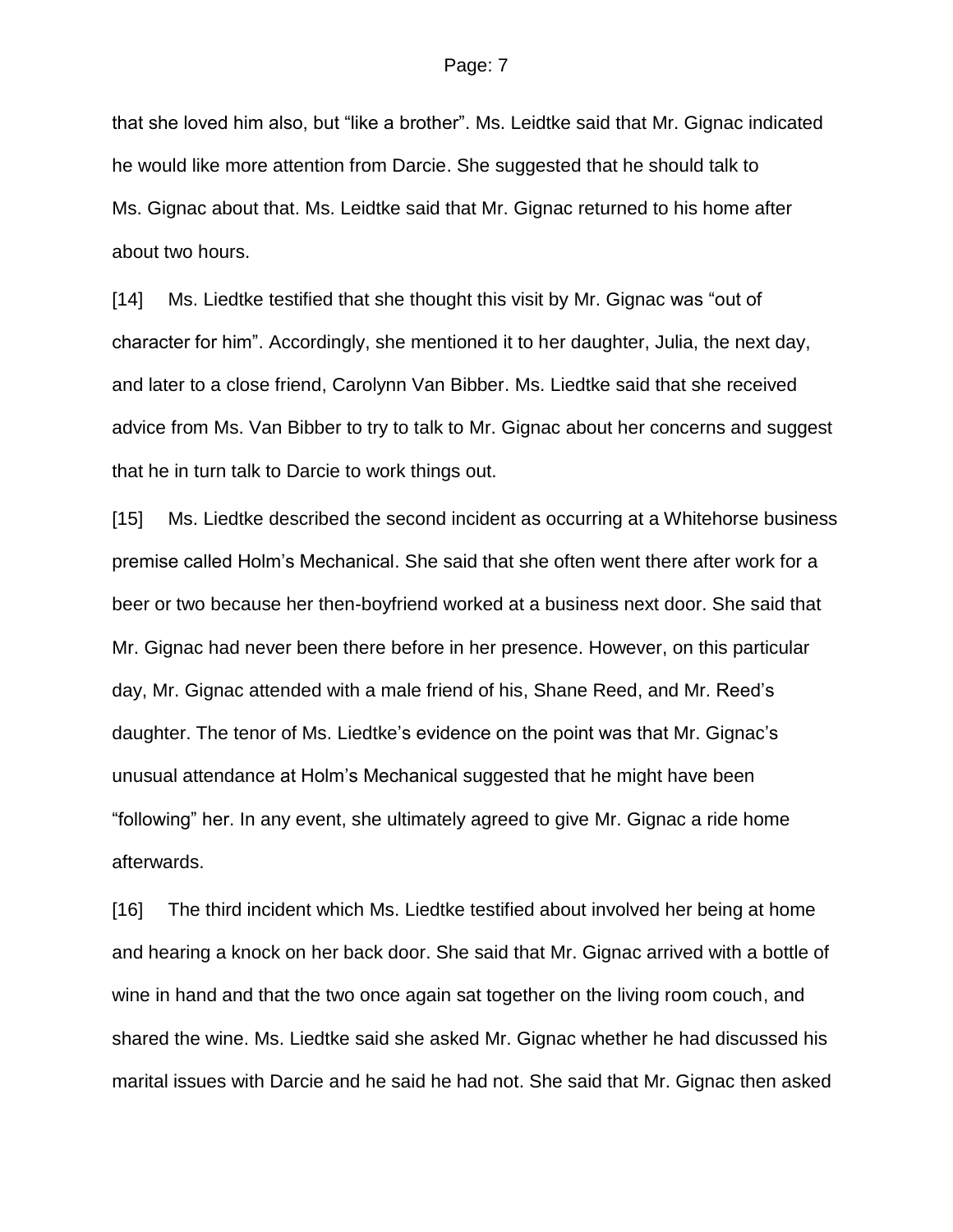her to shut the curtains in the living room, which she declined to do. Ms. Liedtke said that at one point during the conversation, Mr. Gignac suggested that he, she and Darcie should have a threesome sometime. She said that Mr. Gignac indicated that he and Ms. Gignac had had a threesome with another man before. Ms. Liedtke further testified that Mr. Gignac said that he wanted to eat her pussy, at which point he began opening his pants and "jerking off". She said she asked Mr. Gignac to leave, and he did. She said she felt "very uncomfortable" about this conversation, and subsequently spoke with one of her daughters about how she wanted an opportunity to talk to Ms. Gignac about it.

[17] The fourth incident described by Ms. Liedtke involved Mr. Gignac's daughter, Robyn. According to Ms. Liedtke, Robyn was present in Ms. Liedtke's home when the phone rang and Robyn answered it. According to Ms. Liedtke, Robyn had an odd look on her face, hung up the phone and said that it was her dad and that he thought he was talking to Ms. Liedtke. However, when Robyn was asked to relay what Mr. Gignac had said, she declined.

[18] On Friday, May 1, 2009, Ms. Liedtke finished work, picked up a 15-pack of beer, and went to see her boyfriend at Holm's Mechanical, where she had a couple of beer. She said that she then returned home about 6:30 or 7:00 PM and noticed Mr. Gignac, Jeff Chamber and Mike Symynuk in Mr. Gignac's yard standing around drinking beer and chatting. Ms. Liedtke said that one of them asked her if she had any beer and she replied that she did. She said that she went in to her house to briefly check on how her daughters were doing and told them that she was going next door to have a few beers.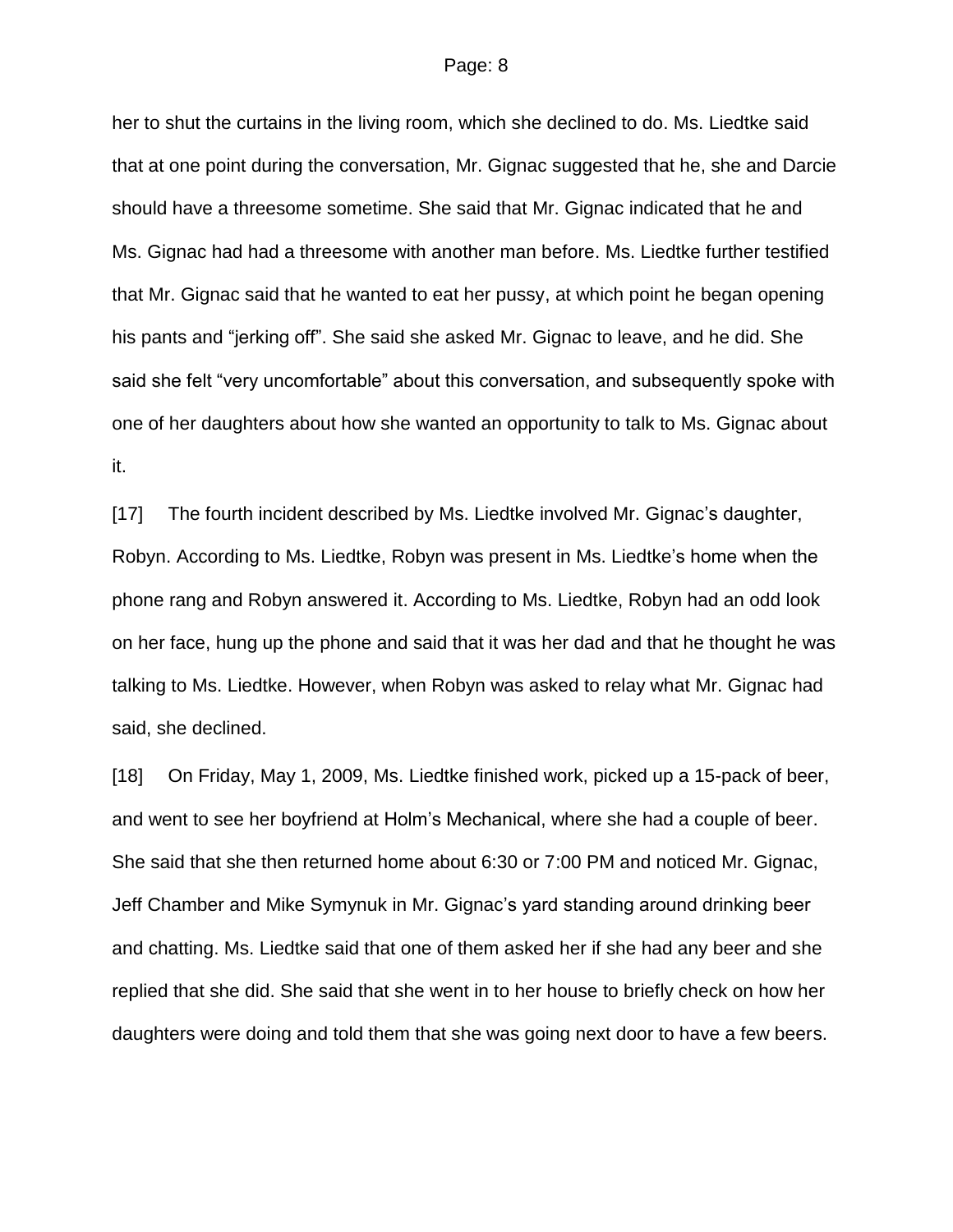[19] Ms. Liedtke said that she then went over to Mr. Gignac's property and, when she discovered that Darcie was in the house, she went in to speak with her. She said that it was a very nice day to be outside and that people were moving back and forth between the yard, the shop, where there was a beer fridge, the house, and the attached garage, where there was another beer fridge. At one point Ms. Liedtke said she went back to her home to get some more beer. At a later point, she said that she also recalled Mr. Chamber and Mr. Clements leaving to get more beer.

[20] Ms. Liedtke testified that, at another time during that night, she was in the shop alone with Mr. Gignac, and asked him if he had talked with Darcie about their marital problems. She said that Ms. Gignac came to the door of the shop while this conversation was going on and stated, "I thought something was going on." She looked quite upset.

[21] Ms. Liedtke said Ms. Gignac then went into the attached garage and she followed her. She said Darcie was asking what the hell Ms. Liedtke had done with Mr. Gignac. Ms. Liedtke said she responded that nothing had happened, but that he had made her uncomfortable and had brought up the topic of the three of them having a threesome. She said Ms. Gignac was upset and replied that this reminded her of an earlier affair Mr. Gignac had with a neighbour when they lived in a different area of the subdivision. Ms. Liedtke testified that Darcie told her to get the hell out of her home, and then entered the house. She explained that she did not leave as requested, because she was concerned about her friend being so upset. She observed Ms. Gignac enter into the bathroom and lock the door. However, Ms. Liedtke was able to enter the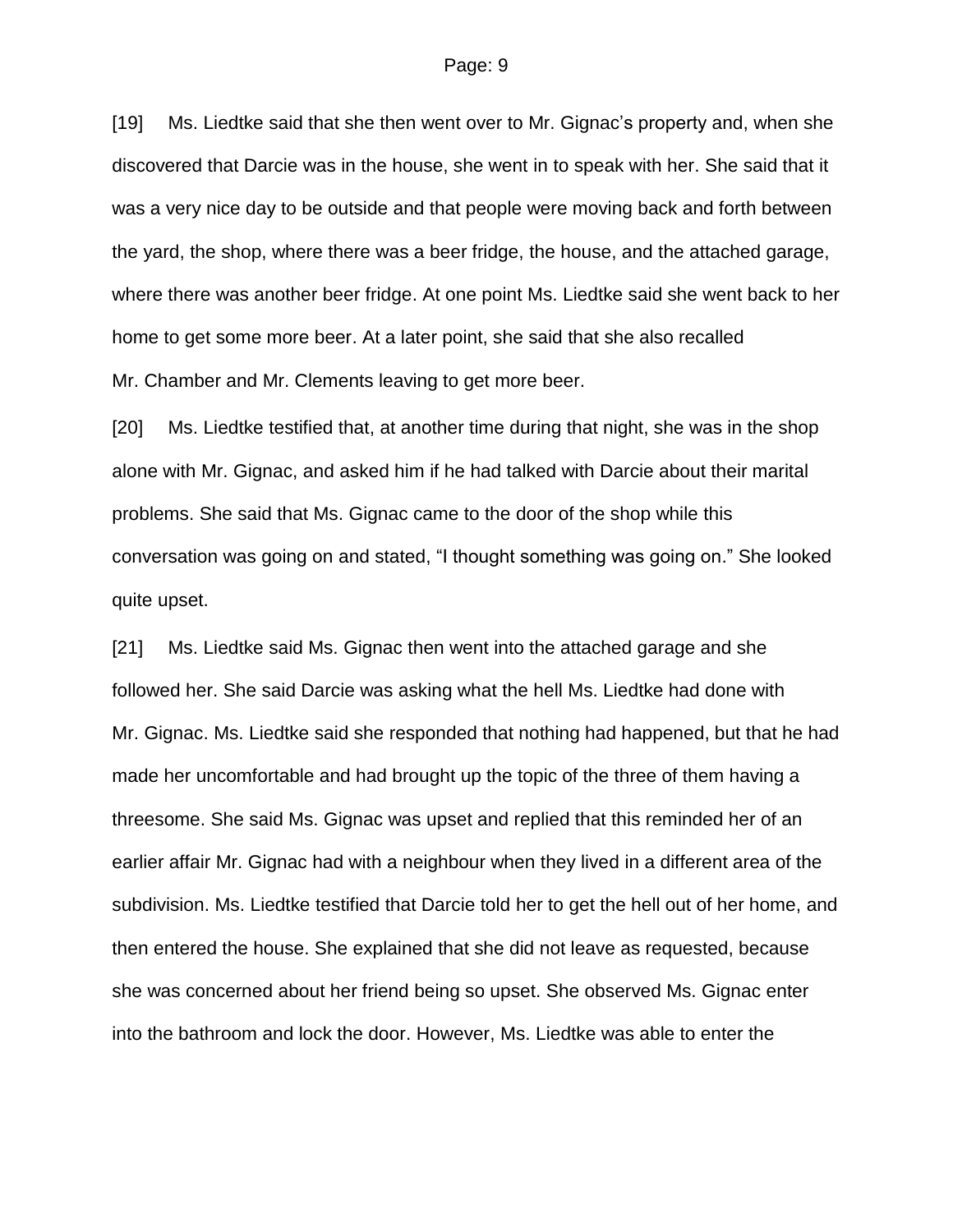bathroom by another door and noticed pills all over the counter. She assumed Darcie had taken some pills and called 911.

[22] Ms. Liedtke testified she then went back to the shop to inform Mr. Gignac about Darcie being really upset and potentially suicidal. She said she returned to the house to try to calm down Ms. Gignac, but she would have nothing to do with her.

[23] Ms. Liedtke said the police then arrived and she told them she was concerned about Darcie's mental state. She said Darcie was taken to the hospital about 1:00 AM.

[24] Ms. Liedtke testified that she next returned to the attached garage where she found Mr. Symynuk, who appeared overwhelmed by what was happening with Ms. Gignac. She said she had a brief discussion with him, telling him that Mr. Gignac had been sexually inappropriate with her earlier.

[25] Ms. Liedtke said she then returned to the shop to get another beer and to ensure that everyone was okay. She said she did not like how everything was going and that she wanted to fix it. Ms. Liedtke described her state of intoxication at that point as about five out of 10. Immediately upon entering the shop, she claimed that Mr. Gignac demanded, "What the fuck did you tell her?" Ms. Liedtke said she explained to Mr. Gignac that she had talked with Darcie because Darcie had overheard the two of them speaking earlier and that she had been looking for an opportunity to speak with her about it. She said Mr. Gignac again replied, "What in the hell did you tell her?", and immediately punched her in the left eye causing her nose to begin bleeding. Ms. Liedtke acknowledged Mr. Gignac told her to leave the shop, but maintained that she was assaulted before she had a chance to do so. She said she fell to the floor as a result of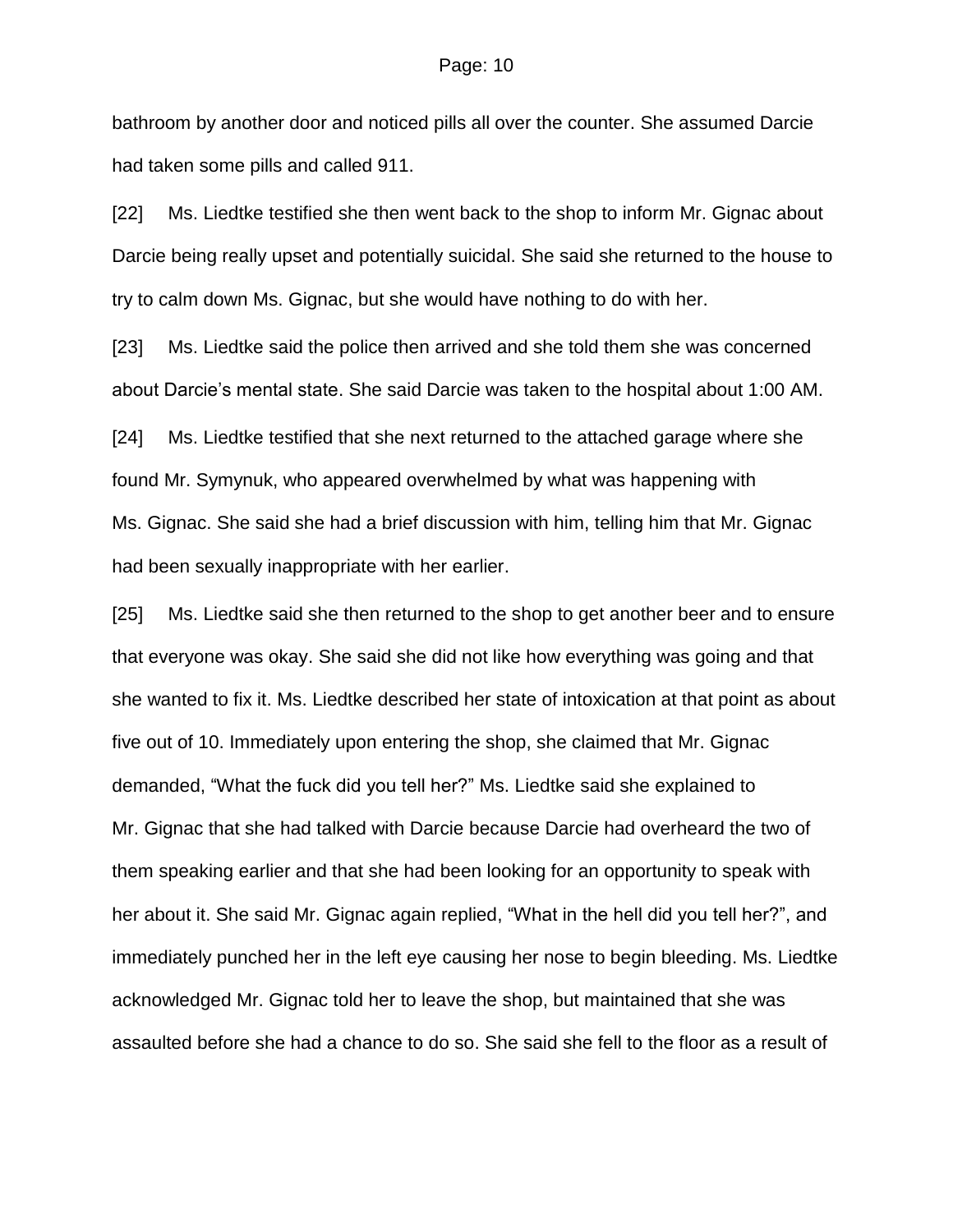the blow to her eye, and that Mr. Gignac started stomping on her repeatedly, while she begged for him to stop, said she was sorry, and tried to protect her head with her arms.

[26] Ms. Liedtke testified that after Mr. Gignac ceased his assault, she ended up in the middle of the backyard on her knees yelling for help. She said Mr. Symynuk helped her get up, and walked her through Mr. Gignac's wire mesh gate and to the end of the common fence line near the street, following which she returned to her house unassisted.

[27] Ms. Liedtke said that she was hysterical when she entered her house and was crying and yelling for her daughter, Julia, to assist. After entering, she slumped down on the floor, with her back against the front door. She suspected that her collarbone was broken. When Julia arrived, Ms. Liedtke yelled that Mr. Gignac had beaten her. She said Julia then called 911, as well as a cousin, who called others in turn, to assist.

[28] Eventually, the police arrived and Ms. Liedtke was taken to hospital in an ambulance. At the hospital, Ms. Liedtke was treated in the emergency room by Dr. Chau. Ms. Liedtke testified she told Dr. Chau that she had been beaten up by Mr. Gignac and that no one helped her until Mr. Symynuk did so. She said she was discharged the following morning and returned home.

[29] Ms. Liedtke testified that she suffered the following physical injuries from Mr. Gignac:

a) a broken right collarbone (shattered in several places);

b) a surface bruise above the broken collarbone;

c) a blackened left eye and reddening to the sclera of the eyeball;

d) a bleeding nose;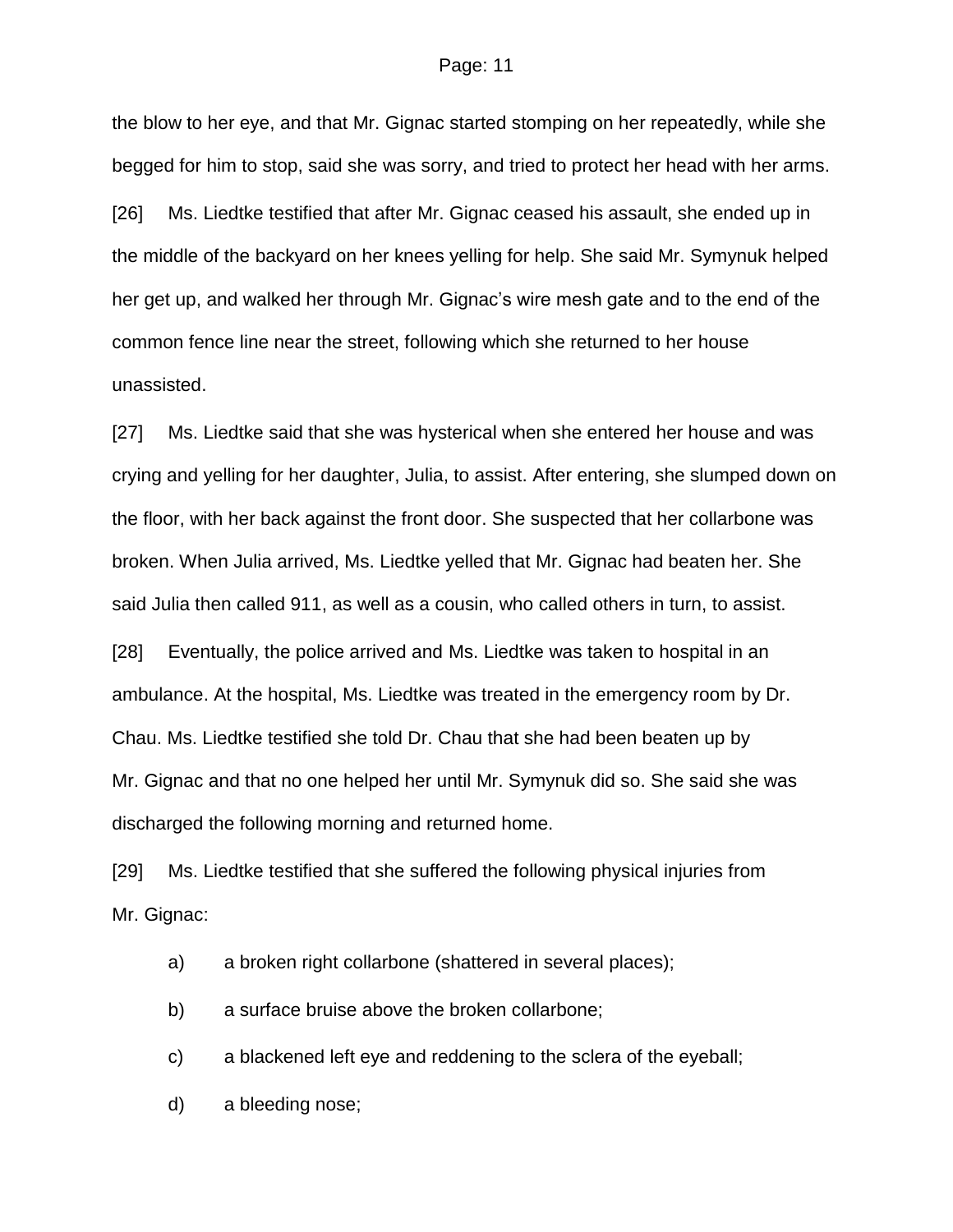- e) several bruises to her forearms and upper arms;
- f) a bruise on her left hand;
- g) a bruise on the inside of her left leg: and
- h) a lump on the back of her head.

[30] Ms. Liedtke also claims she has suffered psychological injuries, including:

- a) feeling very isolated and withdrawn;
- b) feeling paranoid;
- c) feeling a distrust of people in general;
- d) feeling very self-conscious;
- e) having a hard time relaxing and enjoying things (e.g. this past Christmas holiday); and
- f) depression and crying.

[31] Ms. Liedtke said she received referrals to Many Rivers Counselling and Alcohol and Drug Services for counselling, but only gave evidence about attending a one-month treatment program with the latter agency. She described herself as a recovering alcoholic, but presented no further evidence or details in that regard.

[32] Ms. Liedtke denied assaulting Mr. Gignac.

## **2. Mr. Gignac's Counterclaim**

[33] Mr. Gignac is presently 50 years old and has been married to Darcie Gignac for almost 27 years. The couple's only child is their daughter, Robyn. Mr. Gignac has a grade 12 education and has been employed for the last 19 years as a truck driver with a propane delivery company in Whitehorse.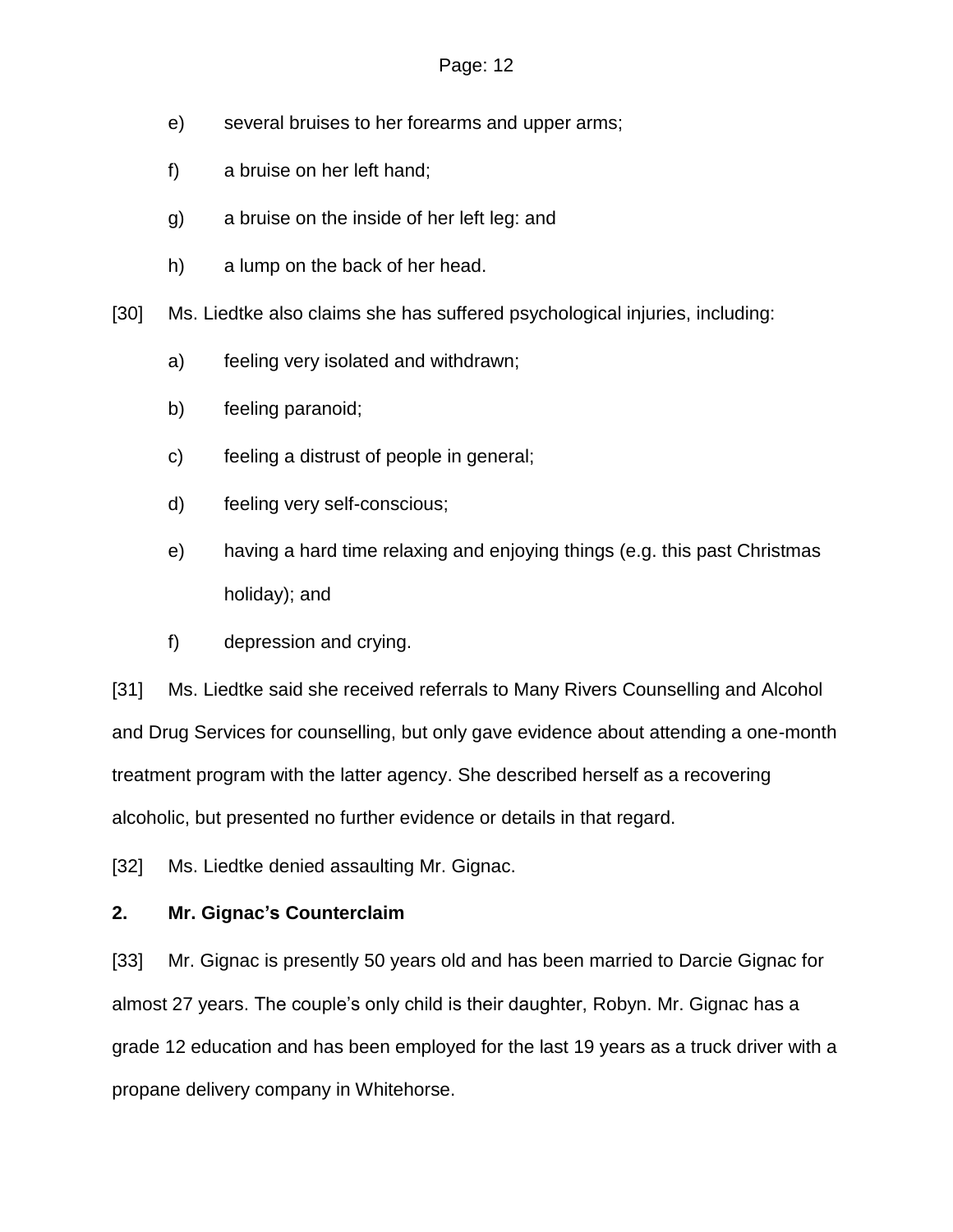[34] Paul and Darcie Gignac moved to the Yukon in 1991. Ms. Gignac almost immediately obtained work with Ms. Liedtke and the two subsequently became very good friends. Mr. Gignac echoed Ms. Liedtke's testimony about their two families spending a lot of time together and becoming very close. He said Ms. Liedtke was a "good friend" until the incident in May 2009.

[35] Mr. Gignac recalled two incidents where he visited with Ms. Liedtke in the twoweek period prior to the party on May 1, 2009. He said the first visit came about while he was working in his backyard. Mr. Gignac said Ms. Liedtke came up to their common fence and asked him if he could give her a couple of beers. He said, "Sure", and grabbed two beers from the fridge in the shop and handed them to Ms. Liedtke. He said they talked briefly and that she invited him to join her at her house for a couple of beers. Mr. Gignac said that he agreed and went over there. However, Mr. Gignac testified Ms. Liedtke entered her home by her back door, while he went down to the street in front of their houses, came around their common fence, and entered through the front door. He said they chatted generally about their children and other everyday matters and that, after he finished his two beers, he went home without any incident.

[36] Mr. Gignac testified that the second visit began much the same way as the first, with him working in the backyard and being approached by Ms. Liedtke over their common fence requesting a couple of beers. He said he replied that he did not have any beer, but did have some wine. Mr. Gignac said Ms. Liedtke requested a bottle, which he agreed to supply after finishing the work he was involved with. He said he then obtained a bottle of wine and went to Ms. Liedtke's front door where he knocked to gain entry. Mr. Gignac said he gave her the bottle of wine and Ms. Liedtke then invited him in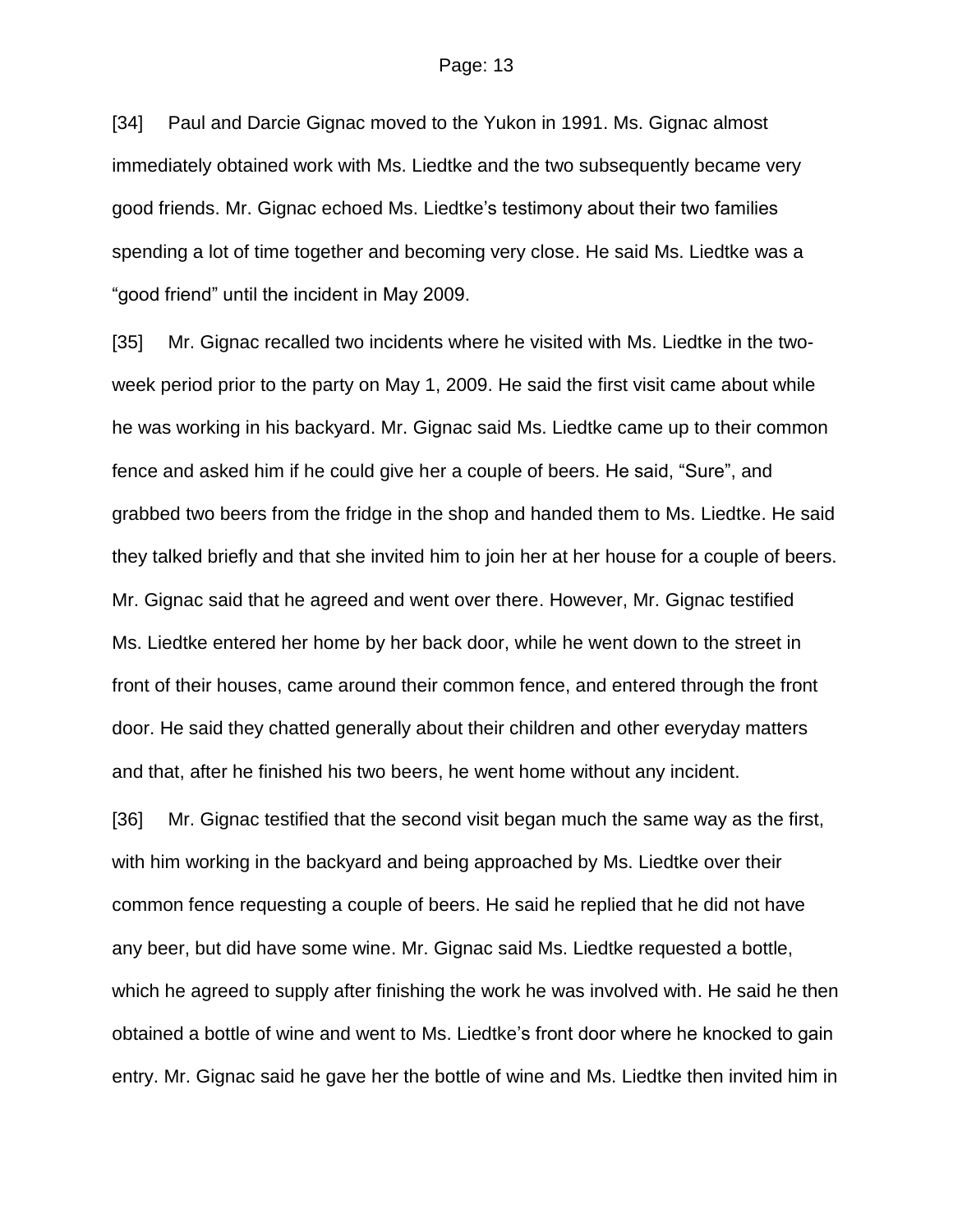to join her for a glass. He said they had some general conversation, as before, but at one point, Ms. Liedtke suggested that he talk to Darcie about the three of them having a threesome. Mr. Gignac said Ms. Liedtke was "giggly" when she said that, and appeared to have had a few drinks beforehand. He said that he laughed off the proposal and did not take it seriously, responding "No, I don't think so, if you want to ask her, you do it yourself." Mr. Gignac said that he finished his wine and left without any further incident. [37] Mr. Gignac acknowledged seeing Ms. Liedtke at Holms' Mechanical on one occasion. He explained that earlier in the day he had been speaking with a co-worker, Luc Gauvin, about some mechanical snowmobile issues, and that Luc told him that he was going over to Holm's Mechanical later. Mr. Gignac further explained that, after he returned home, he decided to catch a ride to Holm's Mechanical with a neighbour, Shane Reed, and his four-year-old daughter, who were heading over there. He said that

he wanted to continue his discussion with Luc about the mechanical issues. Mr. Gignac said he did not know that Ms. Liedtke was there at that time. He explained that, shortly after he arrived, his friend, Shane, and his daughter left, leaving him to find another ride home. Initially he asked his co-worker, Luc, but decided to take an earlier opportunity to return home by going with Ms. Liedtke.

[38] Mr. Gignac testified that on May 1, 2009, he returned home after work and began enjoying what was a beautiful spring day. He put on his shorts and rubber "Crocs" style shoes and had a beer on his deck while waiting for his wife to return home. In the meantime, Mr. Gignac said he invited a number of friends, including Paul Clements, Shane Reed, Mike Symynuk, Jeff Chamber and Blair Carlsberg. He said the general plan was to play darts and shuffleboard in the shop and to have a few beers.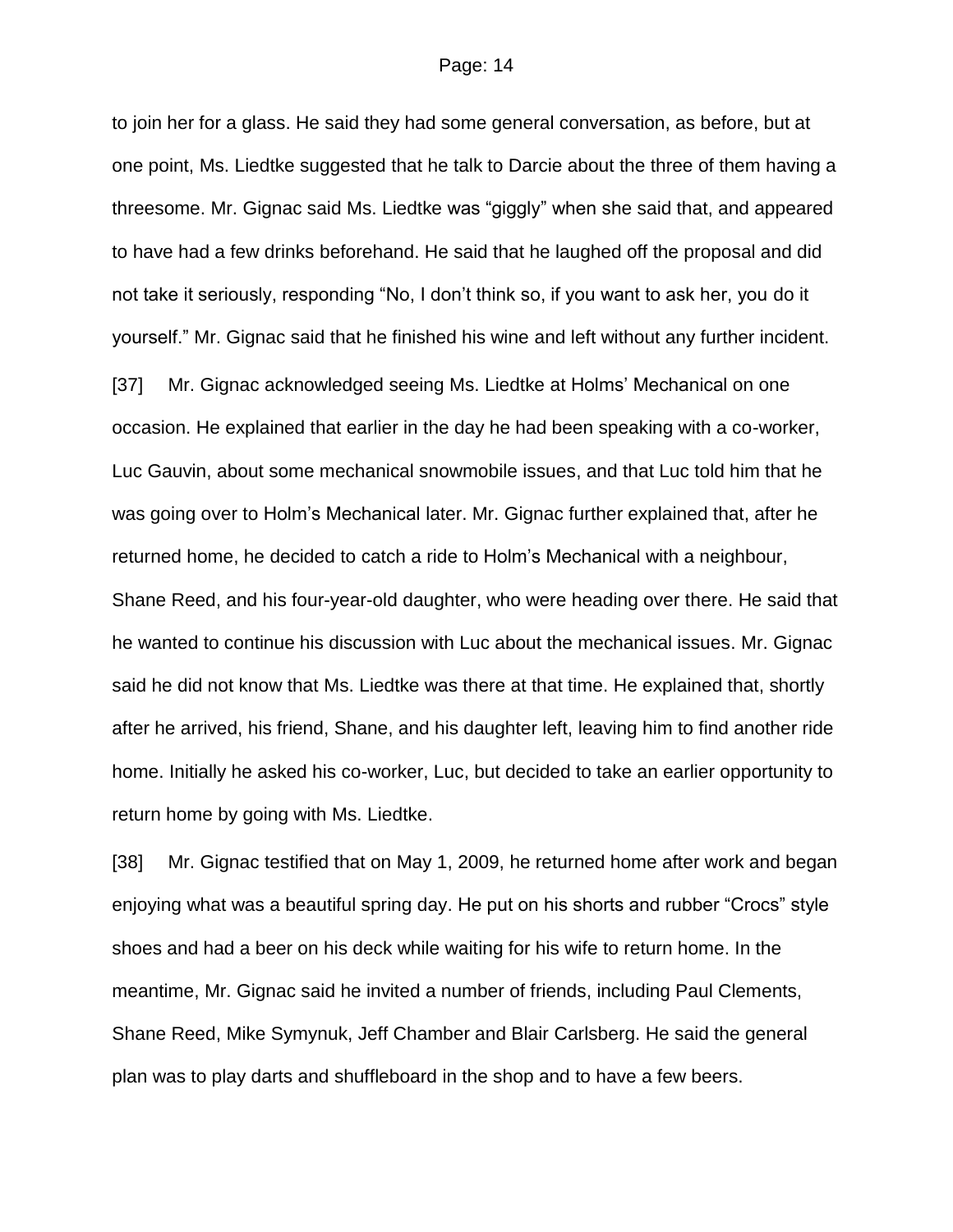[39] Mr. Gignac testified that his wife arrived home about 5:30 PM, and that she was followed by Shane Reed and his daughter, Blair Carlsberg, Mike Symynuk and Jeff Chamber. He explained that he had 2 15-packs of beer in his fridge in the attached garage. The group began socializing on the deck and in the backyard. Mr. Gignac said that Paul Clements was the last guest to arrive.

[40] At one point, Mr. Gignac said he noticed Ms. Liedtke driving into her driveway. He said she had a bag of beer with her and asked to join their group. Mr. Gignac said he and Darcie invited Ms. Liedtke over, and that she already appeared intoxicated, exhibiting a giggly laugh and wobbly movements.

[41] Mr. Gignac testified that, as it was starting to get dark, Darcie suggested that the group move into the shop, which they all did, and that some of them played darts, listened to music and played shuffleboard. At that point, Mr. Gignac said his state of intoxication was about three to four out of 10.

[42] Mr. Gignac said the first significant interaction he had with Ms. Liedtke that night was after he noticed Darcie leaving the shop for a reason unknown to him. He then saw Ms. Liedtke leave the shop shortly afterwards. At some point after that, Mr. Gignac said he went to get another beer from the fridge in the attached garage. He said he saw Darcie and Ms. Liedtke in the garage arguing and Darcie immediately challenged him by saying, "What is this about you and Tina wanting a threesome?" Mr. Gignac said he responded, "Excuse me?", and that Darcie challenged him again, saying, "Yes, Tina said you came to her and asked her for a threesome." Mr. Gignac said he responded, "No, that did not happen that way. She wanted me to come to you to talk about having a threesome." Mr. Gignac said Darcie then asked, "Well, what about you snuggling her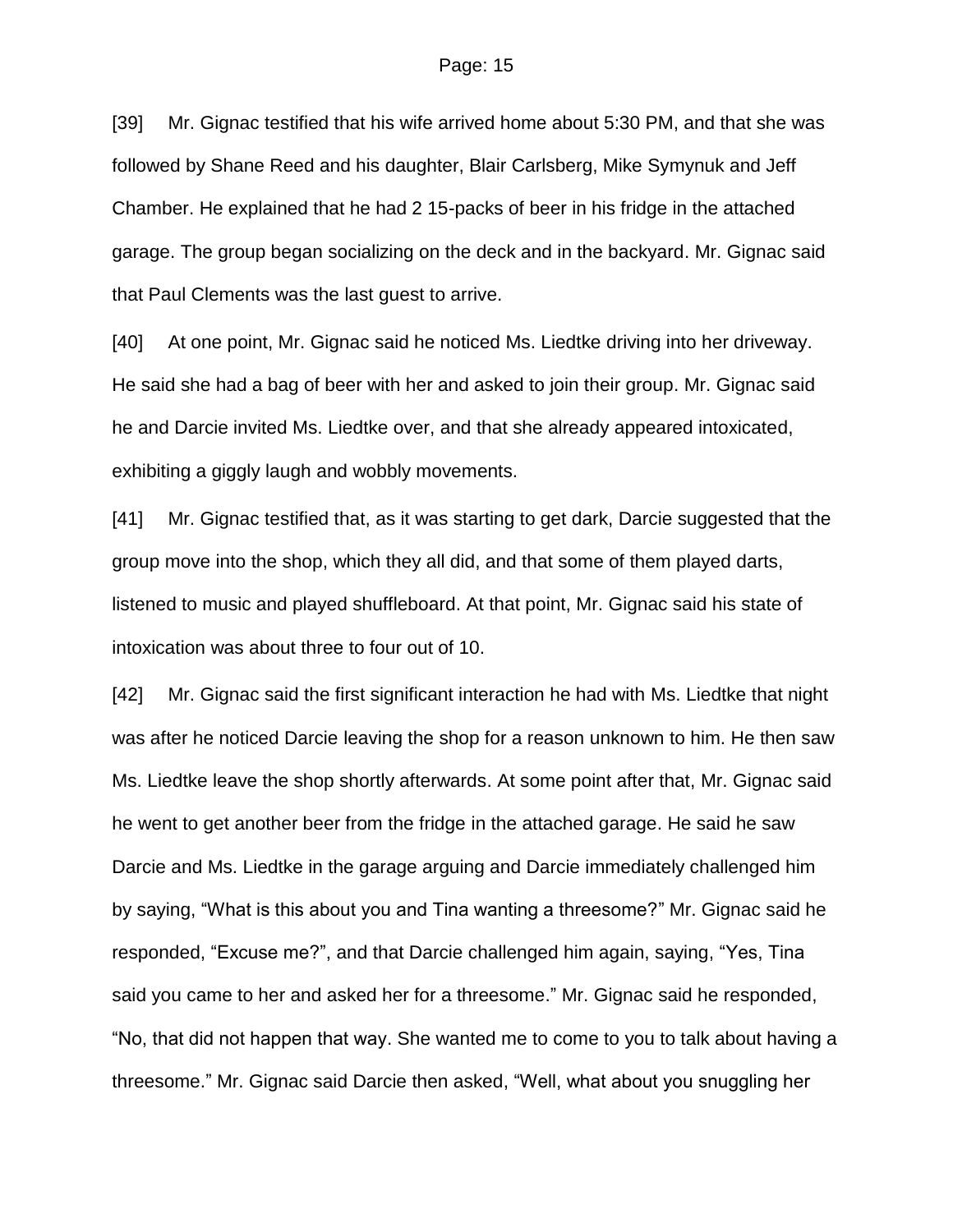breasts?", to which he replied, "I gave her a hug when I left, that was all." Mr. Gignac then stated that Darcie said, "I do not want to talk to you right now, just leave", and that he returned to the shop. He said he was upset at that point and wanted to explain the situation further to Darcie, but that he intended to do so later.

[43] When Mr. Gignac returned to the shop, he said that Paul Clements, Mike Symynuk and Jeff Chamber were present. Mr. Gignac said Ms. Leidtke came into the shop yelling that Darcie had just taken some pills. Mr. Gignac said that he replied, "You are lying, I know my wife, Darcie did not take any pills." However, when Ms. Leidtke insisted that Ms. Gignac had done so, Mr. Gignac testified that all four of the men decided to go into the house to confirm what had happened. He said Ms. Gignac was in the bathroom, but initially would not let anybody in. Mr. Gignac said Darcie eventually allowed Mr. Symynuk and Mr. Chamber into the bathroom and when they returned a few minutes later, they reported that, although there were pills all over the floor, Darcie had not taken any. Mr. Gignac then said that all four men returned to the shop to discuss what he described as a "ridiculous situation".

[44] Mr. Gignac next testified that Ms. Leidtke once again returned to the shop in a very angry state, yelling, screaming and swearing at him, while advancing towards him, saying, "I told you Darcie would take some pills. The ambulance took her away." Mr. Gignac said that he replied, "You lied about the pills before. You are lying again. Darcie would not take those pills." He said Ms. Leidtke continued advancing towards him, trying to scratch at him and hit him with her hands.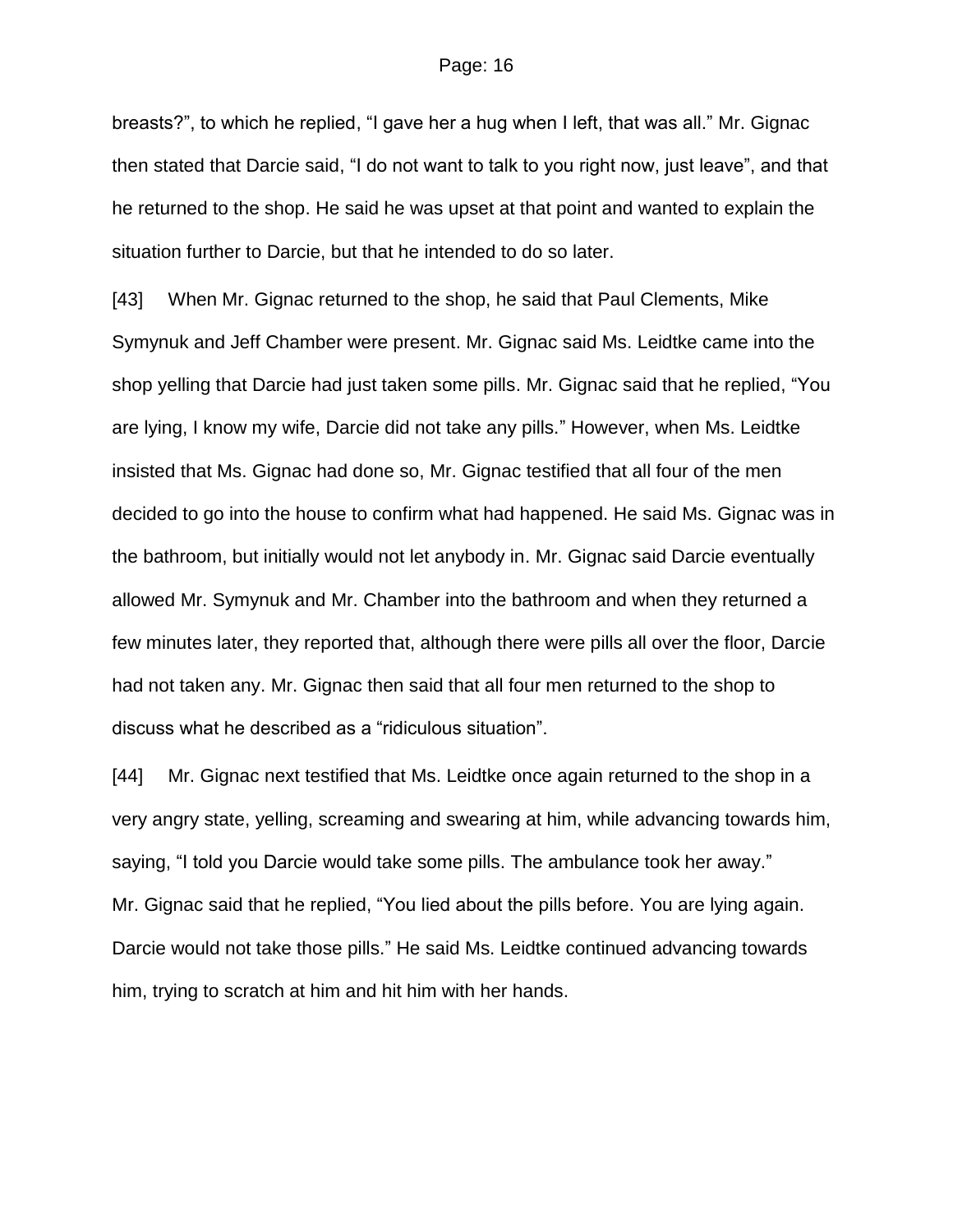[45] Mr. Gignac testified that Mr. Clements and Mr. Chamber left the shop at this point, announcing that they were going back into the house to check on Ms. Gignac a second time to make sure she was okay.

[46] Mr. Gignac said he continued to deal with Ms. Leidtke advancing towards him. He told her "Get the fuck out of here. I do not want you here anymore, you are not welcome. You lied before about pills and you are lying now. You lied about the conversation [about the threesome]. Get away from me you psycho bitch." He said that at one point he was backing up between the car and the snow machine and was blocking Ms. Leidtke's advances by pushing her hands and arms away. Mr. Gignac testified he repeatedly told Ms. Leidtke, "Get the fuck out of here. We do not want you here no more. You are just a psycho bitch. I am done with you. I don't want nothing to do with you."

[47] Then, as Mr. Gignac backed up towards the "man door" of the shop, he said he pivoted around, with Ms. Leidtke mirroring his movement, such that she ended up with her back to the man door. At that point, Mr. Gignac said he turned to face the back of the shop where Mr. Symynuk was positioned and started to walk towards him. Mr. Gignac then testified that Mr. Symynuk yelled, "Paul look out", and that as he turned to his left towards Ms. Leidtke, he felt a sharp blinding pain on the upper left side of his head. He said he does not remember anything after that until he was sitting in the brown armchair in the shop, being attended to by Mr. Clements, Mr. Symynuk and Mr. Chamber. He said that Mr. Clements was holding a rag to his head to stop the bleeding and that either Mr. Clements or Mr. Symynuk informed him that Ms. Leidtke had just hit him over the head with a piece of wood. By that time, Mr. Gignac said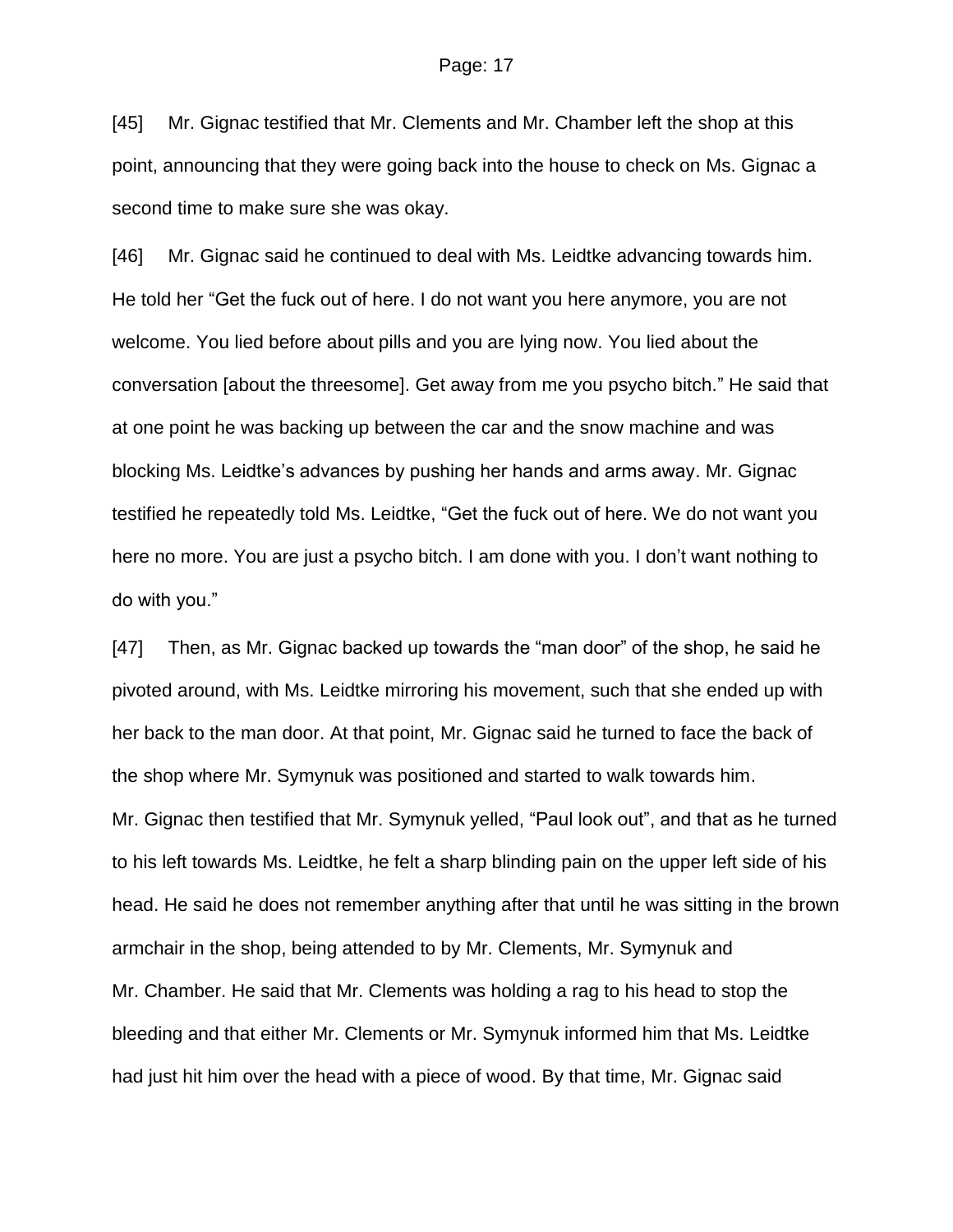Ms. Leidtke was no longer in the shop. Mr. Gignac said he was in a state of shock, and that he was feeling very cold and was shaking and confused.

[48] Mr. Gignac then said that, with the assistance of Mr. Clements, he walked to the house to have a hot shower. About 15 minutes later, he said that he returned to the shop, where the four men discussed the situation, and Mr. Clements took three photographs of the injuries to Mr. Gignac's head. Shortly after, two female police officers arrived to inquire about what had happened between Mr. Gignac and Ms. Leidtke. By then, Mr. Gignac said there were several people in Ms. Leidtke's driveway acting aggressively towards him. He thought he recognized the voice of one of her daughters. Mr. Gignac said he was taken by one of the police officers to the Whitehorse RCMP detachment, where he spent the night in custody for allegedly assaulting Ms. Leidtke. He said his head was pounding and he continued to feel shaky and dizzy, but was reluctant to go to sleep, so he remained standing the whole time. Mr. Gignac said he asked the jail guard for medical assistance two or three times that night, but none was provided.

[49] Mr. Gignac was released from custody at 1:09 PM on May 2, 2009, and was picked up by his wife, who immediately noticed his head injuries and, after driving him home for a shower, suggested that she drive him to the hospital for medical attention.

[50] At the Whitehorse General Hospital, Mr. Gignac was noted to have two lacerations in his scalp area. He received four stitches to close one wound and two stitches to close the other. He said he was also provided with a prescription for painkillers and an information sheet for the care and treatment of a concussion.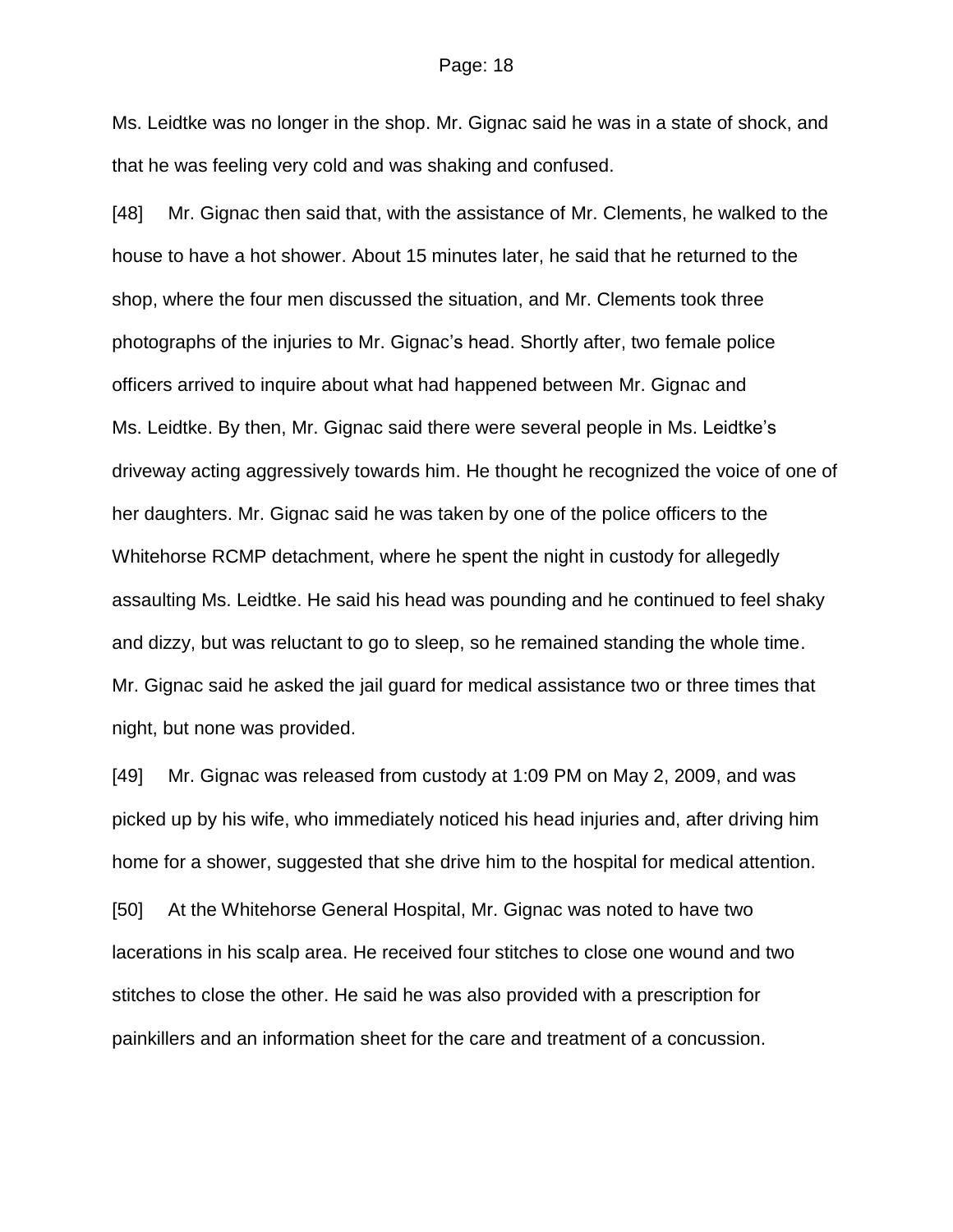[51] Mr. Gignac's daughter, Robyn, took photographs of his head injuries before and after he received medical treatment at the hospital.

[52] Later that evening, Mr. Gignac said he and Darcie were questioning why he had been charged with assault and not Ms. Leidtke. He said he telephoned the Whitehorse RCMP detachment and that one of investigating officers, Constable Spicer, informed him that she had not observed any evidence to suggest Mr. Gignac had been assaulted, but that he was invited to come down to the detachment and provide a statement.

[53] The following Monday, Mr. and Ms. Gignac decided to retain a lawyer and were ultimately referred to Mr. E.J. Horembala. Mr. Gignac testified that, as soon as Mr. Horembala was retained, he went with the Gignacs to their shop to inspect the scene and advised them to bag certain items, such as the bloody shop towels and the piece of wood, and also to take photographs of the scene. Mr. Gignac said he had not moved anything around in the shop between being released from custody and taking the photographs.

[54] Mr. Gignac testified that his level of intoxication at the time of the incident with Ms. Leidtke was about six or seven out of 10.

[55] Mr. Gignac acknowledged a criminal record for a break and enter and theft and an assault. The break and enter conviction occurred when Mr. Gignac was about 16 years of age. He explained that he and his brother stole some pies, cooked them and ate them. He received probation for that offence. The assault occurred in early 1991 and involved a party where Ms. Gignac was present. Mr. Gignac felt that one of the men at the party was becoming too friendly with his wife and he asked him to stop. Eventually, other people got involved and there was an altercation outside. Mr. Gignac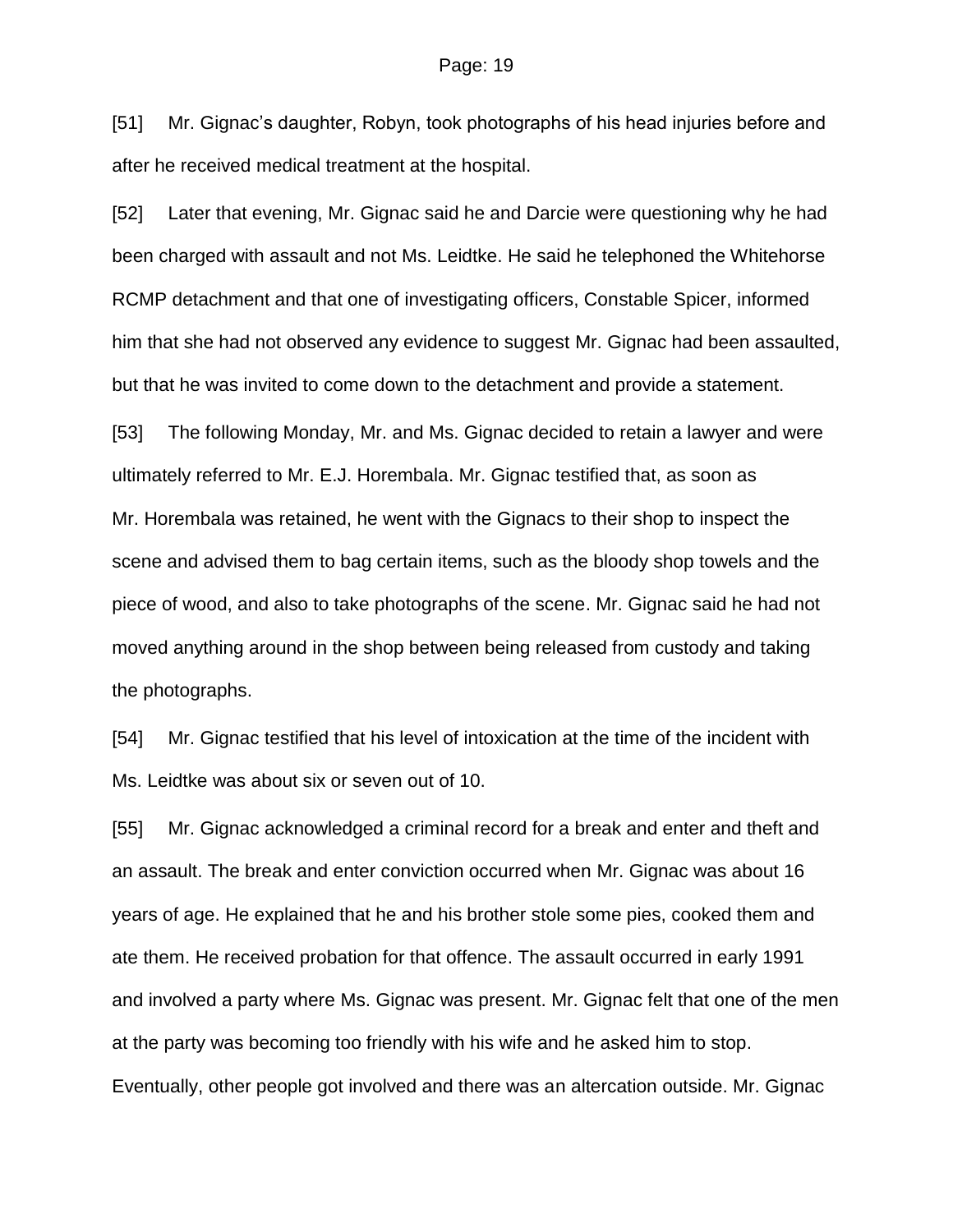ended up punching someone, although he could not be sure if it was the man he originally had a problem with. He pled guilty and received a \$500 fine for that offence.

### **3. The Other Evidence**

### *a) Julia Leidtke-Thompson*

[56] Ms. Leidtke-Thompson, whom I will refer to as Julia, is the 19-year-old daughter of Ms. Leidtke. She recalled three occasions during the few weeks prior to the incident that involved the topic of Mr. Gignac. On one occasion, her mother told her that Mr. Gignac had let himself into the house and that she woke up in the living room with him standing there. Her mother provided no further details. On the second occasion, her mother told her Mr. Gignac had been "a little over friendly" and made comments that made her feel uncomfortable. The third occasion was the telephone call answered by Mr. Gignac's daughter, Robyn. Julia's evidence about that call reflected that of her mother.

[57] Julia was at home in Ms. Leidtke's house on May 1 and 2, 2009, because she was not feeling well. Julia saw Ms. Leidtke briefly after she returned home from work on May  $1<sup>st</sup>$  at about 6:00 PM and said she did not appear to be intoxicated. At about 2:00 AM on May 2<sup>nd</sup>, Julia said she heard her name being called from inside the house and then a thump sound. She went to the front entrance way and saw her mother on the landing with her back to the front door in hysterics, saying she was in pain and that Mr. Gignac had beaten her, without providing any further particulars. Julia said her mother had a swollen black eye and blood on her face. She said she also observed what "seemed to be a foot mark of dirt on the front of her sweater". Julia acknowledged that her mother was intoxicated at the time. She telephoned a cousin for assistance,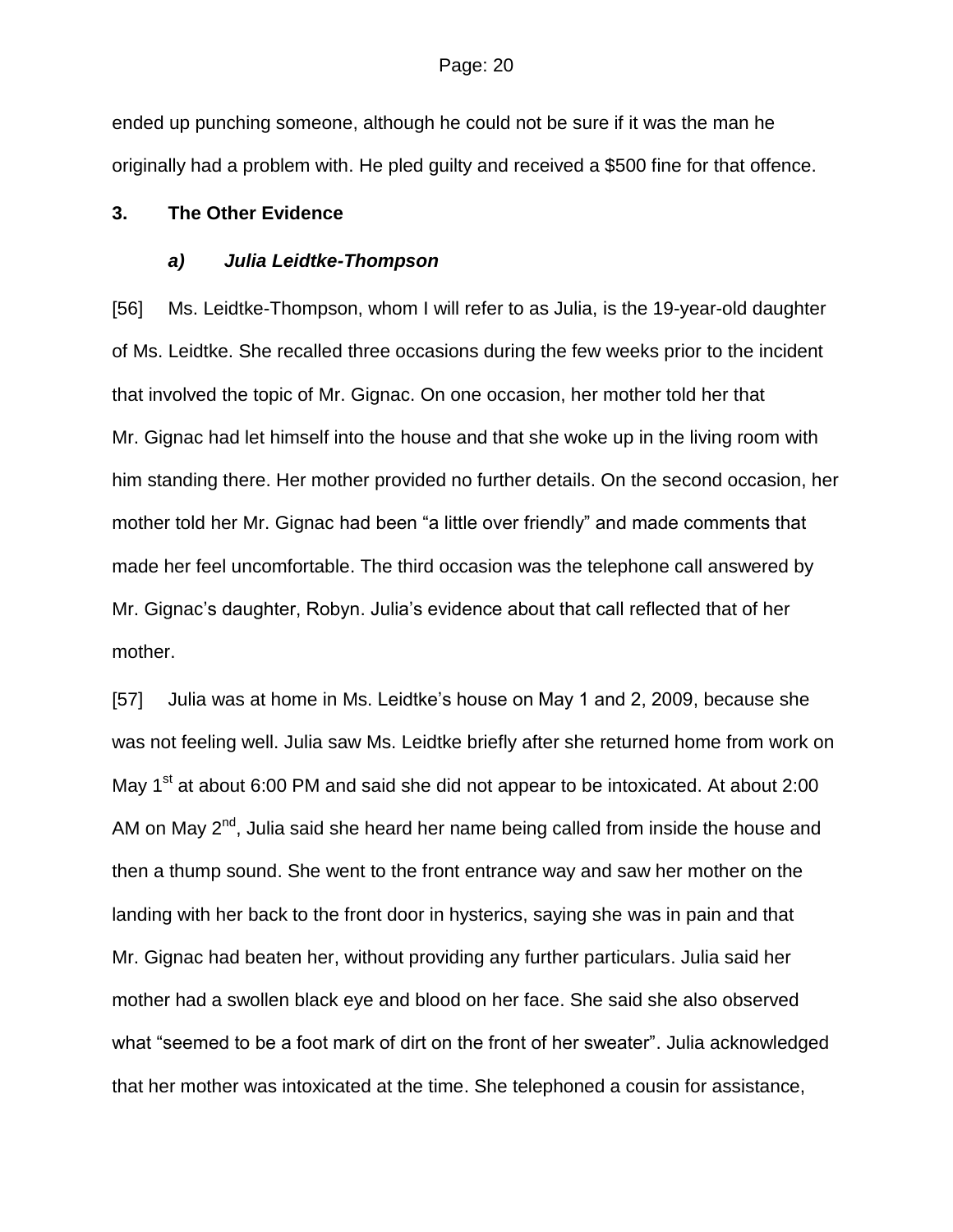and then the police. Julia also telephoned her two older sisters for assistance. She later took photographs of her mother's injuries.

### *b) Carolynn Van Bibber*

[58] Ms. Van Bibber is 45 years old and has been a friend of Ms. Leidtke for most of her life. She testified that in April 2009, Ms. Leidtke telephoned her at least three times indicating that Mr. Gignac made "sexual advances" towards her and she did not know what to do. Ms. Van Bibber did not recall any other details of those conversations, other than to say that she advised Ms. Leidtke to talk to Mr. Gignac and tell him to stop, and, if that did not work, then she should talk to his wife. She said she believes that Ms. Leidtke followed that advice, because she later told Ms. Van Bibber that she did so.

### *c) Constable MacQuarrie*

[59] Constable MacQuarrie was one of the two police officers who attended Mr. Gignac's residence on two occasions in the late evening and early-morning hours of May 1 and 2, 2009. She first attended in response to what she understood was a potential suicide based on the call from Ms. Leidtke regarding Darcie Gignac possibly overdosing on some pills. Constable MacQuarrie described both Ms. Gignac and Ms. Leidtke as "intoxicated" at the time of the call. She said Ms. Gignac reluctantly agreed to accompany the police to Whitehorse General Hospital. Constable MacQuarrie said Ms. Leidtke told her she had told Ms. Gignac that she had been having an affair with Mr. Gignac for the previous three months.

[60] Constable MacQuarrie said she was the RCMP watch commander that night and described the night as being "crazy busy".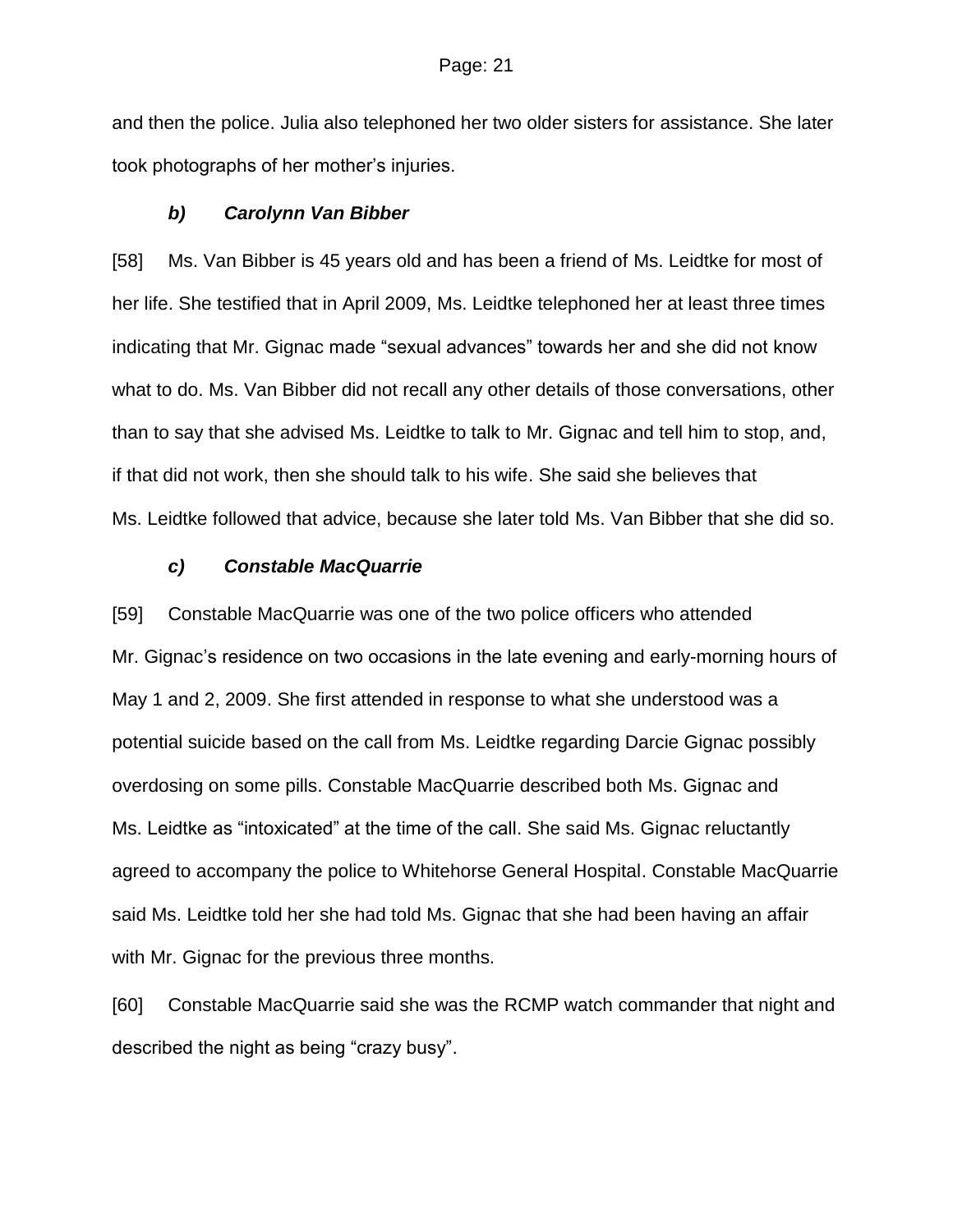[61] Constable MacQuarrie attended the Gignac residence a second time in response to what she understood to be a domestic disturbance. On arrival, she spoke with Ms. Leidtke in the back of an ambulance in order to find out what happened. Constable MacQuarrie testified that, at first Ms. Leidtke said she did not know, but then she said she thought she was beaten up by Mr. Gignac and possibly three others. When Cst. MacQuarrie interviewed Mr. Gignac, she said he did not appear to know what was going on around him. Constable MacQuarrie also said Mr. Gignac appeared to be "really, really intoxicated". On cross-examination, she agreed that Mr. Gignac was extremely cooperative, but was "totally out of it", which could have been due to a head injury. She noticed two short, thin red scratches on Mr. Gignac's forehead which she described as vertical, but noticed no other injuries. However, she did not examine his scalp and only spent one or two minutes with him at his property, before transporting him to the detachment. She was not involved with Mr. Gignac during the booking-in process at the detachment.

[62] Constable MacQuarrie said she spoke with Jeff Chamber, Mike Symynuk, and Paul Clements and noted that all three were extremely intoxicated and not particularly forthcoming with information. She said Mr. Chamber and Mr. Clements told her they had gone into the house looking for Ms. Gignac, and when they came back to the shop they saw Mr. Gignac bleeding from the head and Ms. Leidtke was no longer present. Constable MacQuarrie said Mr. Symynuk told her that he did not see what had happened at all, but that "it was a love triangle". She said that he pointed out a piece of wood in the garage which he thought was used to hit Mr. Gignac on the head. Constable MacQuarrie described the piece of wood as being approximately 4 or 5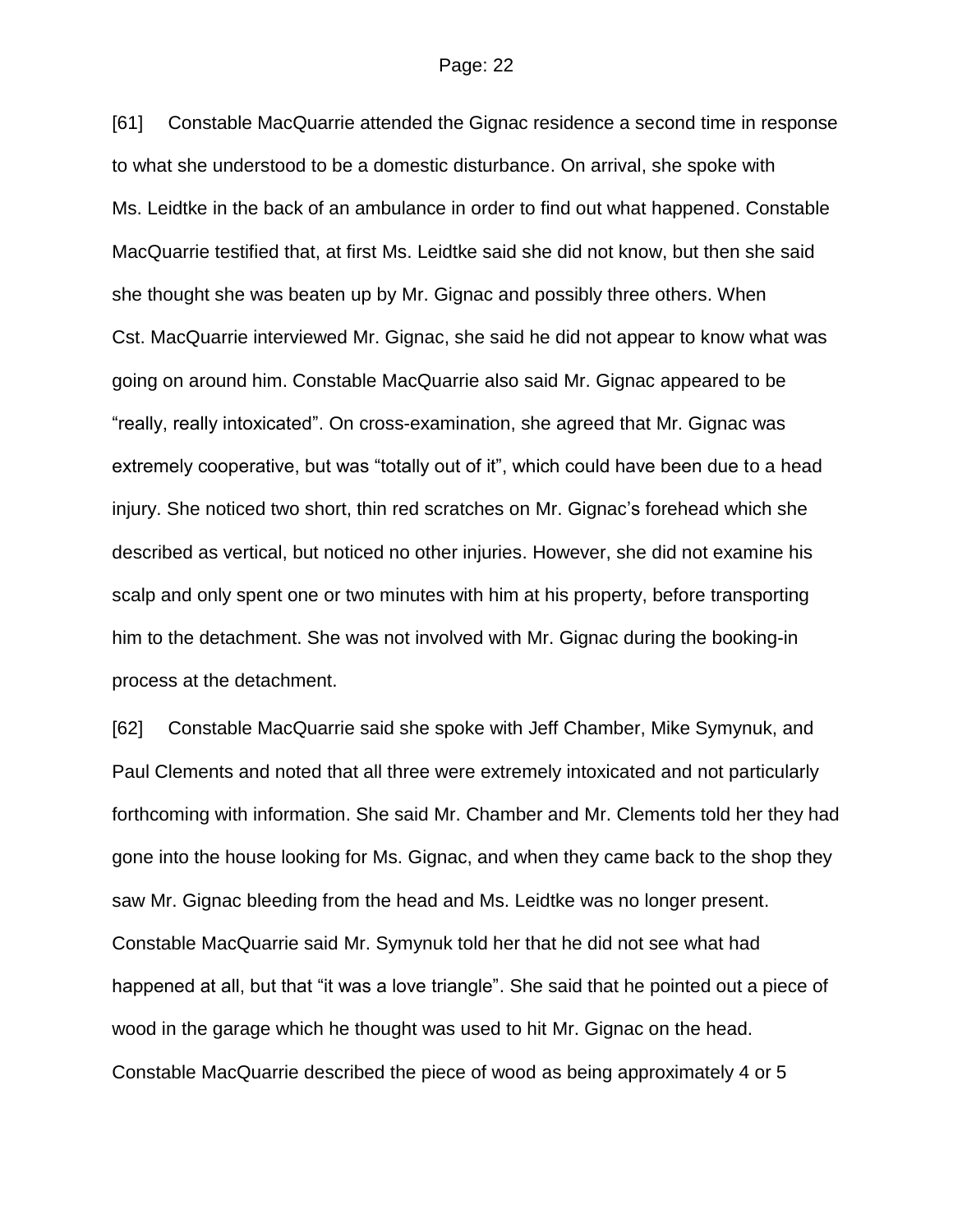inches long, about the thickness of a 2 x 4, with nails protruding. However, she said she noticed no blood or hair on the wood, suggesting that this discounted what Mr. Symynuk was telling her.

[63] Constable MacQuarrie described Ms. Leidtke as being more intoxicated during her second attendance at the Gignac residence than she was during the first attendance. Indeed, she described her variously as being "very, very intoxicated" and "smashed".

### *d) Mike Symynuk*

[64] Mr. Symynuk is 49 years of age and has known Mr. Gignac for over 17 years. He said they had been "good friends" prior to the incident, but since then he has hardly seen him. Mr. Symynuk said he was sober when he arrived at the party at about 5:00 PM, but by the end his level of intoxication was about eight out of 10. He described Mr. Gignac's photographs of the shop as accurately depicting the state of affairs as it was on May 2<sup>nd</sup>.

[65] At one point, Mr. Symynuk said he went into the attached garage and saw Darcie Gignac and Ms. Leidtke inside. He described Ms. Gignac as "crying" and said that "maybe" Ms. Leidtke was crying also. He said he turned and left the attached garage. [66] At a later point in time, Mr. Symynuk said that he and Mr. Gignac were in the shop. Mr. Symynuk said he was standing at the back of the shop by the brown armchair. He said he observed Ms. Leidtke enter the shop and Mr. Gignac turned and repeatedly told her to "get the fuck out". He could not recall if Ms. Leidtke was saying anything. Mr. Symynuk said Mr. Gignac went to usher Ms. Leidtke towards the door of the shop, and when Ms. Leidtke reached the door, Mr. Gignac turned around and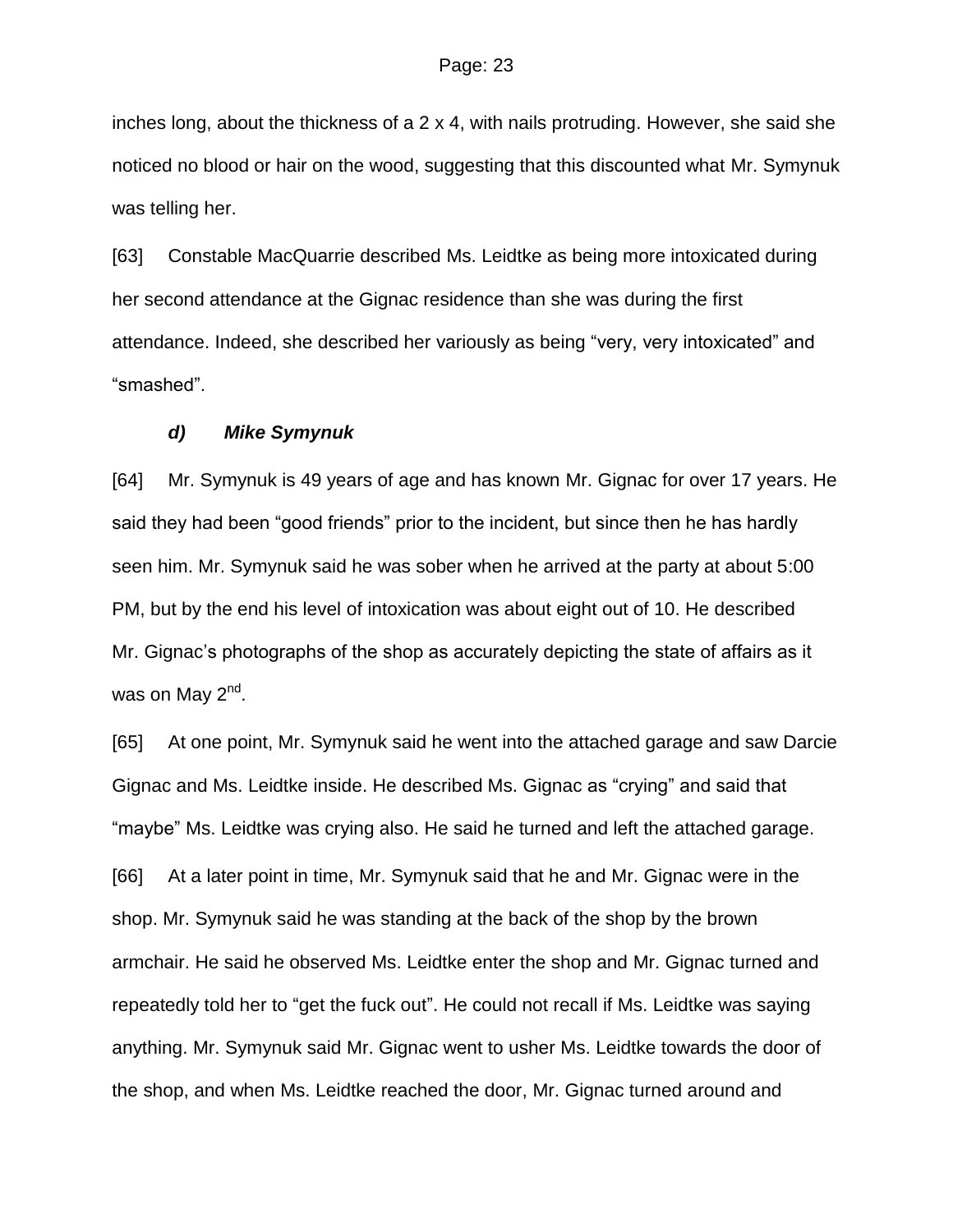started walking back towards him. He then said he observed Ms. Leidtke pick up a block of wood and come at Mr. Gignac from behind. Mr. Symynuk said that he shouted, "Paul look out", and that as Mr. Gignac was starting to turn around to face Ms. Leidtke, she struck him in the head with the piece of wood. He said Mr. Gignac immediately put his arms up in self-defence. Mr. Symynuk said Mr. Gignac's back was then towards him, which obstructed his view of Ms. Leidtke. However, he observed the two of them fall over the snow machine, landing on the floor in the space between the snow machine and the car, with Mr. Gignac landing on top of Ms. Leidtke. Mr. Symynuk said he heard moaning from Mr. Gignac and crying from Ms. Leidtke as Mr. Gignac struggled to get off of Ms. Leidtke, and the two of them got back on their feet. He did not see Ms. Leidtke's face after the fall and did not recall noticing any injuries to her. He said she got up and left on her own and described her gait as a "mid-run".

[67] Mr. Symynuk said his memory "gets spotty from there", but he does recall that he talked with Mr. Gignac and Mr. Clements outside of the shop, that he told Mr. Clements about what he had just seen, that Mr. Gignac was "covered from head to toe with blood", and that he advised Mr. Gignac "to clean himself up".

[68] After the police arrived, Mr. Symynuk heard Mr. Clements trying to explain to the police what had happened, based on what Mr. Symynuk had told him. However, when the police appeared to give no credence to Mr. Clements' story, Mr. Symynuk chose not to cooperate further. Accordingly, he told the police that he did not see anything but a love triangle. However at that point, he did not know Mr. Gignac was about to be arrested.

[69] Mr. Symynuk said he did not hear anything about pills during that night.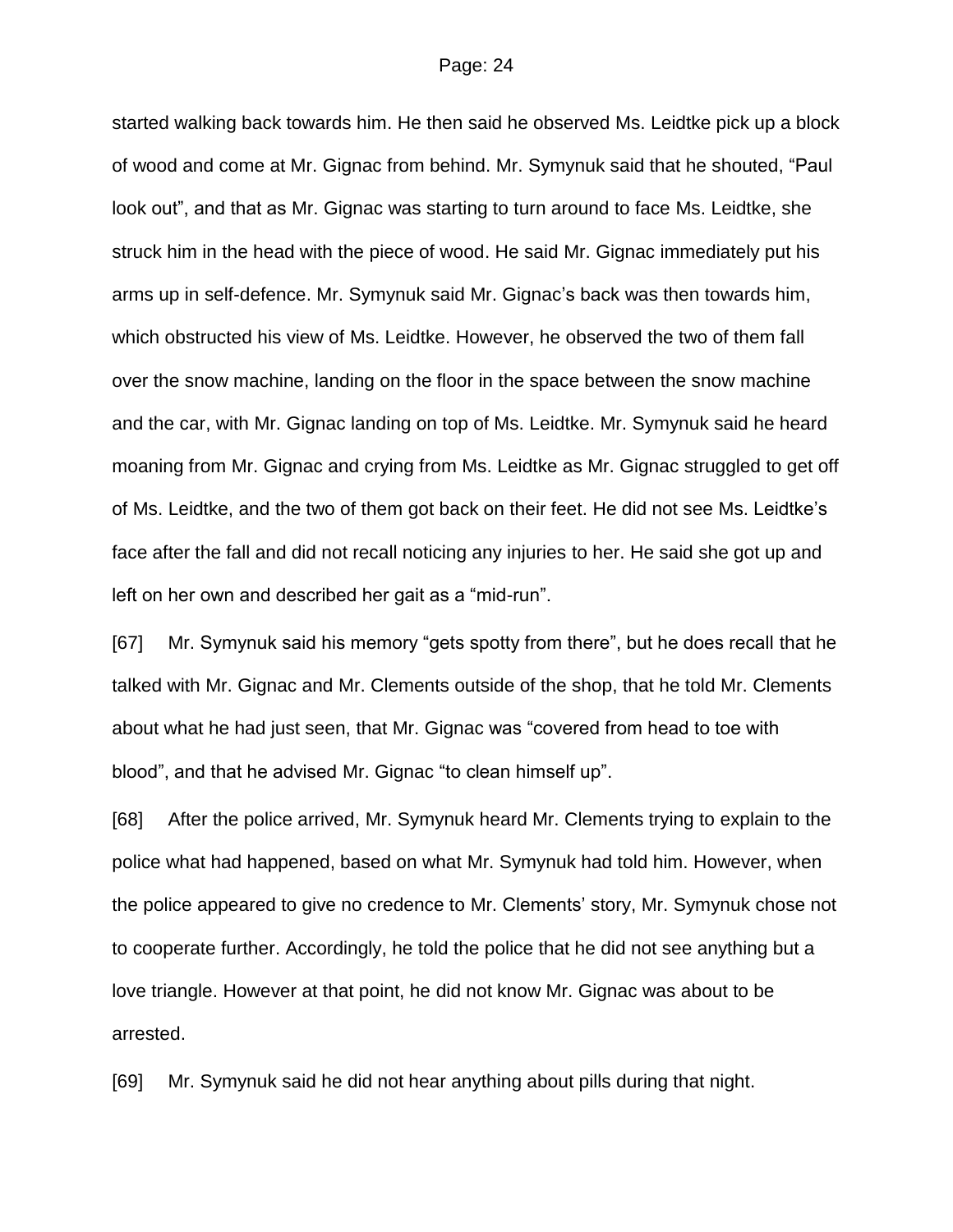[70] Mr. Symynuk also denied helping Ms. Leidtke to the end of the driveway as she described.

### *e) Paul Clements*

[71] Mr. Clements is 44 years old and has known Mr. Gignac for approximately 16 years. He said he arrived at the Gignac residence about 9:00 or 9:30 PM on May 1, 2009, bringing with him two or three cans of beer. At about 11 PM, Mr. Clements determined he would need more beer, so he left the Gignac residence and went to the Casa Loma Hotel to buy some. He said when he returned to the Gignac residence, Darcie Gignac, who had been in the shop when he left, was no longer there. He said he detected a change of atmosphere at the party and tension in the air. He went to the attached garage and saw Ms. Gignac sitting on the inside step crying in Ms. Leidtke's presence. He decided to return to the shop.

[72] Later, Mr. Clements observed Ms. Leidtke enter the shop saying that Darcie was very upset and was going to kill herself by taking medications. He said that he, Mr. Gignac and Jeff Chamber all went into the house to see if Ms. Gignac was okay. Mr. Clements said they saw Ms. Gignac in the bathroom and determined that she was not taking any medications, so the three men returned to the shop.

[73] Mr. Clements said Ms. Leidtke once again came out to the shop to say that Darcie had disappeared. In response, Mr. Clements went back to the house and made an unsuccessful search for Ms. Gignac.

[74] Returning again to the shop, Mr. Clements observed Mr. Gignac trying to get Ms. Leidtke out of the shop, asking her to leave. Mr. Clements said he solicited the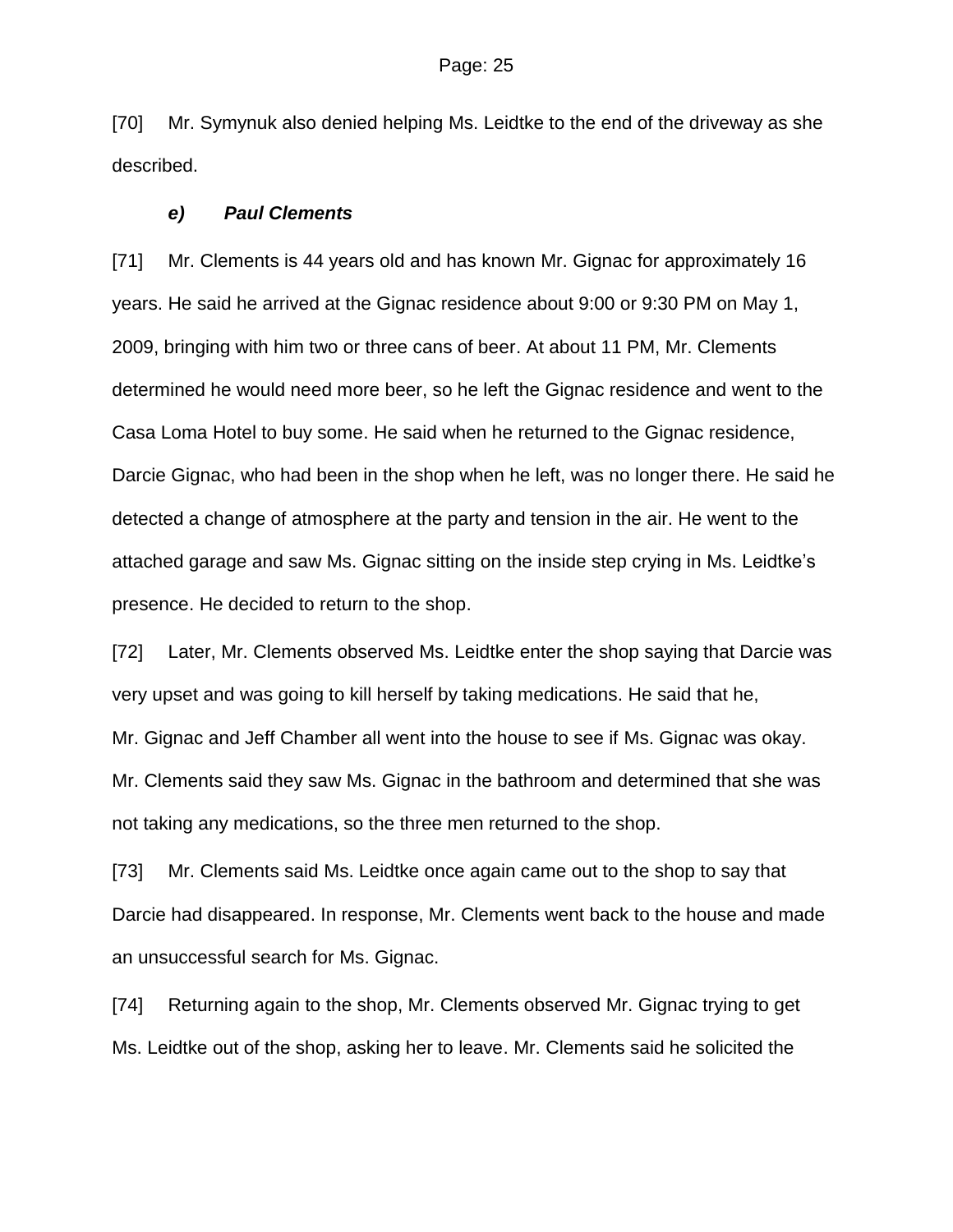assistance of Mr. Chamber to return to the house to look for Ms. Gignac, once again unsuccessfully.

[75] When Mr. Clements returned to the shop the second time, he observed Mr. Gignac bleeding from the head. He said he grabbed a rag to control the bleeding. Mr. Clements said he then encouraged Mr. Gignac to take a shower and change his clothes. He said he stood outside the bathroom while Mr. Gignac had a shower and was able to make a cell phone call to Darcie. He said that Ms. Gignac informed him that she was okay.

[76] Mr. Clements then said that he and Mr. Gignac returned to the shop where Mr. Chamber and Mr. Symynuk were still present. He said he cleaned up the blood on the floor between the snow machine and the automobile, as well as a trail of blood leading from the brown armchair to the shop door. He said he took photographs of Mr. Gignac's head wounds. He said the men continued to talk about the incident over a few more beers until the police arrived. Mr. Clements said it was Mr. Gignac who told him he had been struck by Ms. Leidtke with the piece of wood as he was trying to get her to leave the shop. He said Mr. Symynuk did not say much at that time. He described Mr. Gignac is being "still in shock", "shaking" and "almost teary".

[77] Mr. Clements explained that he tried to tell one of the police officers about Ms. Leidtke striking Mr. Gignac on the head with the piece of wood on the floor of the shop. He said that the police officer picked up the piece of wood, examined it quickly, and said "I don't think so."

[78] Mr. Clements identified the piece of wood in evidence as the one that he saw on the shop floor and the same one that was examined by the police officer.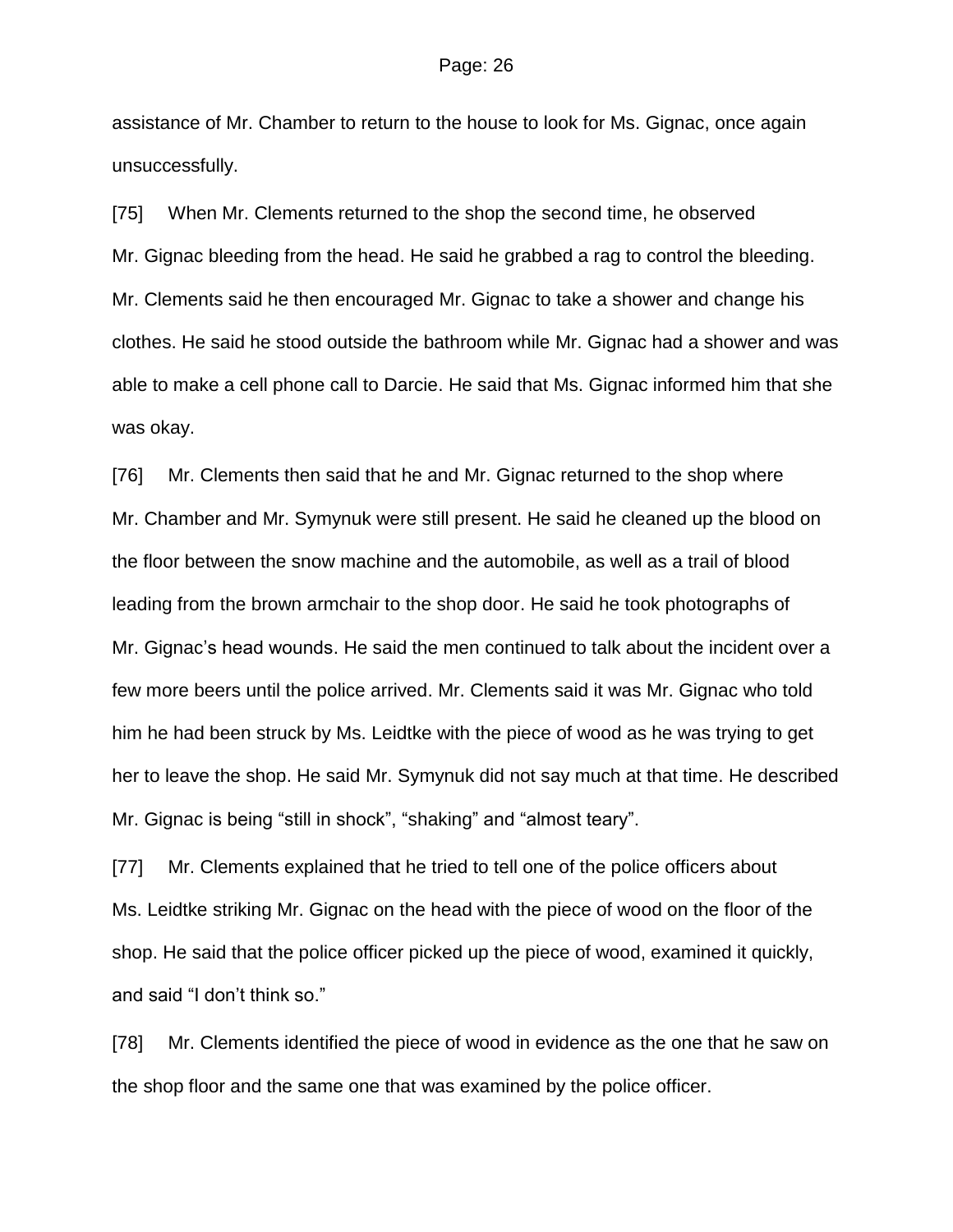[79] Mr. Clements testified that Mr. Gignac's photographs of the layout of the shop were an accurate representation of how it looked on May 2, 2009.

[80] Mr. Clements described his level of intoxication as approximately four out of 10.

### *f) Darcie Gignac*

[81] Darcie Gignac is presently 47 years old and is employed as an employment standards officer with the Yukon Government. She agreed with Ms. Leidtke's description of how the two of them became close friends. In May 2009, Ms. Gignac said that Ms. Leidtke was coming over to her house "a lot", which was sometimes an issue for Mr. Gignac. She said that he did not like Ms. Leidtke's visits as much as she did, especially if she and Mr. Gignac had other plans.

[82] On the weekend of April 17 and 18, 2009, Ms. Gignac attended the birthday party of Marie Benns.

[83] On May 1, 2009, Ms. Gignac testified she arrived home about 5:30 PM, after previously stopping to pick up a 15-pack of beer for herself. She then learned from Mr. Gignac that he had invited some guests over for the evening, which was not uncommon.

[84] At one point during the evening, after the guests had arrived, Ms. Gignac said she learned that Ms. Leidtke was upset because she had not been invited to Marie Benns' birthday party, and repeatedly brought up the subject until Ms. Gignac said she did not want to discuss it anymore.

[85] Later, Ms. Gignac said she went into the house to go to the bathroom and came out into the attached garage where she found Ms. Leidtke, who said she wanted to talk about something. Initially, Ms. Gignac said she thought that Ms. Leidtke wanted to raise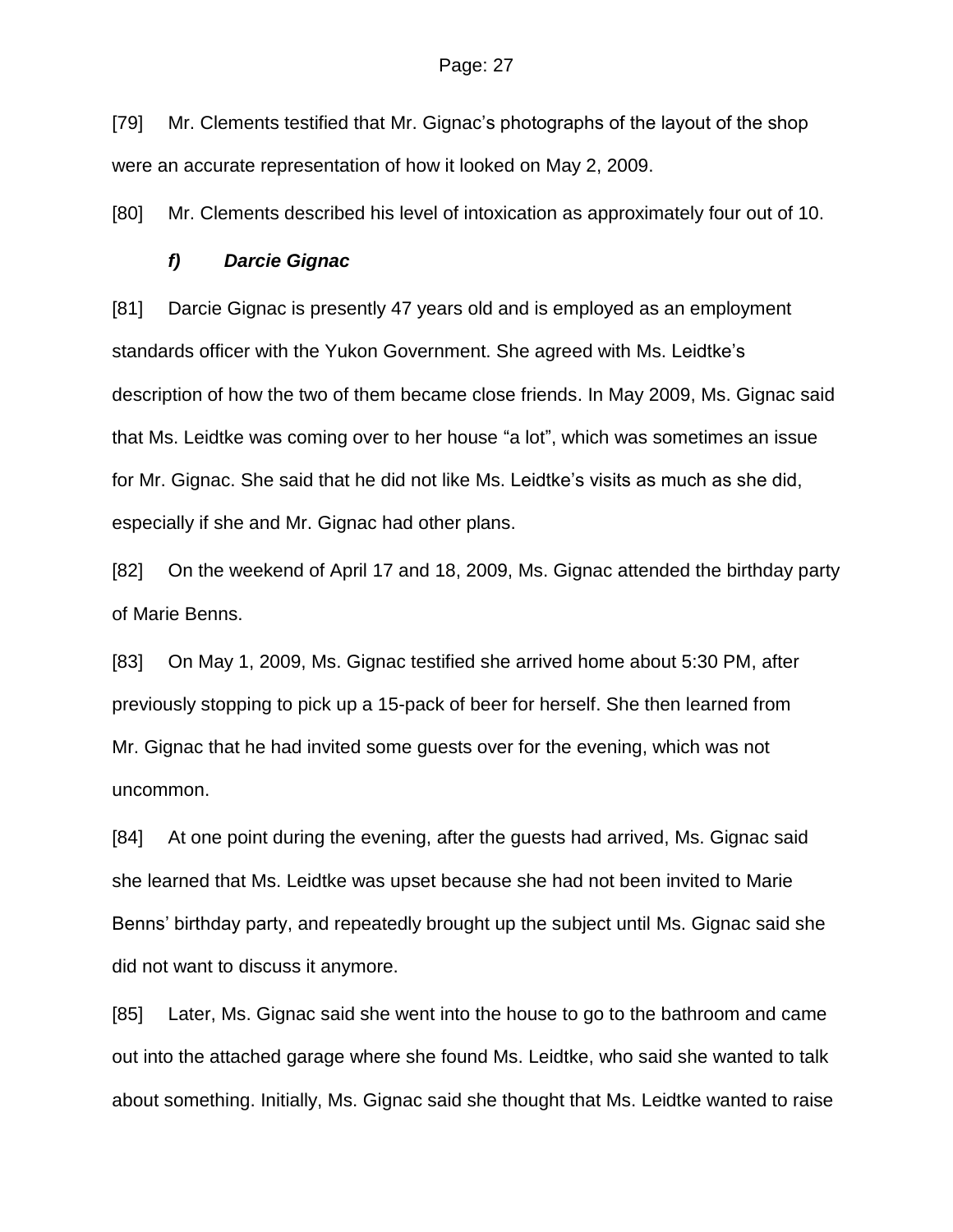the topic of Ms. Benns' birthday party again, but then realized that Ms. Leidtke wanted to discuss an incident with Mr. Gignac at her house which had occurred when Ms. Gignac was at the birthday party. Ms. Gignac testified that Ms. Leidtke told her that she and Mr. Gignac were having a couple of beers when Mr. Gignac told her he wanted her to ask Ms. Gignac about having a threesome. When Ms. Gignac indicated she could not believe what she was hearing, Ms. Leidtke repeated "Paul wants us to have a threesome" and said he also "cuddled my tits" when he was over there. Ms. Gignac said Mr. Gignac then arrived in the attached garage to get some more beer and she confronted him with what Ms. Leidtke had just told her. She said Mr. Gignac told her that it was Ms. Leidtke's idea to have the threesome and that he did not cuddle her tits, but only gave her a hug when he left her house. Ms. Gignac said she then told Mr. Gignac to leave, which he did. She said she turned to Ms. Leidtke and asked her to explain herself, and Ms. Leidtke laughed nervously saying something like, "It does not matter who brought it up, it's the same thing". Ms. Gignac replied, "That is not at all what you just told me" and "You have been at my house almost every day for two weeks and you never told me about this?" Ms. Gignac also testified that Ms. Leidtke told her she and Mr. Gignac had been having an affair for three months, but that they only "talked about it".

[86] Ms. Gignac said she ran into the house, grabbed a bottle of pills from the pantry, and attempted to lock herself in the bathroom. She said she told Ms. Leidtke to get the fuck out of the house and that she did not want to talk to her any more.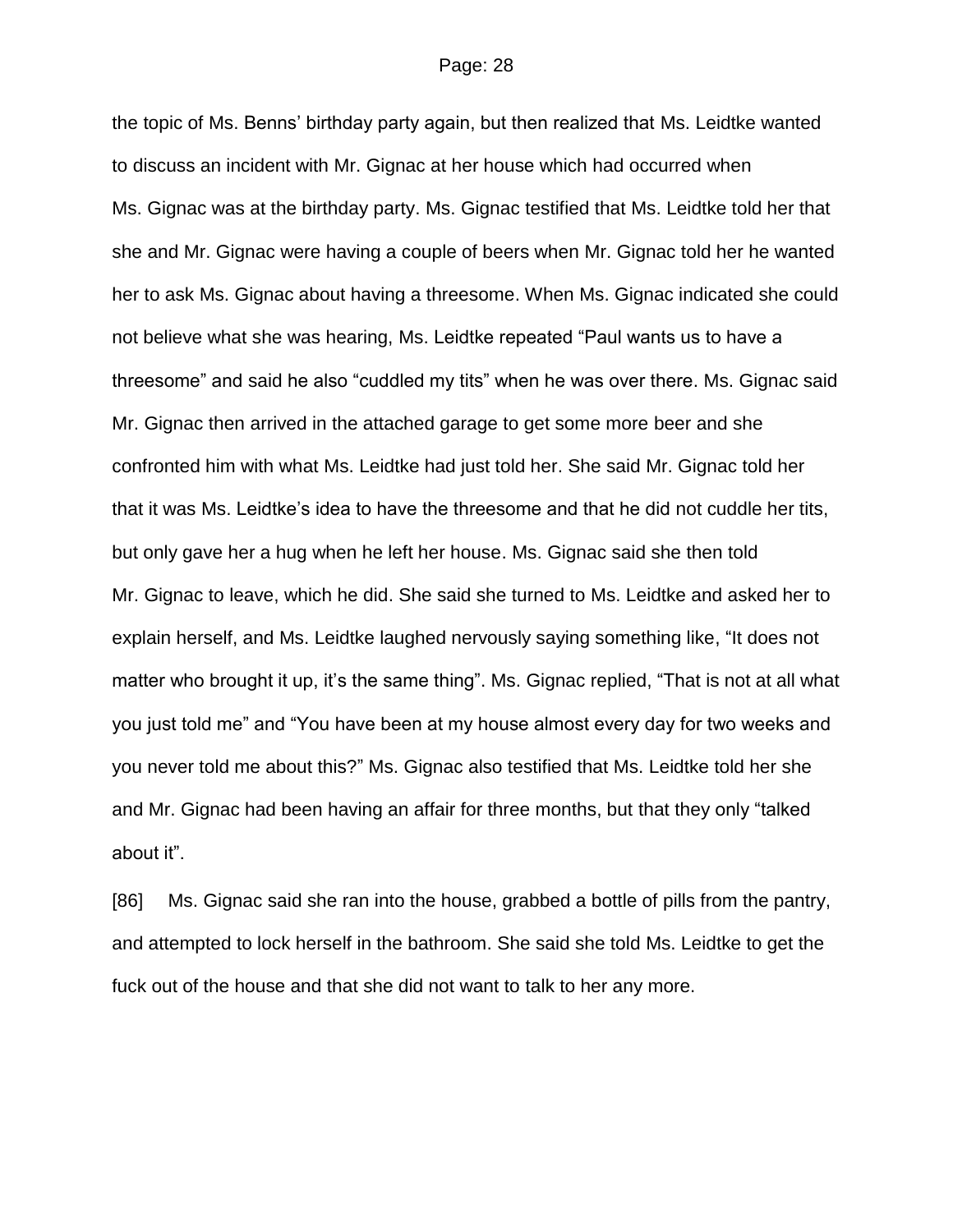[87] Later, Ms. Gignac said she allowed Mr. Symynuk and Mr. Chamber into the bathroom to make sure she was okay. She said she told the two men what Ms. Leidtke just told her and that Ms. Leidtke kept changing her story.

[88] When Ms. Gignac came out of the bathroom, she saw that Ms. Leidtke was still present and told her that she did not want her in the house. Ms. Leidtke informed Ms. Gignac that she had just phoned the police. The police arrived shortly afterwards and persuaded Ms. Gignac to go to the Whitehorse General Hospital to be checked out. [89] While at the hospital, Ms. Gignac testified that she received a telephone call from Mr. Clements informing her that Mr. Gignac was OK and having a shower, to which she replied that she was not interested.

[90] Ms. Gignac said that she was released from hospital and took a taxi home and went to bed.

[91] Ms. Gignac also testified that, after lunch on May  $2^{nd}$ , she agreed to pick Mr. Gignac up from the police detachment. She said he was shaking uncontrollably and she could see what she described as "ooze" on the side of his head. He reported to her that Ms. Leidtke had hit him on the head, but that he had been charged with assault. He said he wanted to go home and shower.

[92] Eventually, Ms. Gignac said she took Mr. Gignac to the hospital where his wounds were stitched and he was treated for concussion.

[93] Ms. Gignac denied striking Mr. Gignac in the head at any time. She also denied Ms. Leidtke's version of events and testified that she did not hear Ms. Liedtke and Mr. Gignac having an intimate conversation alone in the shop. She also denied Ms. Leidtke's testimony that Ms. Gignac said the news of the threesome reminded her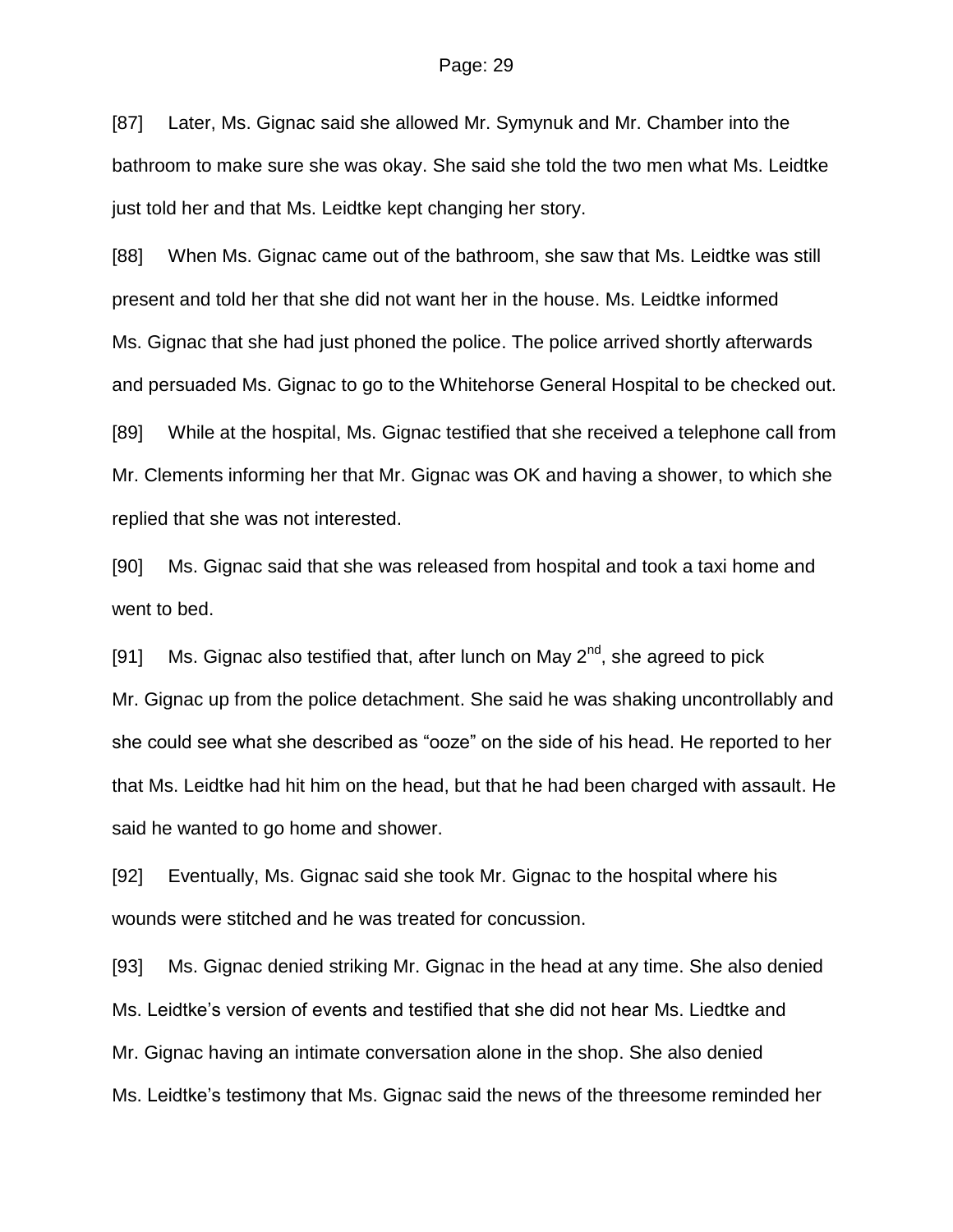of Mr. Gignac's previous affair in the early 2000's. Ms. Gignac said that the only reference to an "affair" came from Ms. Leidtke.

[94] Ms. Gignac acknowledged an incident earlier in her marriage, where she and Mr. Gignac were having an argument, Mr. Gignac went into the bathroom, and Ms. Gignac used a kitchen cleaver to try and get through the door to continue the argument.

### *g. The Medical Evidence*

[95] The emergency room physician, Dr. Chau, opined that Ms. Leidtke's injuries were consistent with an assault. However, he conceded on cross-examination that his assessment was based on the history provided by Ms. Leidtke, which was that she had been assaulted. Dr. Chau further conceded that the injuries he saw were also consistent with causes other than an assault, such as falling over and striking an object, or falling to the floor with force.

[96] Ms. Leidtke's long-time family physician, Dr. Macdonald, also opined that Ms. Leidtke's physical injuries were "consistent with trauma which does include assault". However, Dr. Macdonald similarly acknowledged that she relied heavily on the history provided to her by Ms. Leidtke about being assaulted. On cross-examination, Dr. Macdonald further conceded that although it might be "challenging" to attribute all of Ms. Leidtke's injuries to fall over an object, such an opinion "could be" expressed.

[97] As noted, Mr. Gignac attended the Whitehorse General Hospital on May 2<sup>nd</sup>. While he did not call any doctor at trial, an emergency room report was entered into evidence confirming his testimony that he received sutures for two lacerations to his head. He also tendered the photographs taken by his daughter, Robyn, of his head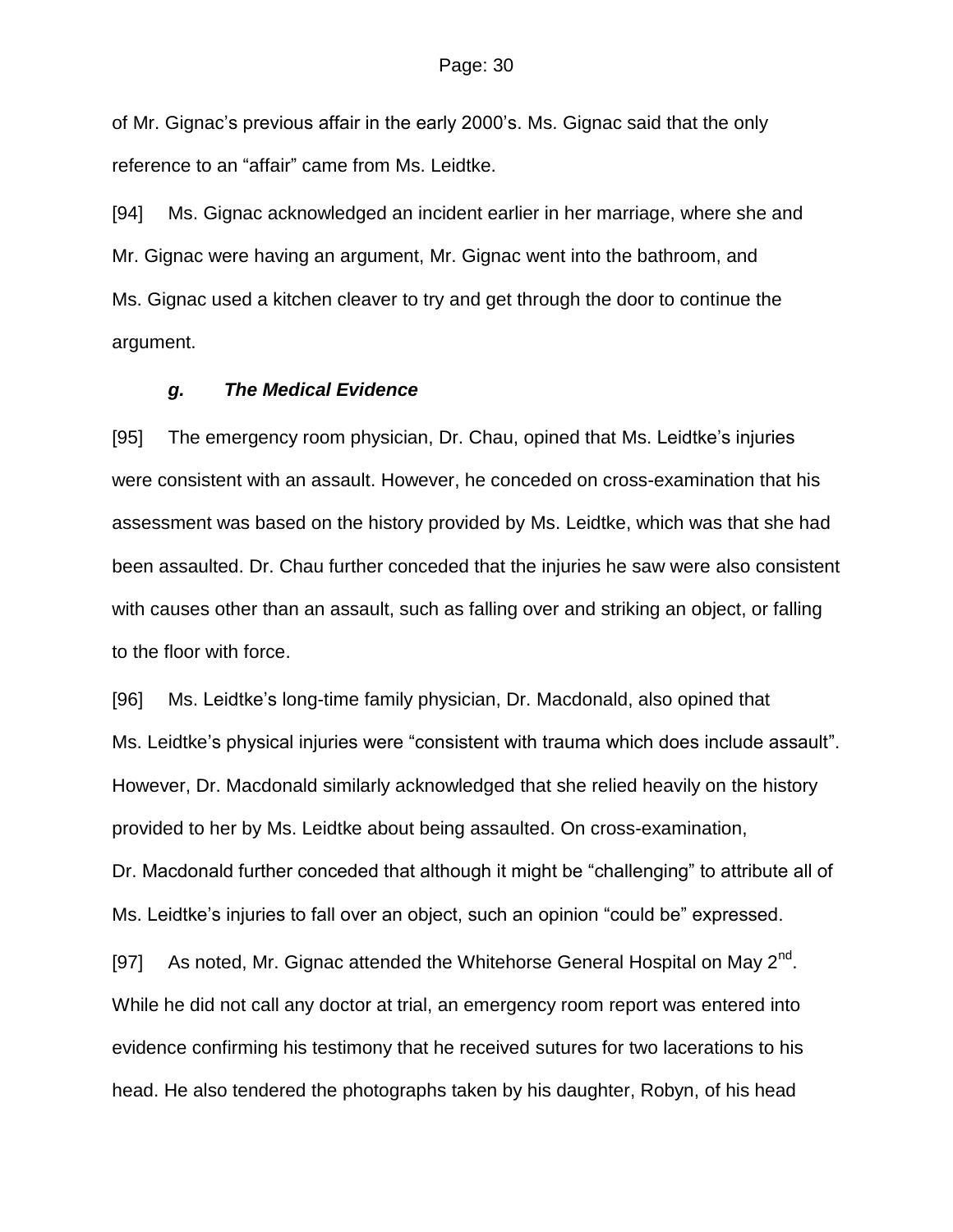injuries before and after the medical treatment, with the latter photos showing the stitches.

# **ANALYSIS**

## **1. Ms. Leidtke's Claim**

[98] The plaintiff's counsel referred to the often-cited case of *Faryna v. Chorny*, [1952] 2 D.L.R. 354 (B.C.C.A.), for the principle that where the evidence is in conflict, a trial judge must look for the extent to which a witness's story harmonizes with the preponderance of the evidence (para. 11):

> "11 The credibility of interested witness, particularly in cases of conflict of evidence, cannot be gauged solely by the test of whether the personal demeanour of the particular witness carried conviction of the truth. The test must reasonably subject his story to an examination of its consistency with the probabilities that surround the currently existing conditions. In short, the real test of the truth of the story of a witness in such a case must be its harmony with the preponderance of the probabilities which a practical and informed person would readily recognize as reasonable in that place and in those conditions…."

[99] In this case, counsel argued that Ms. Leidtke's evidence is in harmony with the rest of the evidence, whereas Mr. Gignac's evidence is not. However, that argument ignores the significant amount of evidence from Mr. Gignac and his witnesses, which I will return to shortly, that suggests he received two wounds to his head during the early morning hours of May 2, 2009. Ms. Leidtke's version of the facts fails to account for that evidence and therefore remains in disharmony with it. When I challenged counsel on this point, she responded that Mr. Gignac did not suffer his injuries that night. In order to accept that submission, I would have to disbelieve the evidence of four witnesses: Mr. Gignac, Mr. Symynuk, Mr. Clements and Darcie Gignac, as well as Mr. Gignac's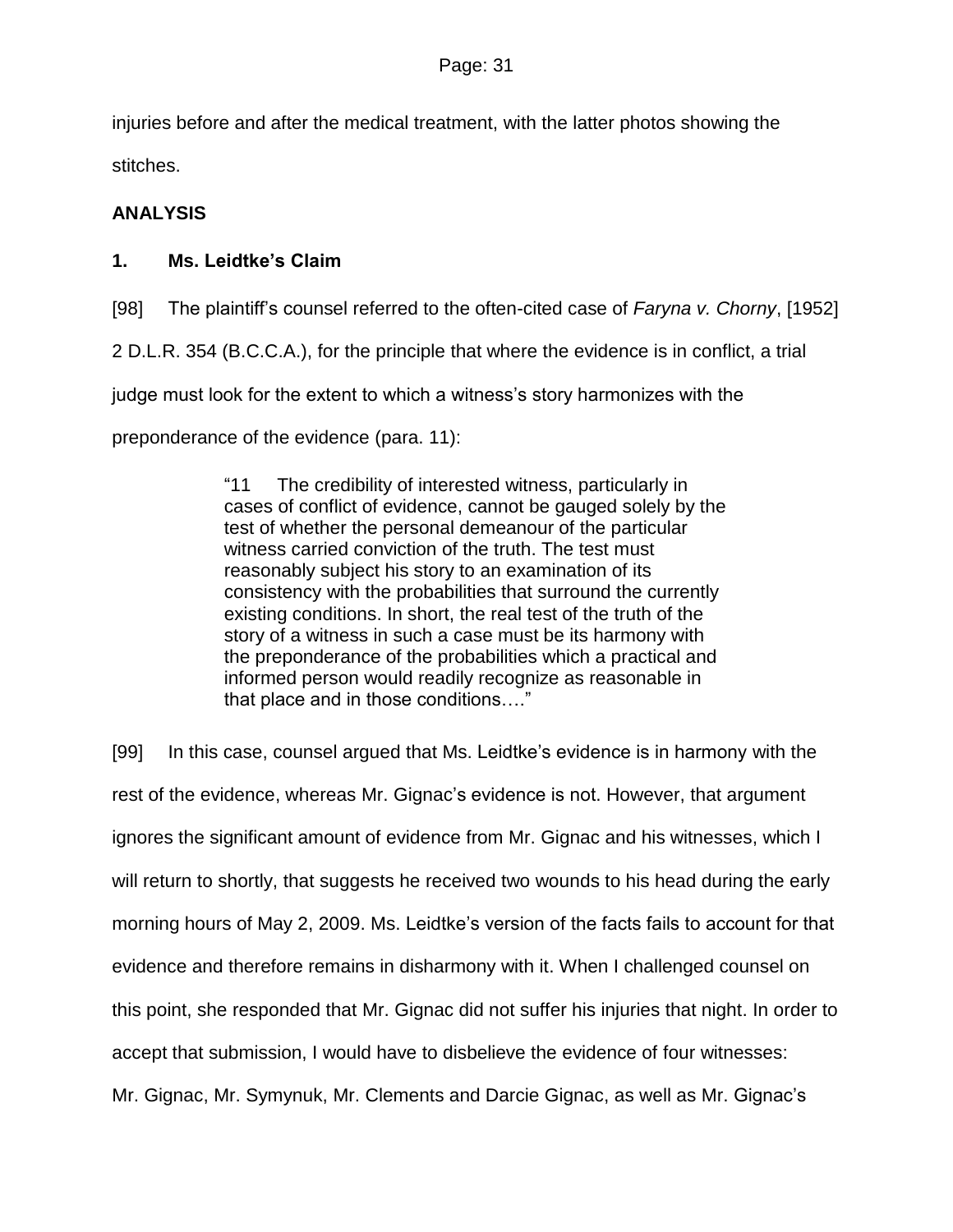emergency room report. For reasons which follow, I have concluded that I am unable to do so.

[100] The plaintiff's counsel argued that Ms. Leidtke's evidence that she was confronted by Mr. Gignac in the shop upon entering is corroborated by the evidence of Mr. Clements and Mr. Symynuk, because both described Mr. Gignac as ushering Ms. Leidtke towards the shop door. Mr. Gignac, on the other hand, testified that Ms. Leidtke was advancing towards him at that point, attempting to scratch at him, push him and hit him, and that he was backing up and attempting to deflect her arms and hands. I acknowledge that there is an apparent inconsistency between Mr. Gignac's version of what took place during the initial confrontation between him and Ms. Leidtke and the version described by Ms. Leidtke, Mr. Symynuk and Mr. Clements. Therefore, I can accept that submission of plaintiff's counsel as far as it goes, however, as I just noted, it still ignores the evidence of Mr. Symynuk that Ms. Leidtke struck Mr. Gignac on the head with a piece of wood while his back was turned. It is therefore difficult to reconcile how counsel expects me to accept only that part of Mr. Symynuk's evidence, which she submits is corroborative, without accepting the balance of his evidence, which clearly contradicts Ms. Leidtke's evidence. The same can be said for Mr. Clements' photographs and observations of the wounds to Mr. Gignac's head, which he observed shortly after he had witnessed Mr. Gignac attempting to remove Ms. Leidtke from the shop. Once again, it is difficult to reconcile only that part of Mr. Clements' evidence which is potentially corroborative of the plaintiff's evidence, while ignoring the balance of his testimony, which clearly contradicts counsel's theory that Mr. Gignac's injuries were not sustained that night.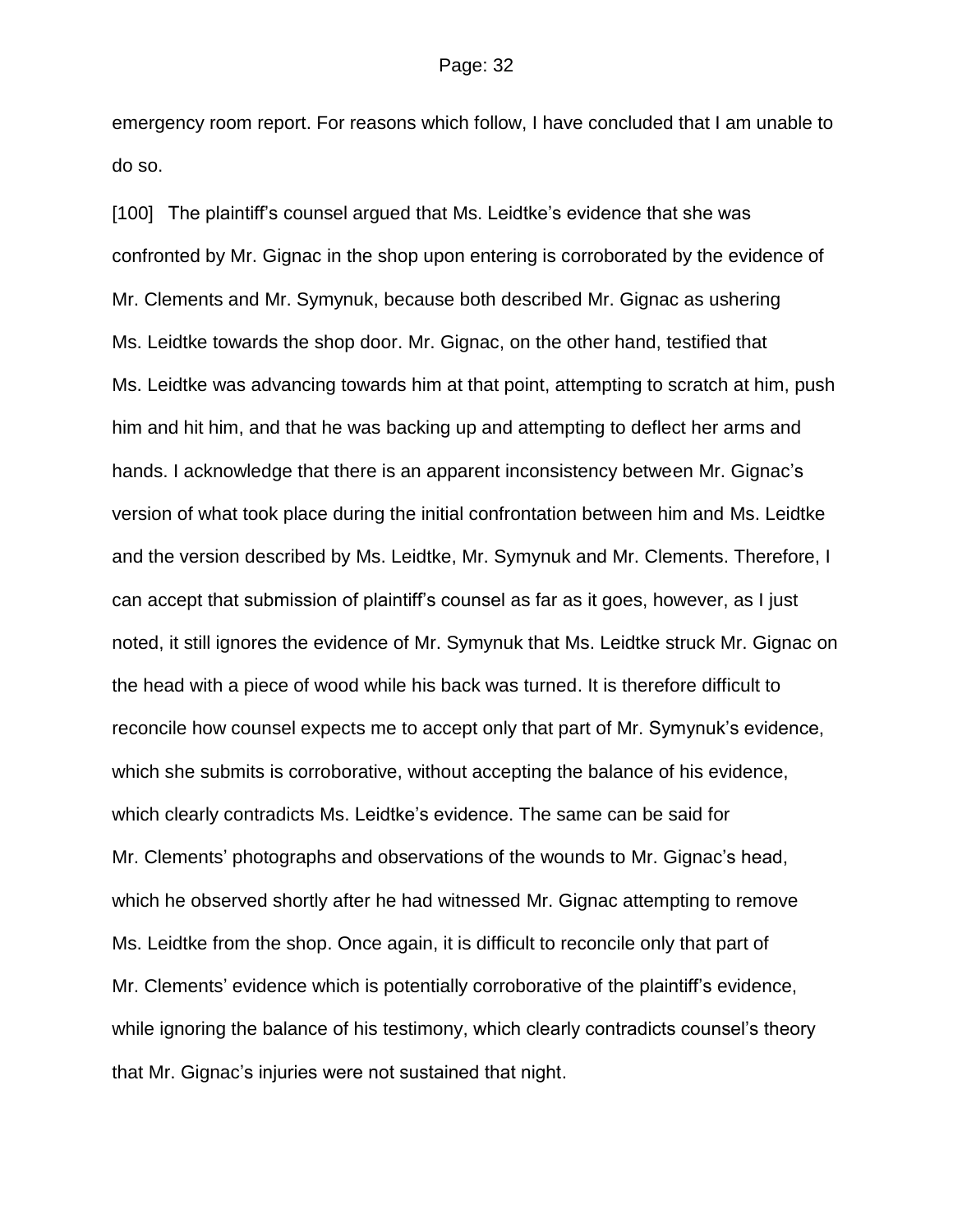[101] The plaintiff's counsel repeatedly emphasized that Mr. Gignac immediately "followed" Ms. Leidtke out of the shop when she left to go into the attached garage to talk to Ms. Gignac about Mr. Gignac's sexual advances. According to Ms. Leidtke, this was right after Ms. Gignac overheard the private intimate conversation between her and Mr. Gignac in the shop. Unfortunately, counsel failed to clarify why this point was of such significance. If true, perhaps it was to indicate that Mr. Gignac had a "guilty mind" and wanted to prevent Ms. Leidtke from spilling the beans to Ms. Gignac. However, when Mr. Gignac was cross-examined on this point, he was very clear in stating that he did not immediately follow Ms. Liedtke. Rather, he said he finished the beer he was drinking and only left for the attached garage when he needed another beer.

[102] The plaintiff's counsel also submitted that, when Mr. Gignac was booked into cells at the RCMP detachment he was not wearing a shirt and there were no signs of any bruising on his body, which one would have expected to see if he and Ms. Leidtke fell over the front of the snow machine as described by Mr. Symynuk. While I accept this as an arguable submission, it is also conceivable that, if Mr. Gignac fell on top of Ms. Leidtke as Mr. Symynuk described, that could explain the absence of bruising on his body.

[103] The plaintiff's counsel further submitted that Ms. Leidtke's version of event is corroborated by the two medical doctors. However, each of the doctors also indicated that they were relying heavily upon the history of assault told to them by Ms. Leidtke in reaching their opinions on how the injuries were sustained. Further, they each allowed that Ms. Leidtke's injuries may not only have been the result of an assault, but could be attributed to other trauma, such as falling over an object and onto the floor. It is also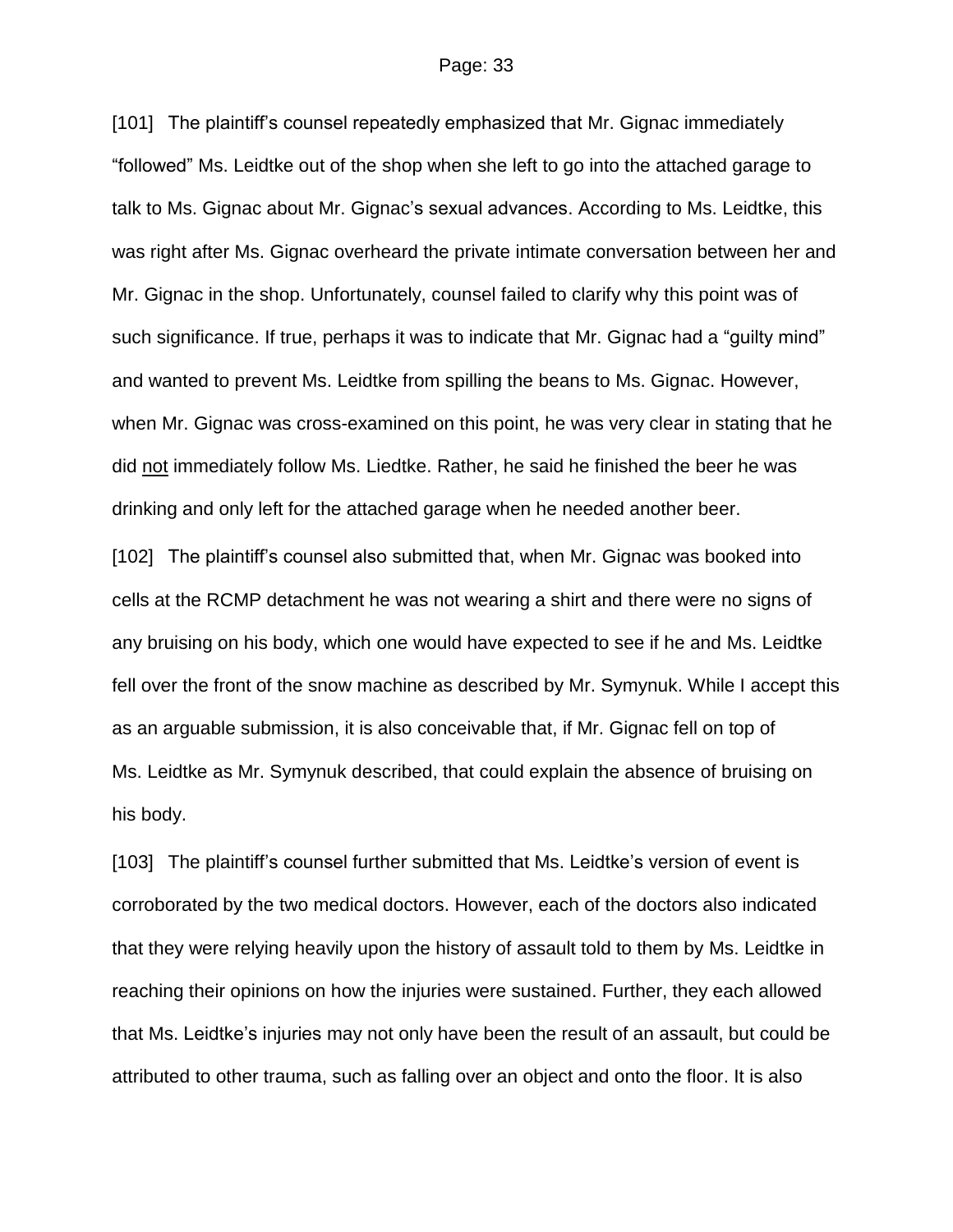clear that the truth of what the plaintiff reported to her doctors must be established by the plaintiff's own evidence: *W.R.B. v. Plint,* 2001 BCSC 997, at para. 350.

[104] I also observed that Dr. Chau noted in his emergency room notes that Ms. Leidtke reported that she had been "ganged up" on and beaten. This was reflected in his subsequent written opinion where he said "The patient states that the injuries were sustained by an assault from a number of people who were present at the party…" Constable MacQuarrie also testified that Ms. Leidtke told her she thought she was beaten up by Mr. Gignac "and possibly three others". This is clearly internally inconsistent with Ms. Leidtke's testimony that the only person who assaulted her was Mr. Gignac.

[105] The plaintiff's counsel also argued that Ms. Leidtke's evidence was corroborated by her daughter, Julia. I agree that Julia's evidence is potentially corroborative of Ms. Leidtke's evidence about the two visits from Mr. Gignac prior to May 1, 2009. However, regarding the phone call involving Mr. Gignac's daughter, Robyn, there is no evidence about what she heard during that call, as Julia said Robyn declined to provide particulars. Further, Robyn was not called as a witness in this trial. Julia's evidence that her mother arrived home saying that she had been 'beaten' by Mr. Gignac is also generally corroborative, but given Ms. Leidtke's inconsistent statements about the nature of the assault to Constable MacQuarrie and Dr. Chau, this evidence is not particularly probative.

[106] Ultimately, the only non-hearsay evidence that Ms. Leidtke was assaulted by Mr. Gignac was from Ms. Leidtke herself.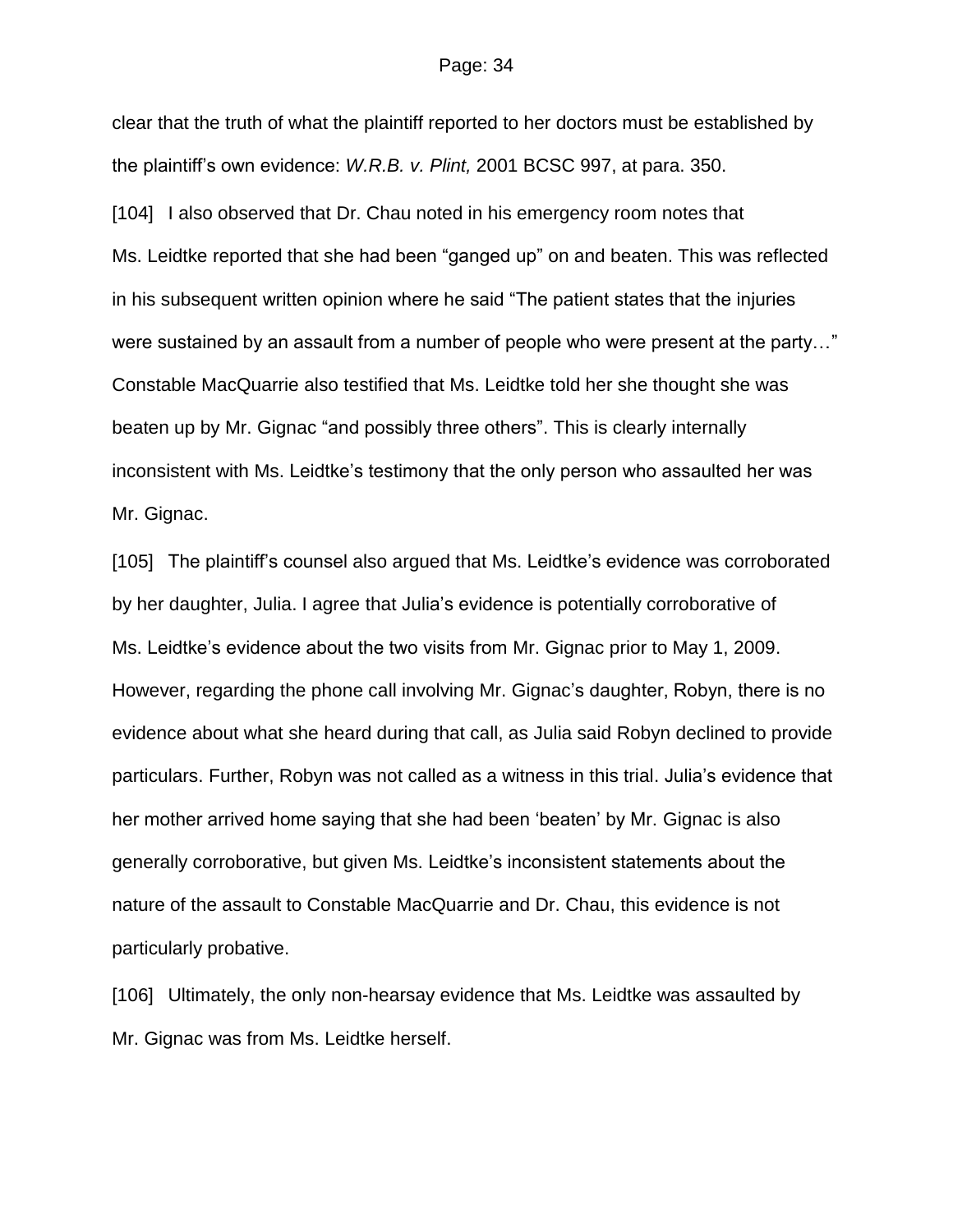## **2. The Challenges to Mr. Gignac's Credibility and Reliability**

[107] The plaintiff's counsel argued that Mr. Gignac's previous conviction for an assault supports the proposition that he was probably the aggressor in the confrontation with Ms. Leidtke, relying on *R. v. Grandin,* 2001 BCCA 340, at para. 51. However, with respect, that submission ignores the Court of Appeal's conclusion, at para. 54 of *Grandin*, that the single nine-year-old conviction for assault had little probative value since it was "one act of violence that occurred almost a decade ago." In the case at bar, the singular act of violence on Mr. Gignac's criminal record involved an assault on a male person, which was apparently minor given the modest fine imposed, and was over 20 years ago. Therefore, I conclude that this is too remote in time to have any real value in determining who the likely aggressor was on May 2, 2009.

[108] The plaintiff's counsel also argued that Mr. Gignac's version of the events must be viewed skeptically because of two pieces of evidence indicating his dishonesty. The first is his criminal conviction for a break and enter and theft. It is commonly accepted that a conviction for theft does involve an element of dishonesty. However, in the case at bar, the conviction is even more remote in time than the assault, occurring some 34 years ago, when Mr. Gignac was a teenager. The second piece of evidence relied upon by counsel is the admission by Mr. Gignac that he had an affair during his marriage to Darcie Gignac, which she says is inherently dishonest. While I can accept that submission, it must also be remembered that this affair apparently occurred in the early 1990's, again over 20 years ago. Therefore, this evidence has little if any probative force. In short, I give no merit to counsel's submission regarding Mr. Gignac's dishonesty.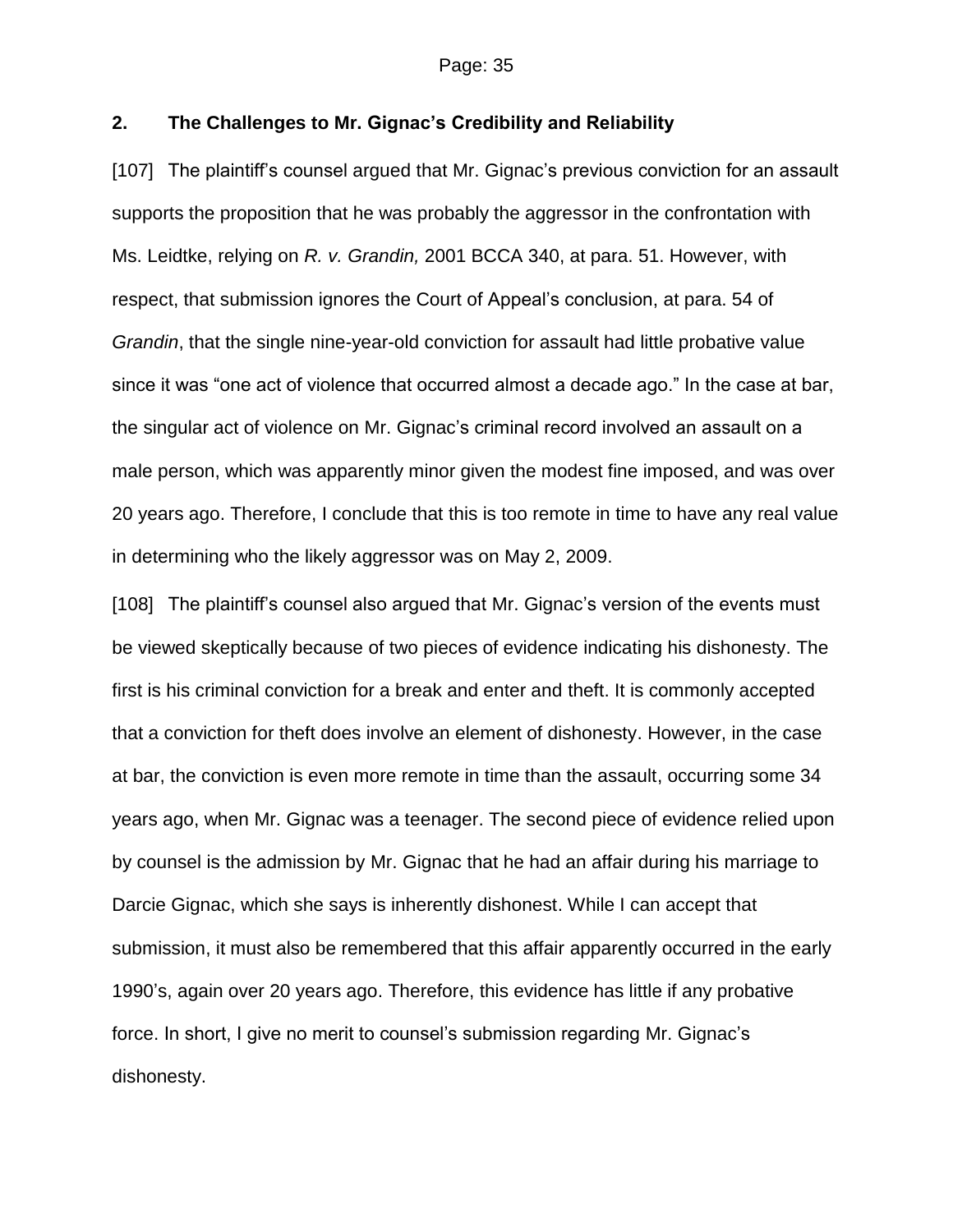[109] The plaintiff's counsel also argued that Mr. Gignac's version of the events was not put to Ms. Leidtke in cross-examination. This raises the issue of the so-called rule in *Browne v. Dunn*. The purpose of the rule, which is more commonly employed in criminal cases, is to ensure that a witness is given an opportunity to state his or her position about the contradictory evidence of a later witness, by requiring counsel crossexamining the first witness to bring that person's attention to the nature of the contradictory evidence. The rule was well summarized in *R. v. Verney*, (1993), 87 C.C.C. (3d) 363 (Ont. C.A.), at para. 28:

> "…*Browne v. Dunn* is a rule of fairness that prevents the "ambush" of a witness by not giving him an opportunity to state his position with respect to later evidence which contradicts him on an essential matter. It is not, however, an absolute rule and counsel must not feel obliged to slog through a witness's evidence-in-chief putting him on notice of every detail that the defence does not accept…" (my emphasis)

Further, as was noted in *Stewart v. Canadian Broadcasting Corporation* (1997), 150 D.L.R. (4th) 24 (Ont. C.J. (Gen. Div.)), at para. 377, civil actions generally result in much greater disclosure of the factual issues than takes place in a criminal prosecution. In the case at bar, Mr. Gignac's theory of the case is clearly set-out in his counterclaim. Furthermore, both parties have been examined for discovery. Therefore, I fail to see how Ms. Leidtke is in any way prejudiced from the fact that Mr. Gignac's counsel did not specifically cross-examine her on each of the allegations made by him and his witnesses regarding her assault upon him. Therefore, I give no merit to this submission. [110] The plaintiff's counsel also submitted that Darcie Gignac's evidence should be discounted "because of course she would take Mr. Gignac's side", as his wife. However, counsel pointed to no particular piece of evidence as an example of this alleged bias.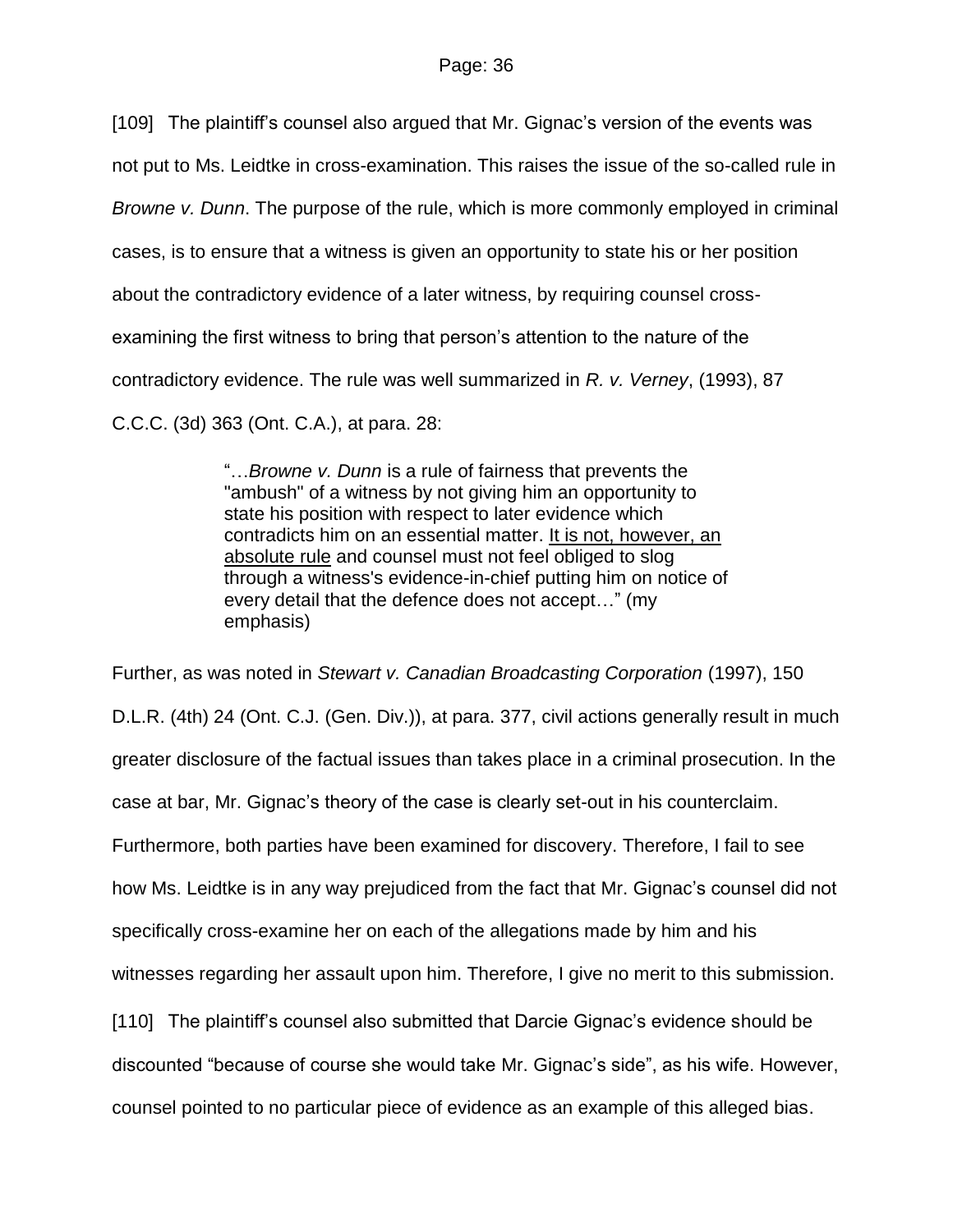Further, I found Ms. Gignac to be very much a "no-nonsense" witness, who was clearly not afraid to confront her husband on the issue of the alleged threesome and prior affair with Ms. Leidtke. I also found Ms. Gignac's evidence to be largely harmonious with that of the other witnesses. Indeed, much of her evidence about what was discussed between her and Ms. Leidtke in the attached garage was corroborated by Ms. Leidtke herself.

[111] The plaintiff's counsel also made a number of other submissions why I should disbelieve Mr. Gignac and his witnesses.

[112] First, counsel argued that Mr. Gignac failed to prove that his scalp injuries were caused by the piece of wood in evidence. In particular, counsel argued that expert evidence was required from Mr. Gignac in order to prove causation in that regard. While such evidence would have been helpful, I disagree that it is essential. I find that a reasonable inference can be drawn from the testimony of Mr. Symynuk that Mr. Gignac's injuries were caused by the piece of wood in evidence. Although Mr. Symynuk himself could not certainly identify the piece of wood in evidence as the one he saw that evening, the evidence of Mr. Clements was that Mr. Symynuk had pointed out the item to him. Accordingly, Mr. Clements was able to identify the piece of wood in evidence as the same one which he understood was used by Ms. Leidtke, and also as the item which was briefly examined by one of the police officers.

[113] The nature of Mr. Gignac's injuries suggest that a further reasonable inference can be made that, when Ms. Leidtke struck Mr. Gignac, she did not make contact with a sharp edge of the piece of wood. Rather, it appears more likely that she struck him with its broadside, in a glancing fashion. Further, I find that the two nail heads protruding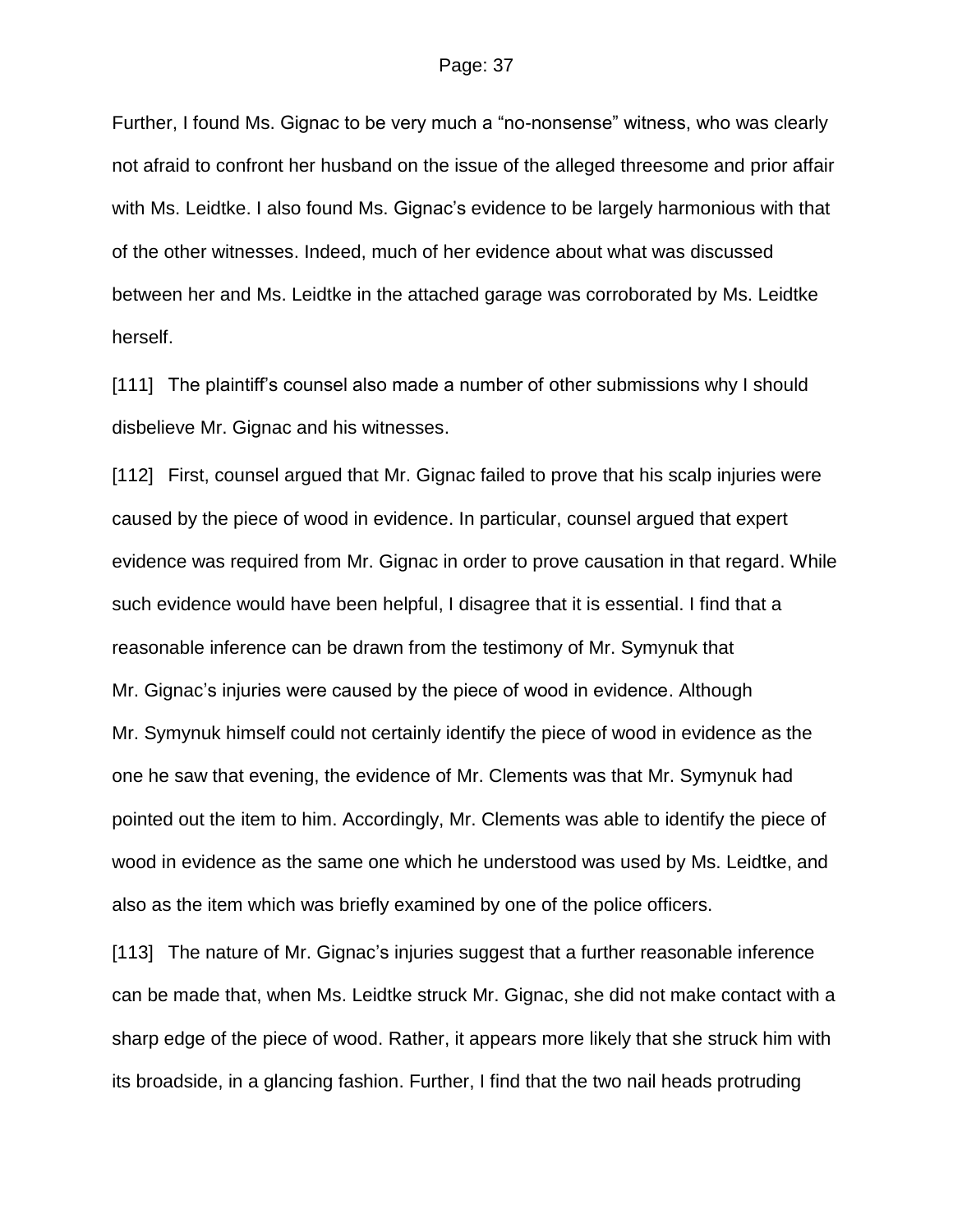from the weapon are approximately the same distance apart as the lacerations to Mr. Gignac's scalp. It is therefore likely, in my view, that these lacerations were caused by a glancing blow in which the nail heads made contact with Mr. Gignac's scalp. [114] Second, the plaintiff's counsel argued that there was no blood on the brown armchair shown in the photographs. Since this is the same chair which Mr. Clements says Mr. Gignac was sitting in while he was bleeding from the scalp after being attacked by Ms. Leidtke, counsel says this is inconsistent with Mr. Gignac's evidence that he sustained a head wound that evening. However, the evidence does not actually establish one way or the other whether there was any blood on the brown armchair. All we know is that a close-up photograph of the armchair was not taken by Mr. Gignac. And, as I understood his evidence, his explanation for not doing so is that, following the advice of his lawyer, he was attempting to photograph the relative position and layout of the items and vehicles in the shop. Further, it is unclear from the evidence of Mr. Clements when he began to apply rags or towels to stop the bleeding from Mr. Gignac's scalp. If he did so before or shortly after Mr. Gignac seated himself in the armchair, then that would explain the absence of blood on the chair. However, I am quick to repeat that there is simply no evidence whether there was or was not blood on the armchair. Therefore, I can give little weight to this submission.

[115] Third, the plaintiff's counsel made a related submission focusing on the fact that Mr. Gignac did not preserve the clothing he was wearing on the night of the incident. Rather, he took a shower right afterwards, and Mr. Clements cleaned up the blood on the floor of the shop before the police arrived. I agree that, with the 20/20 vision of hindsight, it might indeed have been helpful and probative if Mr. Gignac had bagged up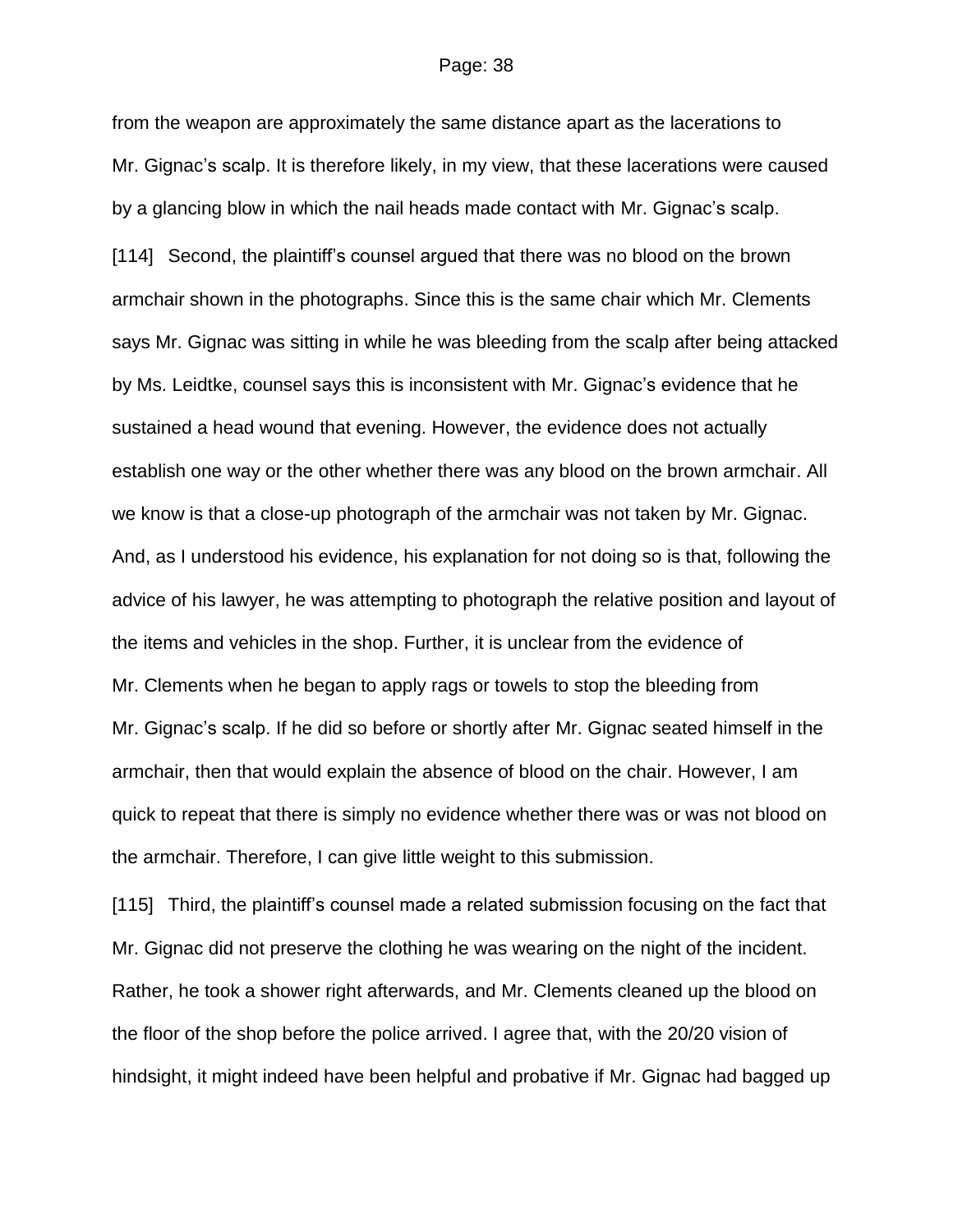his bloody clothing, if photos had been taken of Mr. Gignac before he showered, and if Mr. Clements had not cleaned up the blood trails, in order that photographs could later be taken of them. However, the tenor of the submissions by the plaintiff's counsel in this regard was to suggest either: (1) that there was some type of intentional cover-up by Mr. Gignac and his friends; or (2) that the absence of this evidence suggests that Mr. Gignac was not bleeding as profusely, or indeed at all, as Mr. Symynuk and Mr. Clements testified.

[116] I will return to my assessment of the credibility and reliability of Mr. Gignac and his witnesses shortly, but for now it is sufficient to recognize that there is no evidence that Mr. Gignac, nor any of his friends present after the alleged attack by Ms. Leidtke, had any reason to believe that the police would become involved. Once again, the plaintiff's counsel implicitly suggested that the fact that no one called the police in response to the attack either indicates that there was no such attack or that Mr. Gignac was attempting to cover up his assault on Ms. Leidtke. However, it is important to remember the context of this conflict. Prior to that evening, Mr. Gignac considered himself to be good friends with Ms. Leidtke. Further, the two families were very close, with Ms. Gignac and Ms. Leidtke being best friends, and their respective daughters as close as sisters. As a result, it is understandable that there was some amount of discussion between Mr. Gignac and his friends after the alleged attack upon him, because everyone was trying to understand the situation and come to grips with it. Furthermore, there is a good deal of evidence to support the inference that Mr. Gignac was in a state of shock and was not thinking clearly. Lastly, there is the evidence that Mr. Gignac and his friends were all intoxicated to some degree, which can be expected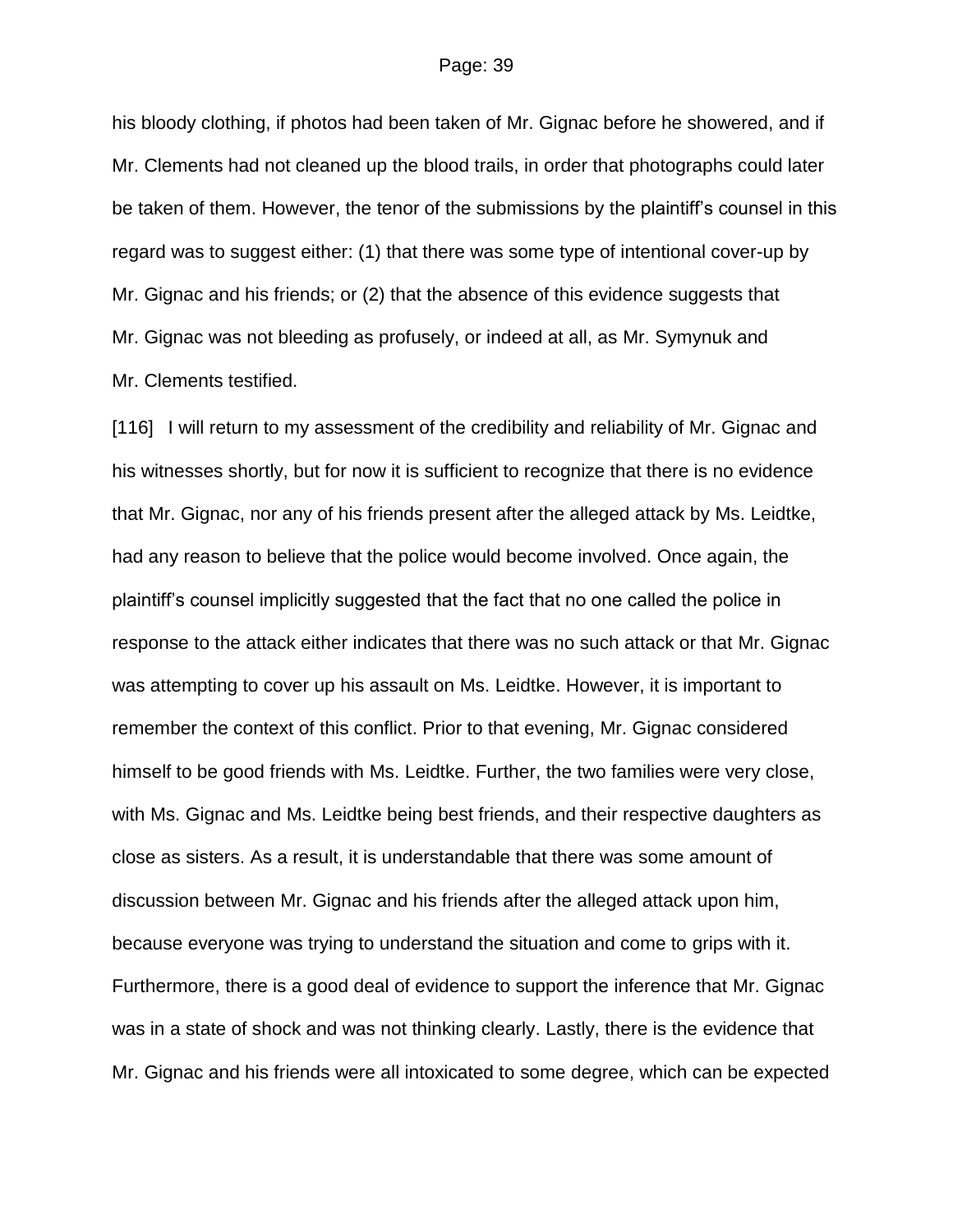to have played a role in the extent to which any one of them exercised good judgment. It is therefore not surprising that, in those circumstances, no one's first response was to call the police and consider the shop as a potential crime scene.

[117] As well, given the medical records, it cannot reasonably be maintained that Mr. Gignac did not sustain his injuries around the time frame of the alleged assault by Ms. Leidtke.

### **3. Mr. Gignac's Counterclaim**

[118] Generally speaking, I found Mr. Gignac to be a careful and straightforward witness. Although he was intoxicated (he blew 166 mg percent upon being booked into the RCMP cells), subjectively he described his level of intoxication at the time of the alleged assault by Ms. Leidtke as approximately six or seven out of 10, which was more than that reported by Mr. Clements, but less than that reported by Mr. Symynuk. Mr. Gignac also had few problems remembering the sequence of events on May 1 and 2, 2009, prior to the alleged assault. Thus, while his intoxication must be borne in mind when assessing his evidence, I did not find Mr. Gignac to be an unreliable witness.

[119] Frankly, I share the concerns of the plaintiff's counsel about the fact that Mr. Gignac failed to bag and preserve the clothing he was wearing at the time of the alleged assault, despite it apparently being covered with blood. Based on my comments above, I can understand why that was not immediately done after his shower and before the police arrived at his residence the second time. However, I find it curious that this topic was not addressed by Mr. or Ms. Gignac on or after the evening of May 2<sup>nd</sup>, by which time they had apparently begun thinking of retaining a lawyer and responding to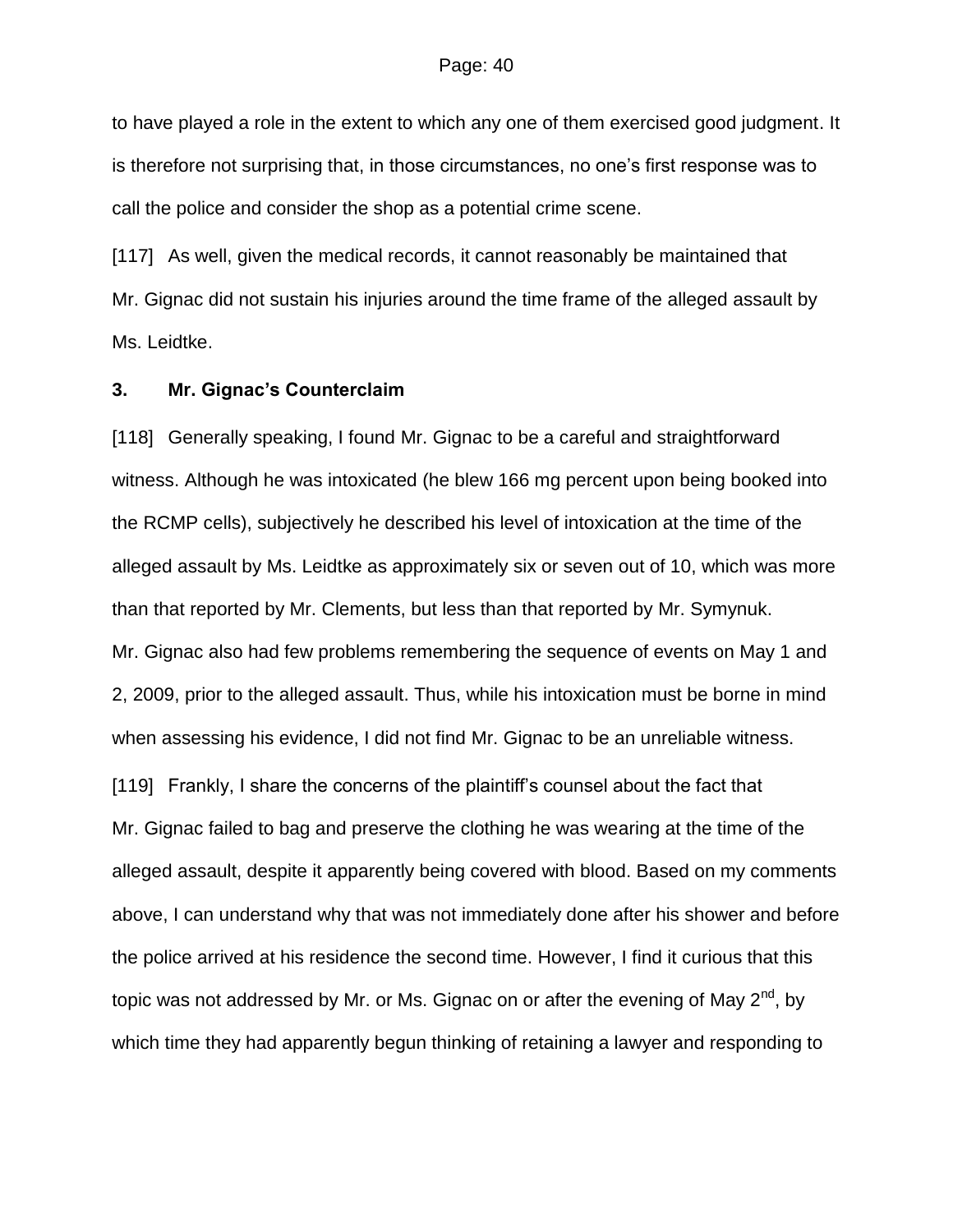the criminal charge. There is simply no evidence one way or the other about what happened with the clothing.

[120] On the other hand, any concerns that I have about the absence of the bloody clothing are largely offset by the fact that Mr. Gignac has produced Mr. Symynuk as an independent eyewitness to the alleged assault. Clearly, Mr. Symynuk is the most important witness for Mr. Gignac, as he is the only witness to the alleged attack by Ms. Leidtke and the subsequent physical struggle between her and Mr. Gignac.

[121] Mr. Symynuk acknowledged that the extent of his intoxication by the end of the evening was about eight out of 10 and that his memory got "spotty" after witnessing the alleged attack by Ms. Leidtke. Clearly, that is a concern relating to his reliability.

[122] Mr. Symynuk also said that he did not hear anything about pills during the night. The matter of Darcie Gignac potentially overdosing on pills was testified to by Ms. Leidtke, Constable MacQuarrie, Mr. Gignac and Paul Clements. It was therefore a central event during the evening, and the fact that Mr. Symynuk has no memory of it also goes to his reliability.

[123] On the other hand, there is conflicting evidence about whether Mr. Symynuk was ever involved with Ms. Gignac in the house. Mr. Gignac testified that when Ms. Leidtke came out to warn the men that Darcie had possibly taken some pills, he, Mr. Clements, Mr. Chamber and Mr. Symynuk all went into the house to check on her. Further, Ms. Gignac also testified that when the men came into the house to check on her, she heard "Mike's voice" and she allowed Mr. Symynuk and Mr. Chamber into the bathroom to speak with her. However, Mr. Clements, who was the least intoxicated of all of the witnesses, clearly testified that when he went into the house initially to check on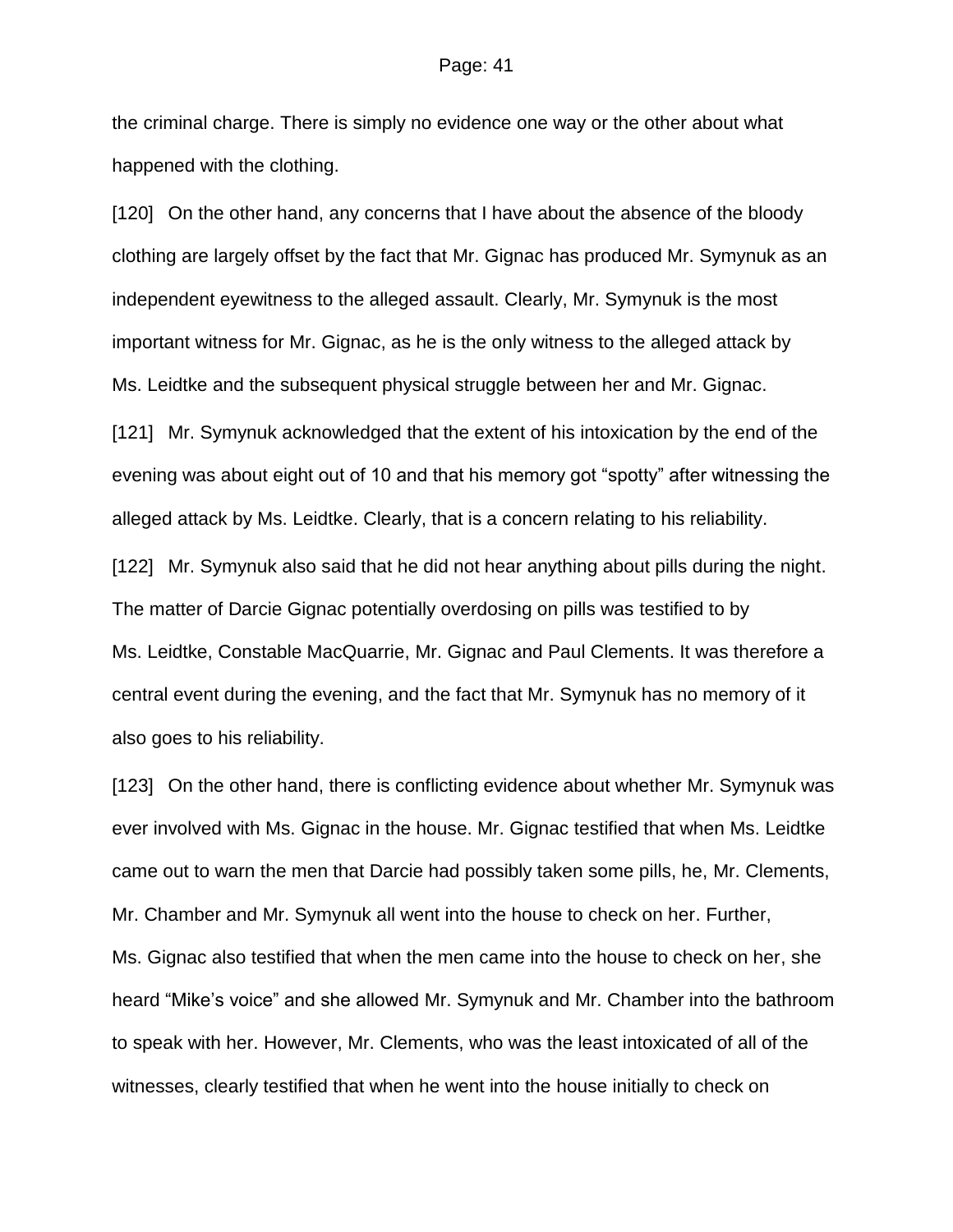Ms. Gignac, he was only in the company of Mr. Gignac and Mr. Chamber. Further, Mr. Clements said that, after initially determining that Ms. Gignac was okay in the bathroom, he returned back into the house twice more to search for Ms. Gignac, and on the last occasion he was again in the company of Mr. Clements. At no time did Mr. Clements suggest that Mr. Symynuk was involved in any of the forays in the house to check on Ms. Gignac. To the extent that Mr. Clements' evidence varies from that of Mr. and Ms. Gignac, I prefer that of Mr. Clements. Therefore, I find as a fact that Mr. Symynuk did not go into the house to deal with Ms. Gignac and the pills, which helps to explain why Mr. Symynuk claims that he heard nothing about pills that night. [124] Further, there is nothing to suggest that Mr. Symynuk was anything but an independent and unbiased witness. Although he was a long-time friend of Mr. Gignac prior to the events of May 1 and 2, 2009, since then he said that he has hardly seen him, which suggests that the friendship has fallen off.

[125] In addition, as I touched on above, Mr. Symynuk's description of Mr. Gignac "ushering" Ms. Leidtke out of the shop just before he was allegedly struck is partially corroborated by the evidence of Mr. Clements.

[126] Mr. Symynuk's unwillingness to be forthright with the police after their arrival about what he had witnessed is arguably a reason to be concerned about his credibility. However, it is more understandable when one takes into account that Mr. Symynuk overheard Mr. Clements recounting to the police what he understood had happened and pointing out the piece of wood which had allegedly been used as a weapon. According to Mr. Symynuk, the police gave "no credence" to Mr. Clements' story, which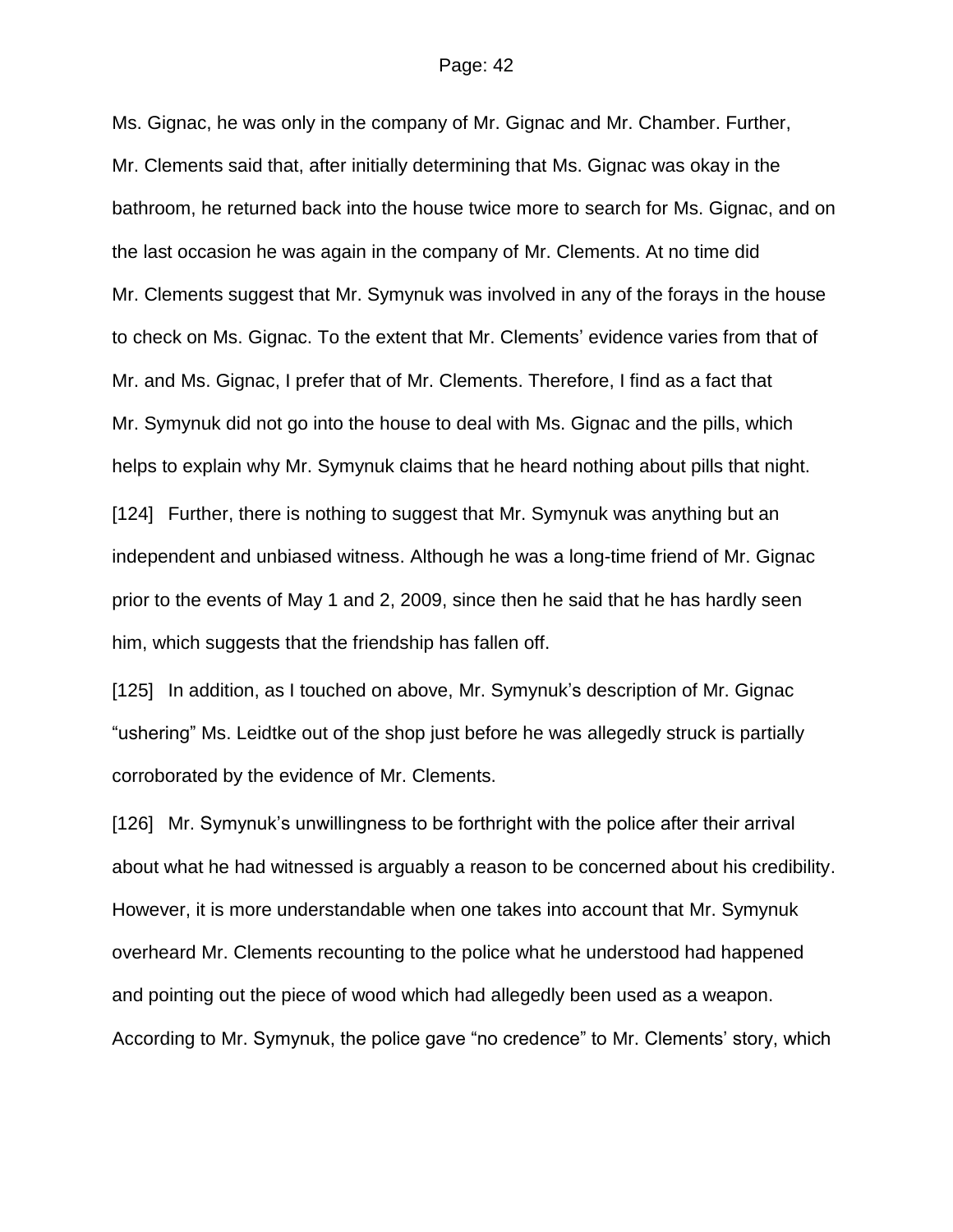led him to not want to be cooperative. Also, Mr. Symynuk had no idea at the time that Mr. Gignac was in danger of being arrested.

[127] Lastly, Mr. Symynuk's description about Mr. Gignac and Ms. Leidtke falling over the front of the snow machine and onto the floor in between the snow machine and the car, with Mr. Gignac on top Ms. Leidtke, is capable of explaining the nature and extent of Ms. Leidtke's injuries. That is particularly so when Ms. Leidtke herself acknowledged that she is especially susceptible to bruising easily, to the extent that she has discussed this with her family doctor.

[128] With respect to Mr. Clements, I find that his evidence is corroborated generally by the photographs he took of Mr. Gignac's scalp injuries immediately after Mr. Gignac had a taken a shower and returned to the shop. In one of the photographs, it is obvious from various items on the shelving in the background, when compared with Mr. Gignac's photographs of the shop, that Mr. Clements photographed Mr. Gignac in the shop and likely around the relevant time period. Further, the fact that Mr. Gignac appears to have wet hair in Mr. Clements' photos is consistent with the evidence of both Mr. Gignac and Mr. Clements that the former had a shower before the photographs were taken. Finally, it appears that the wounds to Mr. Gignac's scalp in Mr. Clements' photos are relatively fresh and open. That is in contrast to the photographs of Mr. Gignac's head taken by his daughter Robyn in the early afternoon on May 2, 2009, by which time the wounds have an appearance of being scabbed over. All of this evidence as a whole tends to make untenable the theory of the plaintiff's counsel that the injuries were not suffered by Mr. Gignac the in the early morning hours of May 2, 2009.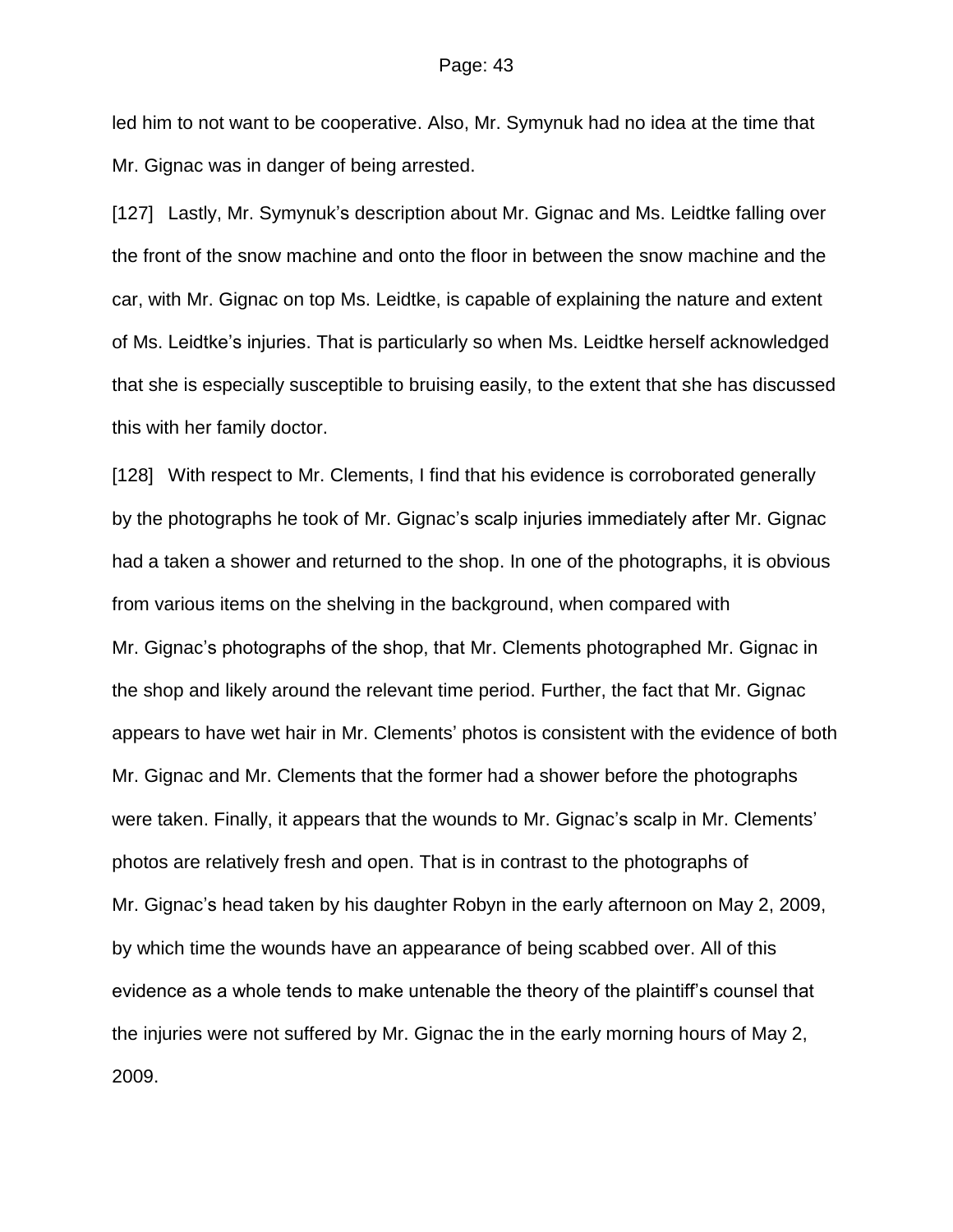# **4. The Challenges to Ms. Leidtke's Credibility and Reliability**

[129] I will lastly turn to a number of points specifically relating to Ms. Leidtke's

credibility and reliability.

[130] Firstly, in relation to her certainty about her testimony, Ms. Leidtke was crossexamined about the following evidence at her examination for discovery, which she acknowledged was the truth:

- "Q Do you acknowledge that you hit Mr. Gignac with a piece of wood in the early hours of May 2<sup>nd</sup>-?
- A No.
- $Q -2009?$
- A No.
- Q You deny that absolutely?
- A Yes.
- Q And do you have a certain knowledge that you did not do that, or do you have no recollection of doing that?
- A I have no recollection.
- Q So, you have no recollection of hitting Mr. Gignac on the back of the head?
- A Correct.
- Q You have no recollection of hitting Mr. Gignac from behind?
- A Correct." (my emphasis)

Obviously, there is an important distinction between a witness who testifies that they

have actual knowledge that something did not occur and a witness who claims to have

"no recollection" of whether something occurred or not. In the latter case, the witness

has no memory and therefore cannot say one way or another whether something

occurred. In my view, this is potentially fatal to Ms. Leidtke's claim. Further, her counsel

made no effort to rehabilitate Ms. Leidtke on the point by re-examination.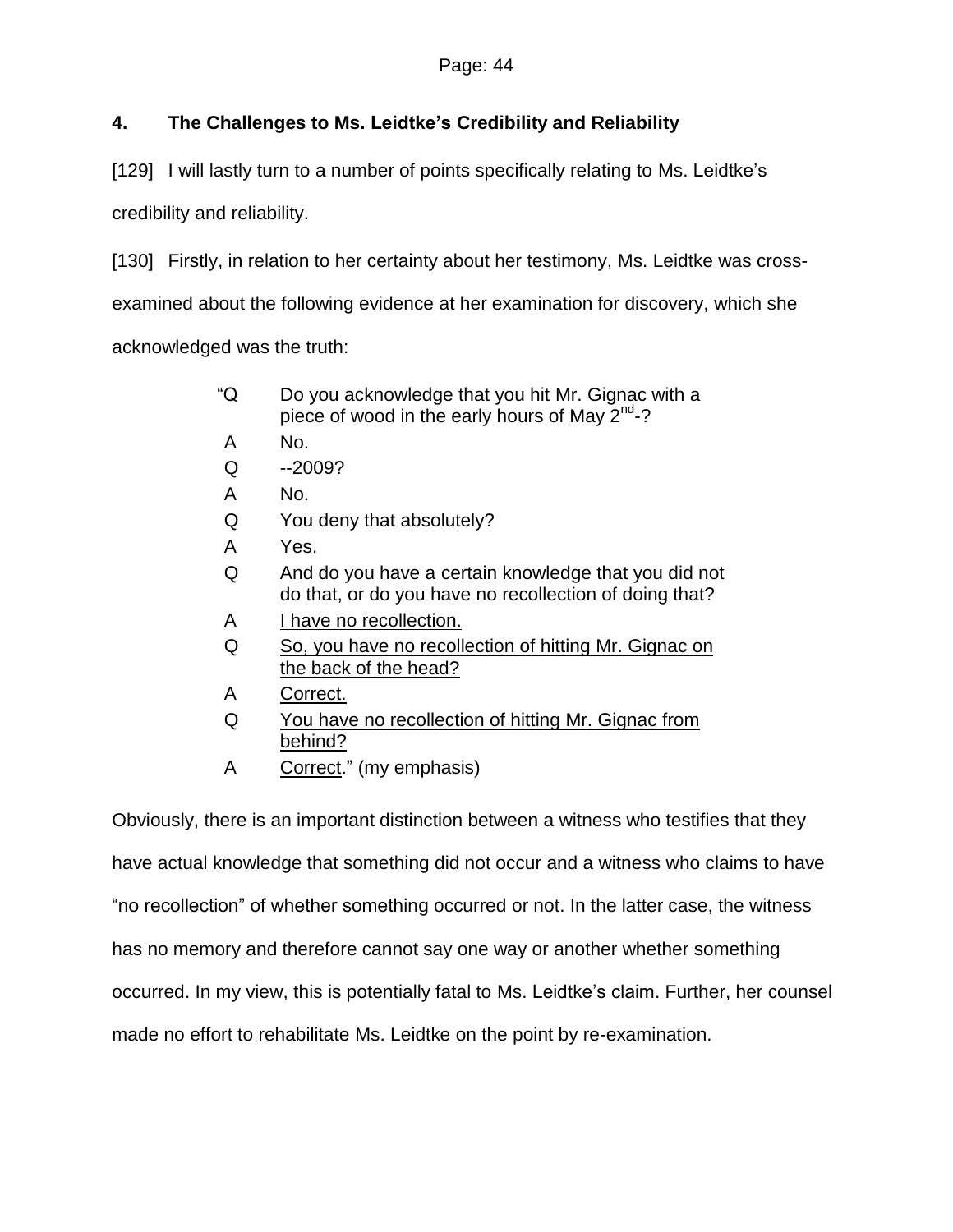[131] Secondly, it is perhaps not surprising that, at her examination for discovery, Ms. Leidtke claimed to have no recollection of hitting Mr. Gignac, since she was extremely intoxicated at the time. Constable MacQuarrie referred to her as being "very very intoxicated" and "smashed" during the second attendance by the RCMP at the Gignac residence. Further, even at 4:10 AM, when Dr. Chau examined Ms. Leidtke in the emergency room at Whitehorse General Hospital, he still observed her to be "intoxicated". This evidence clearly impacts the reliability of Ms. Leidtke's testimony. [132] Thirdly, I find it surprising that when Ms. Leidtke finally claimed to have had an opportunity to confront Ms. Gignac with what Mr. Gignac had said to her earlier about the threesome, she failed to disclose two significant aspects of the threesome conversation which presumably contributed to her overall level of discomfort, i.e. Mr. Gignac saying that he wanted to eat her pussy, and then opening his pants and starting to jerk off. Common sense would suggest that, if Ms. Leidtke was indeed upset by this alleged conduct, then she would have raised it with Ms. Gignac together with the topic of the threesome.

[133] Fourthly, Ms. Leidtke's evidence was significantly inconsistent with that of Mr. Symynuk in two respects. First, Ms. Leidtke claimed to have had a conversation with Mr. Symynuk in the attached garage during which she told him that Mr. Gignac had been sexually inappropriate with her earlier. Mr. Symynuk gave no such evidence, and the plaintiff's counsel failed to cross-examine him on the point. Second, Ms. Leidtke's evidence that Mr. Symynuk helped her to get up when she was on her knees in the driveway and walked her to the end of the common fence line, so that she could return home, was specifically denied by Mr. Symynuk.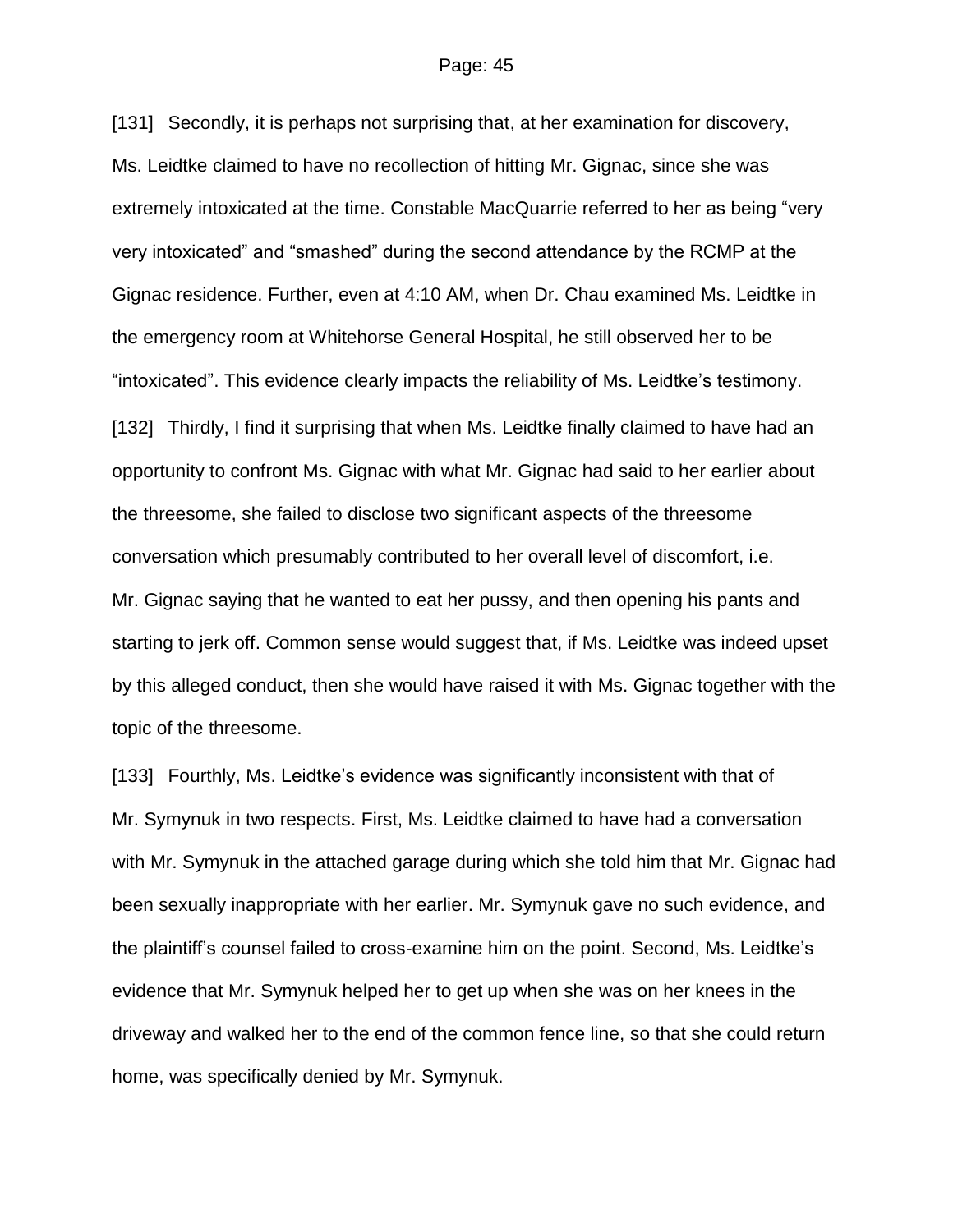[134] Fifthly, according to both Ms. Gignac and Constable MacQuarrie, Ms. Leidtke spoke to each of them about having "an affair" with Mr. Gignac for the previous three months. Further, according to Ms. Gignac, when Ms. Leidtke relayed this information, she then attempted to clarify by saying that she and Mr. Gignac "only talked about it", presumably referring to the affair. This evidence is internally inconsistent, contradictory and confusing for at least a couple of reasons. First, Ms. Leidtke made no reference to such an affair in her testimony. Second, Ms. Leidtke clearly tried to convey through her trial testimony that she was uncomfortable with Mr. Gignac's previous sexual advances and that this was the reason she spoke to both Mr. Gignac and Ms. Gignac about those advances on the evening in question. However, that is inconsistent with the suggestion that she was having a consensual affair with Mr. Gignac for the previous three months. [135] Sixthly, Ms. Leidtke gave inconsistent evidence about informing her friend, Carolynn Van Bibber, about what had happened with Mr. Gignac after their first visit prior to the incident. She testified in the trial that she talked with Ms. Van Bibber about the first visit "at least once before the second visit". However, at her examination for discovery, she testified that she told Carolynn Van Bibber about the prior incidents with Mr. Gignac "After the second time he came over." While that on its own may not seem a significant inconsistency, Ms. Leidtke's trial testimony on this point was inconsistent in a further respect. In cross-examination, she conceded that she did not find the first visit traumatic and did not consider it to be a harassing conversation. Consequently, one would not expect her to have had any particular reason for discussing it with Ms. Van Bibber, as she testified to just a few minutes earlier.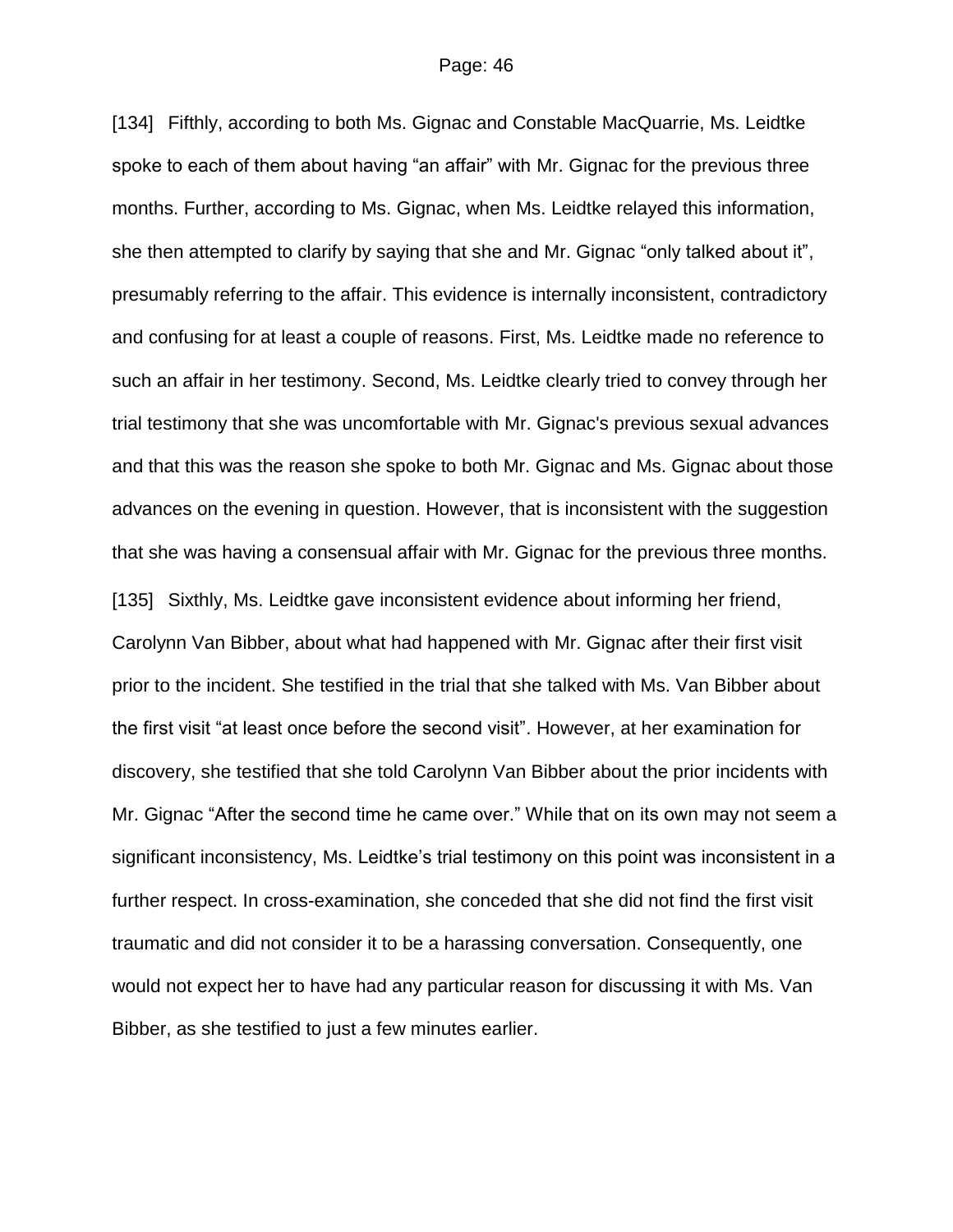[136] Lastly, Ms. Leidtke made an inconsistent statement to the RCMP on May 7,

2009. She testified about that as follows:

- "Q I'm showing you a copy of the statement. Is that your statement that you gave to Constable Spicer on May 7, 2009?
- A Yes, it is.
- Q Turn to the second page. That's your signature?
- A Yes.
- Q And in that statement you said as follows [as read in]:
	- Q What happened last Friday night in your own words?
	- A After Darcy [phonetic] left the house I went to talk to Paul, which ended up in a yelling match. I remember him asking why I didn't come to him or talk to him first. I told him I tried to. It was obvious Darcy was thinking something was up or wasn't right. I was talking with Darcy about -- she wanted to know if there was something I needed to talk about. She was afraid because a long time ago Paul was having an affair with someone across the street. She wanted to know why I did not come to her sooner.
	- Q What did you tell Darcy?
	- A That I was uncomfortable with Paul's suggestive talk. He was telling me things he should be -- he should have been talking with her about.
	- Q After you spoke with Darcy about this and she left the house, what happened?
	- A I went out to talk with Paul. We got in a faceto-face heated discussion. I don't know how the physical altercation happened. I can't remember if there was even a witness. I only -- I can only remember then seeing my daughter and niece downstairs when I was hurt.
	- Q Do you recall who injured you?
	- A No.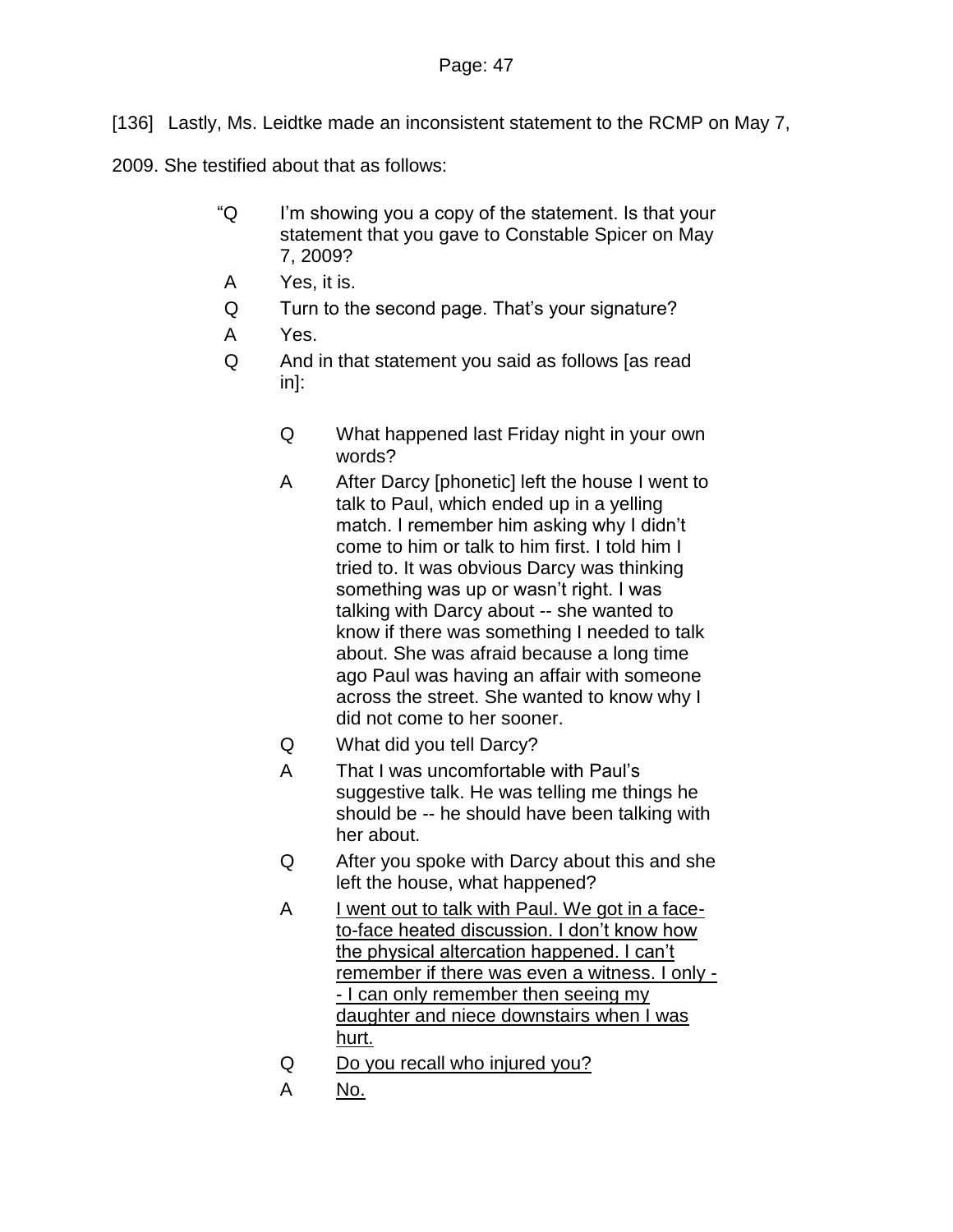- Q What's the last thing you recall?
- A Us yelling at each other, me and Paul.
- Q Where were you and Paul?
- A In the garage, I think, the back garage.
- Q Was anyone in the room?
- A I don't know. I'm assuming no one 'cause they would have done something to stop it.
- Q What were you and Paul yelling about?
- A He was yelling at me because I had talked to Darcy. I just wanted to tell them because I wanted it to stop. He was upset I didn't tell him. They are my best friends.
- Q Would you like charges?
- A I really don't think it's going to do anything for me or them. They have enough problems. We have been great friends. I believe he did it but I think he just snapped. This has never happened before.
- Q Is there anything else, anything I've missed?
- A Just wish this had never happened.

So that was your statement --

- A Yes, it is.
- Q -- that you gave to the RCMP officer?
- A Yes, it is.
- Q Five days after the alleged incident?

…

- A Yes.
- Q So, Ms. Leidtke, with respect to this statement, the officer asked you those questions and you gave those answers, right?
- A That is correct.
- Q And you told the truth to the police officer?
- A No, I did not.
- Q You lied to the police officer?
- A I was protecting Paul and Darcy at this point, when my head had cleared. I had previously told the police that Paul had beat me. I had this illusion that our friendship could continue and that they would come